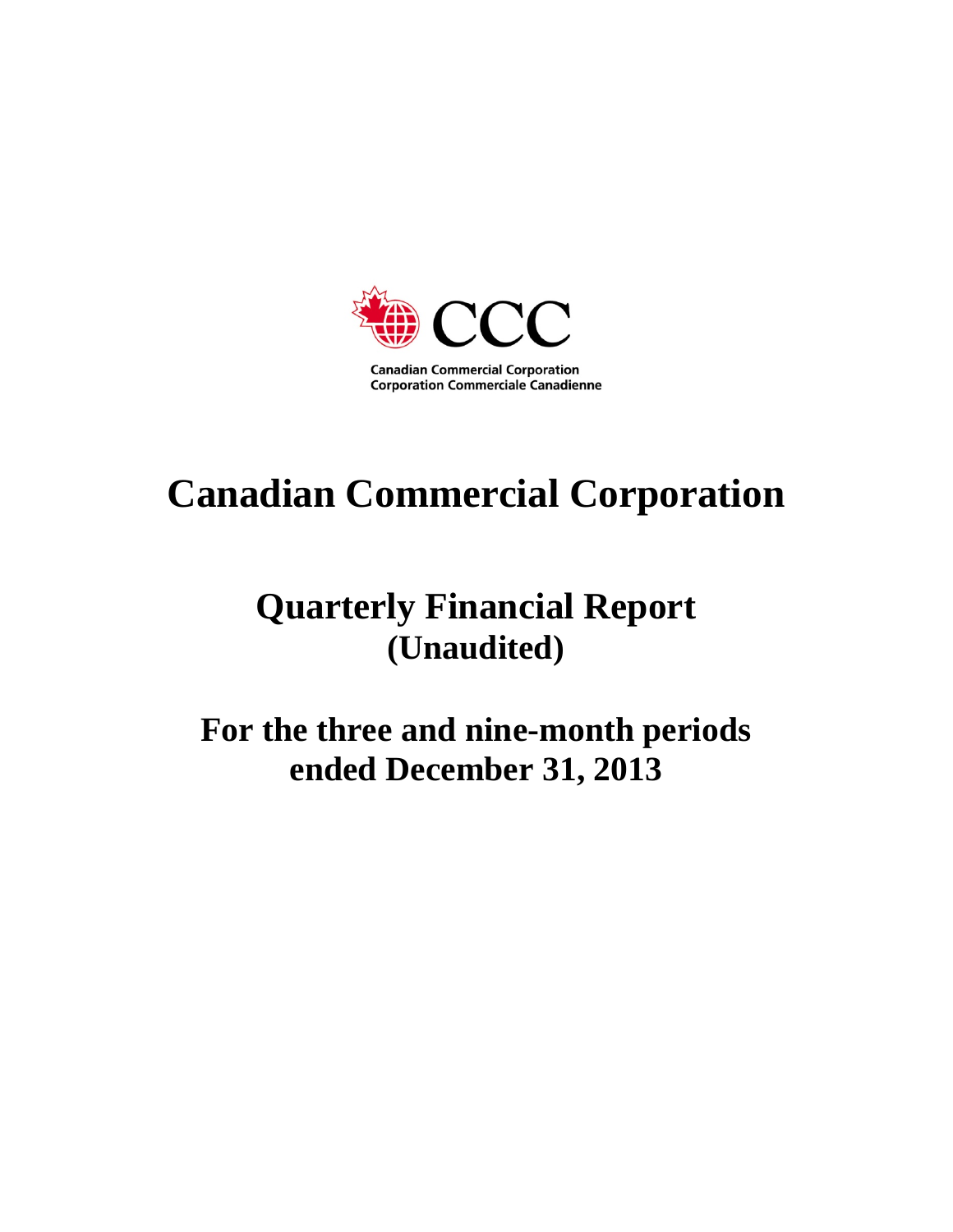# **Management's Discussion and Analysis**

# **Overview**

Canadian Commercial Corporation (CCC) was established in 1946 under the *Canadian Commercial Corporation Act*. The Act outlines CCC's broad mandate, which is to assist in the development of trade by helping Canadian exporters access markets abroad and by helping foreign buyers obtain goods from Canada. The legislation also provides the Corporation with a range of powers, including the ability to export goods from Canada either as principal or as agent in such a manner and to such an extent as it deems appropriate. As a result, CCC negotiates and executes bilateral government-togovernment procurement arrangements, facilitating export transactions on behalf of Canadian exporters.

# **Nature of Business and Operating Environment**

In this current climate of underperforming and uncertain state of the global economy, Canadian companies continue to face a period of dramatic economic shift in certain key industry sectors. For the CCC, this shift is manifested in the decreasing volume of the Defence Production Sharing Agreement (DPSA) related business; nevertheless, the Corporation plays an important role in promoting Canadian capabilities and increasing exports beyond the United States (U.S.) and DPSA markets. CCC works with its base of exporters in global defence and security markets to leverage Canadian and U.S. military and security related procurements that are export-ready in order to open new markets with allied nations. The DPSA, Global Defense and Security (GDS) and International Commercial Business (ICB) business line strategy that CCC has developed continues to prove its effectiveness through increased sales for Canadian exporters and a greater number of jobs for Canadians. These accomplishments are being achieved while managing the Corporation in a cost efficient manner.

# **Financial Highlights**

CCC's year to date net results of operations and total comprehensive income for the nine-month period ended December 31, 2013 was a deficit of \$234 thousand, compared to a surplus of \$632 thousand reported for the nine-month period ended December 31, 2012. The bottom line decline by \$0.9 million, was the result of savings to total expenses of \$1.1 million offset be a decrease in revenue of \$2.0 million. The parliamentary appropriation was the same as compared to last year. The \$2.0 million decrease in revenue was due to a decrease of \$2.2 million related to fees for service offset by a \$0.2 million increase from other income. The decrease in fees for service year period over period is primarily due to a large contract being signed and delivered in full during the three-month period ending December 31, 2012 therefore earning fees in an abbreviated and accelerated manner in the prior yearly period.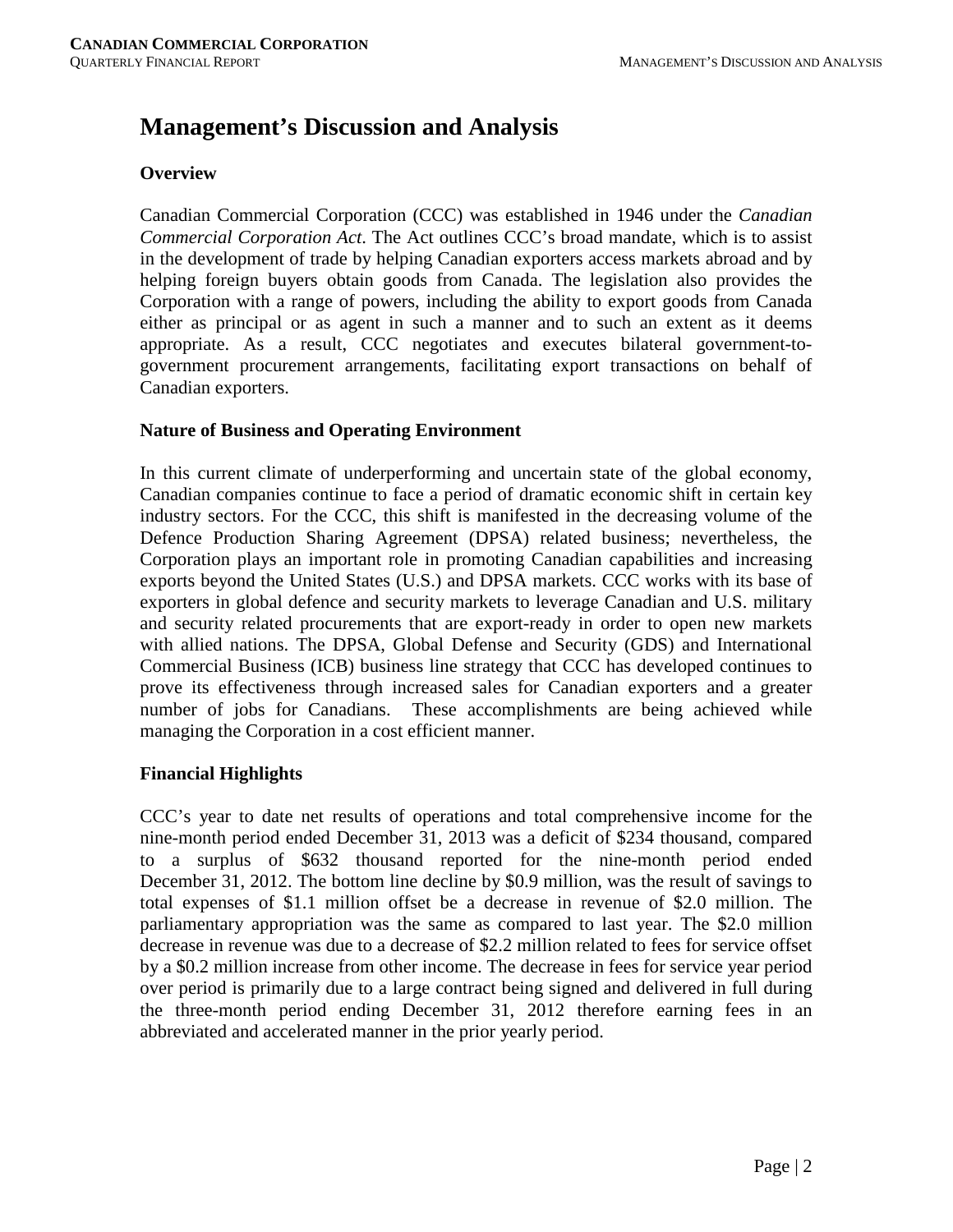Expenses continue to be incurred in a controlled manner with a resulting decrease of \$1.1 million, relative to revenues earned and respective of the spirit of the Government of Canada's Budget 2012 savings measure.

The net results of operations and total comprehensive income for the three-month period ended December 31, 2013 was a deficit of \$186 thousand compared to a surplus of \$1.5 million for the three-month period ended December 31, 2012. The decrease of \$1.7 million was the result of revenues decreasing by \$2.3 million and total expenses decreasing by \$0.6 million. The entire decrease in revenues was due to the decrease in fees for service noted previously**.**

For the fiscal year ended March 31, 2014, commercial trading and procurement services transactions combined are forecasted to be \$1.62 billion, \$638.7 million or 28% lower than the fiscal year ended March 31, 2013 and \$27.6 million or 2% higher than the 2013-2014 Corporate Plan budget. For the fiscal year ended March 31, 2014, fees for service are forecasted to be \$13.7 million, \$1.5 million or 10% lower than the fiscal year ended March 31, 2013 and \$2.2 million or 19% higher than the 2013-2014 Corporate Plan budget. For the fiscal year ended March 31, 2014, the Corporation is forecasting an operating surplus of \$1.7 million, versus an operating surplus of \$1.3 million for the fiscal year ended March 31, 2013 and \$3.1 million better than the 2013-2014 Corporate Plan budget.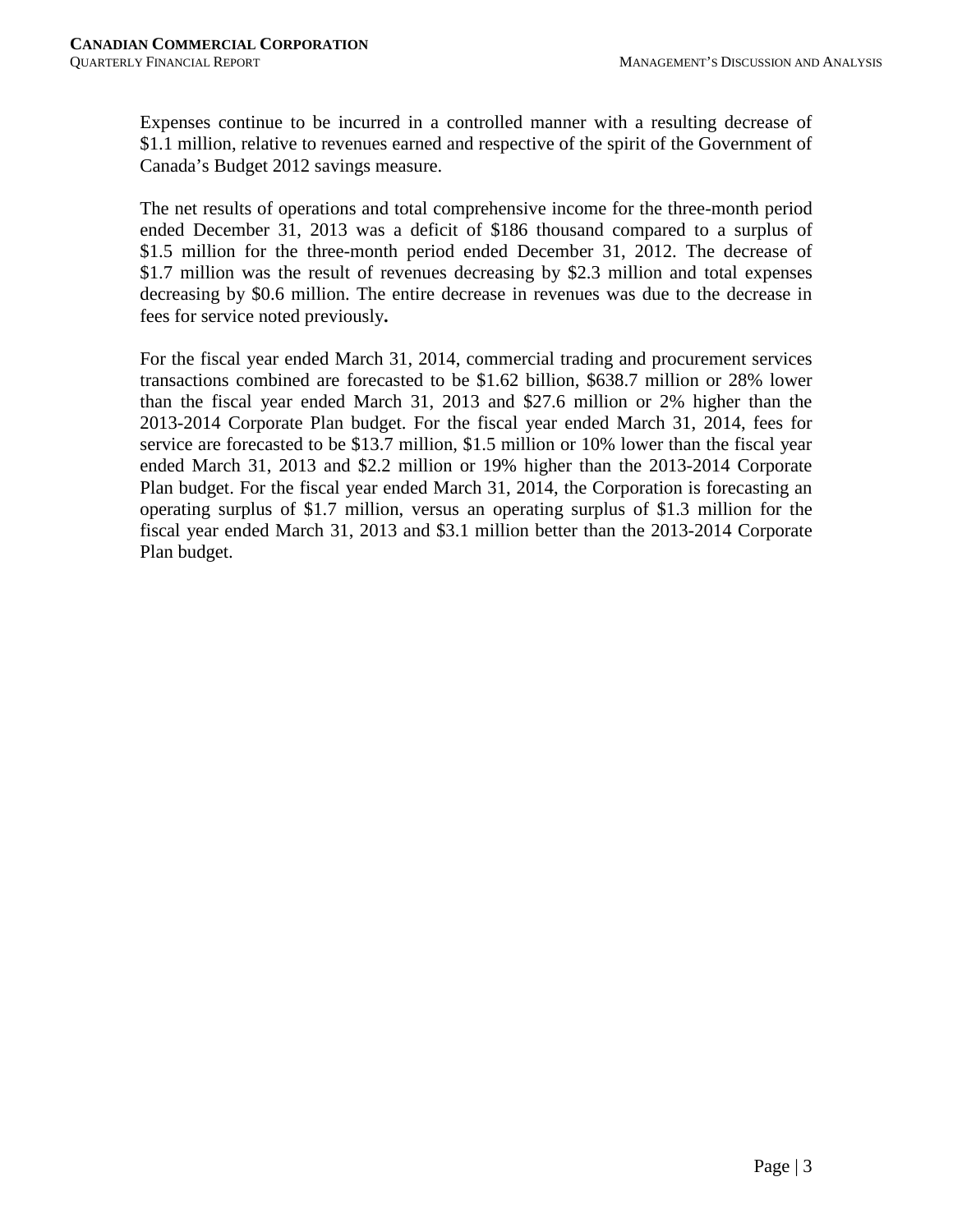A more detailed discussion of CCC's 2013-2014 financial highlights follows:

# **Statement of Comprehensive Income Discussion**

#### *Summary results*

|                        |               | FOR THE THREE MONTHS ENDED |                 | FOR THE NINE MONTHS ENDED |               |                 |  |  |
|------------------------|---------------|----------------------------|-----------------|---------------------------|---------------|-----------------|--|--|
|                        | December 31   | December 31                | $\frac{0}{0}$   | December 31               | December 31   | $\frac{0}{0}$   |  |  |
|                        | 2013          | 2012                       | <b>Increase</b> | 2013                      | 2012          | <b>Increase</b> |  |  |
|                        | (\$ Millions) | (\$ Millions)              | (Decrease)      | (\$ Millions)             | (\$ Millions) | (Decrease)      |  |  |
| Revenues:              |               |                            |                 |                           |               |                 |  |  |
| Commercial trading     | \$412.9       | \$<br>532.4                | (22%)           | \$1,134.7                 | \$1,804.8     | (37%)           |  |  |
| transactions - prime   |               |                            |                 |                           |               |                 |  |  |
| contracts              |               |                            |                 |                           |               |                 |  |  |
| Cost of commercial     | (412.9)       | (532.4)                    | 22%             | (1, 134.7)                | (1,804.8)     | 37%             |  |  |
| trading transactions - |               |                            |                 |                           |               |                 |  |  |
| prime contracts        |               |                            |                 |                           |               |                 |  |  |
| Fees for service       | 2.8           | 5.1                        | (45%)           | 8.9                       | 11.1          | (20%)           |  |  |
| Other revenues         | 0.3           | 0.2                        | 23%             | 0.6                       | 0.4           | 53%             |  |  |
| <b>Total Revenues</b>  | 3.1           | 5.3                        | (42%)           | 9.5                       | 11.5          | (17%)           |  |  |
| Expenses:              |               |                            |                 |                           |               |                 |  |  |
| Administrative         | 7.2           | 7.7                        | (7%)            | 21.4                      | 22.5          | (5%)            |  |  |
| expenses               |               |                            |                 |                           |               |                 |  |  |
| Contract remediation   | ٠             | ÷.                         | $-9/6$          | ٠                         |               | $-9/6$          |  |  |
| expenses               |               |                            |                 |                           |               |                 |  |  |
| <b>Total Expenses</b>  | 7.2           | 7.7                        | (7%)            | 21.4                      | 22.5          | (5%)            |  |  |
| International          | 5.9           | 3.5                        | 68%             | 36.5                      | 12.7          | 188%            |  |  |
| procurement services   |               |                            |                 |                           |               |                 |  |  |
| for government clients |               |                            |                 |                           |               |                 |  |  |
| Cost of international  | (5.9)         | (3.5)                      | (68%)           | (36.5)                    | (12.7)        | (188%)          |  |  |
| procurement services   |               |                            |                 |                           |               |                 |  |  |
| for government clients |               |                            |                 |                           |               |                 |  |  |
| Parliamentary          | 3.9           | 3.9                        | $-9/6$          | 11.6                      | 11.6          | $-9/6$          |  |  |
| appropriations         |               |                            |                 |                           |               |                 |  |  |
| Net results of         | \$<br>(0.2)   | \$<br>1.5                  | (112%)          | \$<br>(0.2)               | \$<br>0.6     | (137%)          |  |  |
| operations and         |               |                            |                 |                           |               |                 |  |  |
| comprehensive income   |               |                            |                 |                           |               |                 |  |  |

# *Revenues*

Revenues consist of Commercial Trading Transactions (CTT) on prime contracts, fees for service, other income, net interest income, and gains (or an offset to revenues if a loss) on foreign exchange. It is important to note that revenues from commercial trading transactions on prime contracts are fully offset by the cost of commercial trading transactions on prime contracts. After offsetting the cost of commercial trading transactions, total revenues were \$9.5 million for the nine-month period ended December 31, 2013 compared to \$11.5 million for the nine-month period ended December 31, 2012, a decrease of \$2.0 million or 17%. Total revenues were \$3.1 million for the three-month period ended December 31, 2013 compared to the \$5.3 million for the three-month period ended December 31, 2012, a decrease of \$2.2 million or 42%.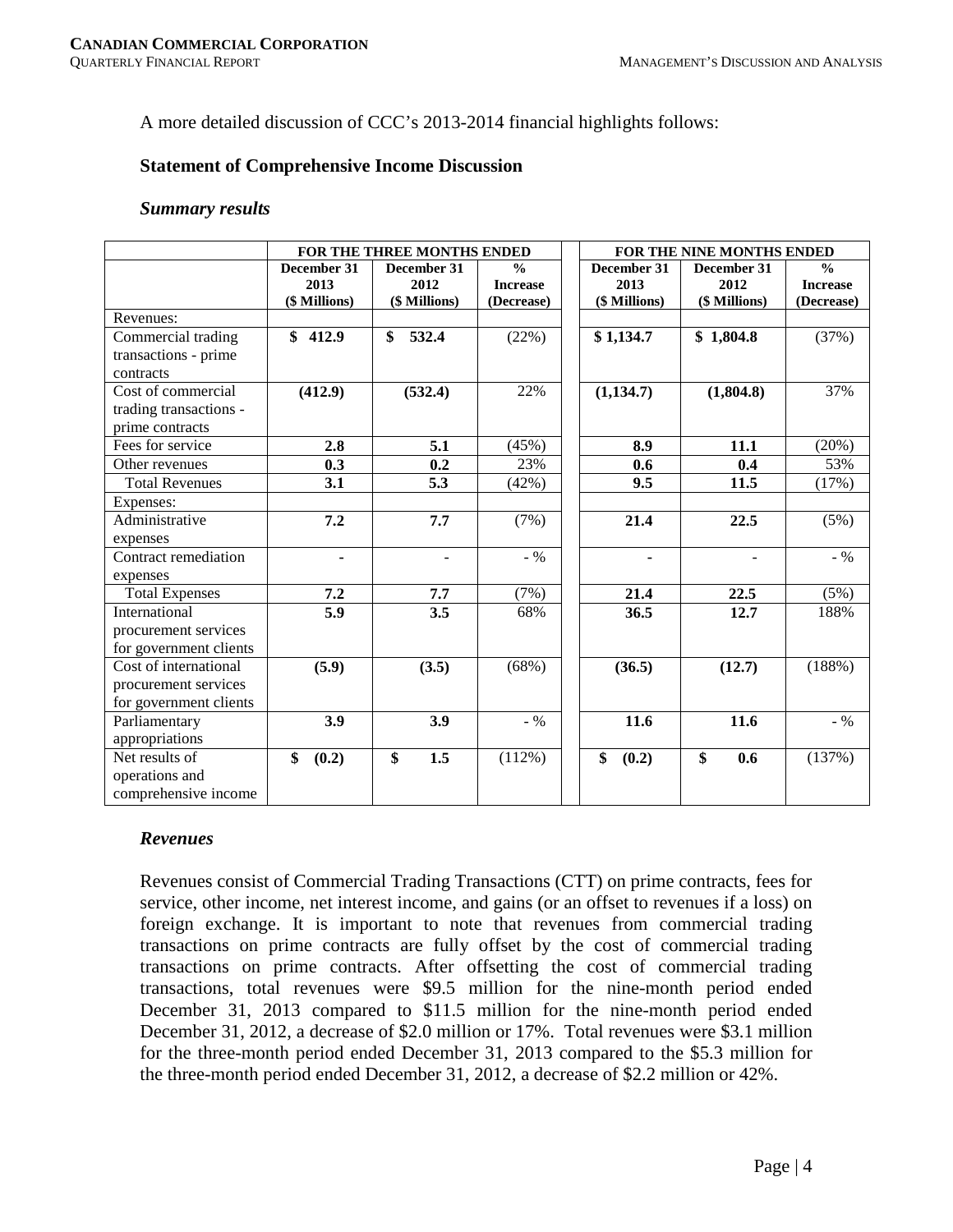Commercial trading transactions where CCC acts as prime contractor combined with procurement services transactions were \$1,171.2 million for the nine-month period ended December 31, 2013, compared to the \$1,817.5 million for the nine-month period ended December 31, 2012, a decrease of \$646.3 million or 36%. Commercial trading transactions and procurement services transactions combined were \$418.8 million for the three-month period ended December 31, 2013, compared to the \$535.9 million for the three-month period ended December 31, 2012, a decrease of \$117.1 million or 22%.

For the nine-month period ended December 31, 2013, DPSA CTT of \$860.3 million represent 76% of the Corporation's total CTT and are \$647.8 million or 43% lower than DPSA CTT for the nine-month period ended December 31, 2012. DPSA CTT are anticipated to trend downward through the remaining delivery period of the Light Armoured Vehicles (LAV) contract signed with the U.S. Department of Defense Foreign Military Sales organization (U.S. DoD FMS) in 2009-2010 valued at \$2.22 billion. This LAV contract was the largest contract signed by the Corporation in its history and has contributed to significantly higher levels of CTT for the last several years. For the three-month period ended December 31, 2013, DPSA CTT of \$301.2 million and are \$103.7 million or 26% lower than DPSA CTT for the three-month period ended December 31, 2012.

For the nine-month period ended December 31, 2013, GDS CTT of \$121.5 million represent 11% of the Corporation's total CTT and are \$76.0 million or 167% higher than GDS CTT for the nine-month period ended December 31, 2012. For the three-month period ended December 31, 2013, GDS CTT of \$55.0 million and are \$39.9 million or 264% higher than GDS CTT for the three-month period ended December 31, 2012.

For the nine-month period ended December 31, 2013, ICB CTT of \$152.9 million represent 13% of the Corporation's total CTT and are \$98.3 million or 39% lower than ICB CTT for the nine-month period ended December 31, 2012. The ICB CTT total of \$152.9 million includes \$14.8 million from the Cuba Contracting Program. For the three-month period ended December 31, 2013, ICB CTT of \$56.7 million and are \$54.3 million or 49% lower than ICB CTT for the three-month period ended December 31, 2012.

In the case of procurement service transactions the Corporation acts as an agent on behalf of a domestic or foreign Government entity and is not the prime contractor. A large proportion of the activity is dependent upon DFATD and other Government of Canada requirements with a large majority of the forecast activity is based on the Corporation's involvement with DFATD's Global Partnership Program, ACCBP, Global Peace and Security Fund and the Counter-Terrorism Capacity Building Program. Procurement service transactions also include activity from a GDS project signed in 2007 whereby CCC entered into an agreement to act as agent to procure wing kits and manage the replacement of the wings kits on Norwegian aircraft on behalf of the Royal Norwegian Air Force.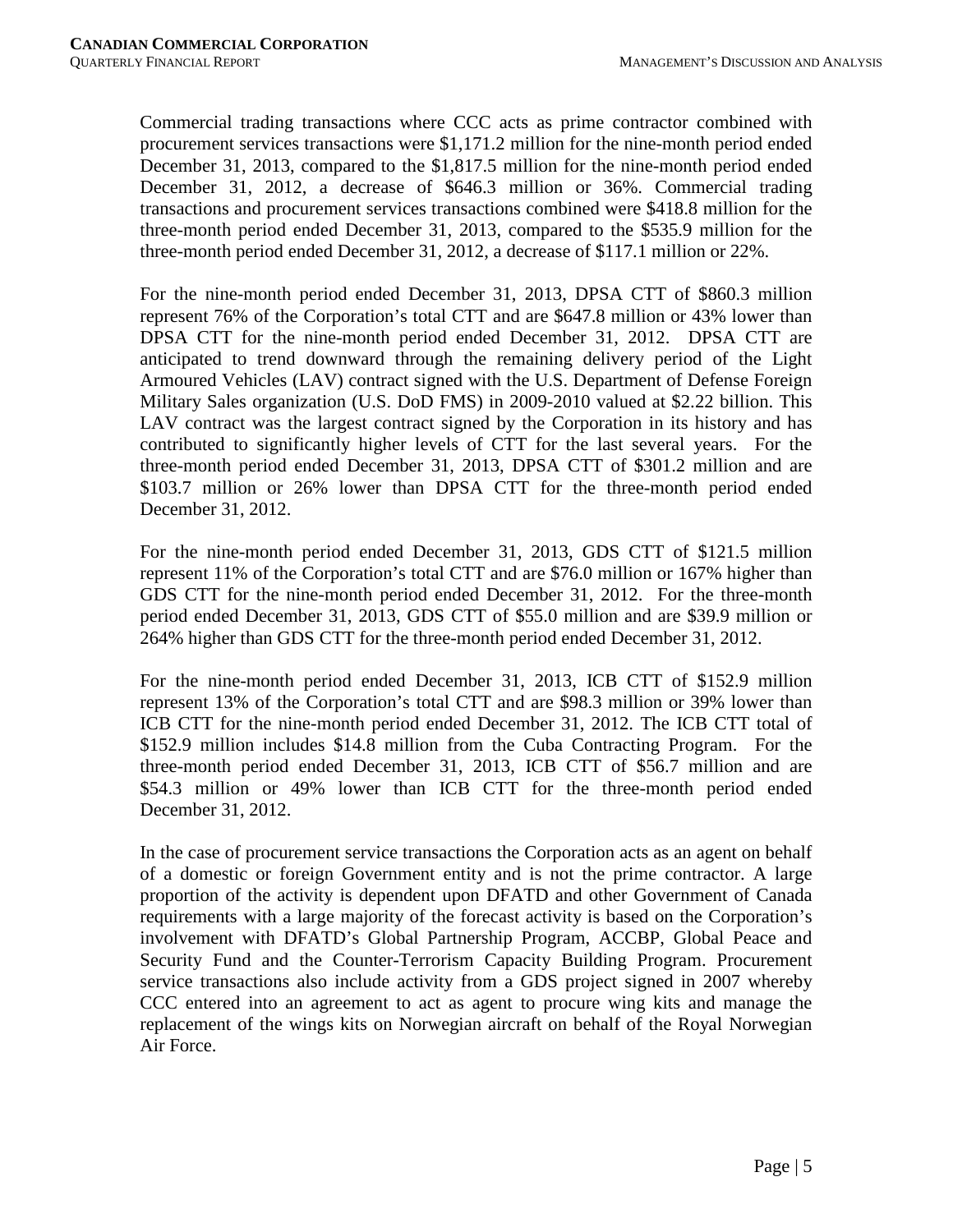For the nine month period ended December 31, 2013, procurement service transactions and the cost of procurement service transactions of \$36.5 million were \$23.8 million or 188% higher than procurement service transactions and the cost of procurement service transactions for the nine month period ended December 31, 2012. For the three-month period ended December 31, 2013, procurement service transactions and the cost of procurement service transactions of \$5.9 million were \$11.2 million or 65% lower than procurement service transactions and the cost of procurement service transactions for the nine month period ended December 31, 2012.

CCC does not charge fees for its DPSA business line transactions as these are funded through parliamentary appropriations. For all of its other business lines, the Corporation charges fees, generally as a percentage of the contract value. Fees are recognized as revenue when goods and services are delivered. Fees for service are \$8.9 million for the nine-month period ended December 31, 2013 compared to \$11.1 million for the nine-month period ended December 31, 2012, a decrease of \$2.2 million or 20%. GDS fees for services of \$3.4 million account for 38% of the total fees for service and are \$1.4 million or 71% higher than GDS fees for services for the nine-month period ended December 31, 2012. ICB fees for service of \$2.8 million account for 32% of the total fees for service and are \$3.5 million or 55% lower than the ICB fees for service for the nine-month period ended December 31, 2012. The decrease in ICB fees for service year period over period is primarily due to a large contract being signed and delivered in full during the three-month period ending December 31, 2012 therefore earning fees in an abbreviated and accelerated manner in the prior year period. Procurement and Other Service (including China-regional offices and PPP Canada Inc. shared services agreement) fees for service of \$2.7 million account for 30% of the total fees for service and are \$0.2 million or 6% lower than procurement services for the nine-month period ended December 31, 2012. Fees for service are \$2.8 million for the three-month period ended December 31, 2013 compared to \$5.1 million for the three-month period ended December 31, 2012, a decrease of \$2.3 million or 45%.

Other revenues include: (1) Foreign exchange gains or losses due to the weakening or strengthening of the Canadian dollar compared to its U.S. dollar counterpart on exposed U.S. cash balances; (2) Finance income earned on the Corporation's cash balances; and (3) Other income comprised primarily of fees earned for providing early payment discounts and payment wiring to Canadian exporters.

For the nine-month period ended December 31, 2013: (1) The foreign exchange gain of \$0.3 million, due to the weakening of the Canadian dollar compared to its U.S. dollar counterpart was \$0.3 million higher compared to the foreign exchange loss of \$15 thousand for the nine-month period ended December 31, 2012; (2) Finance income of \$0.2 million was \$0.1 million lower compared to the result for the nine-month period ended December 31, 2012 as cash balances were generally lower; and (3) Other income of \$0.2 million was the same compared to the result for the nine-month period ended December 31, 2012.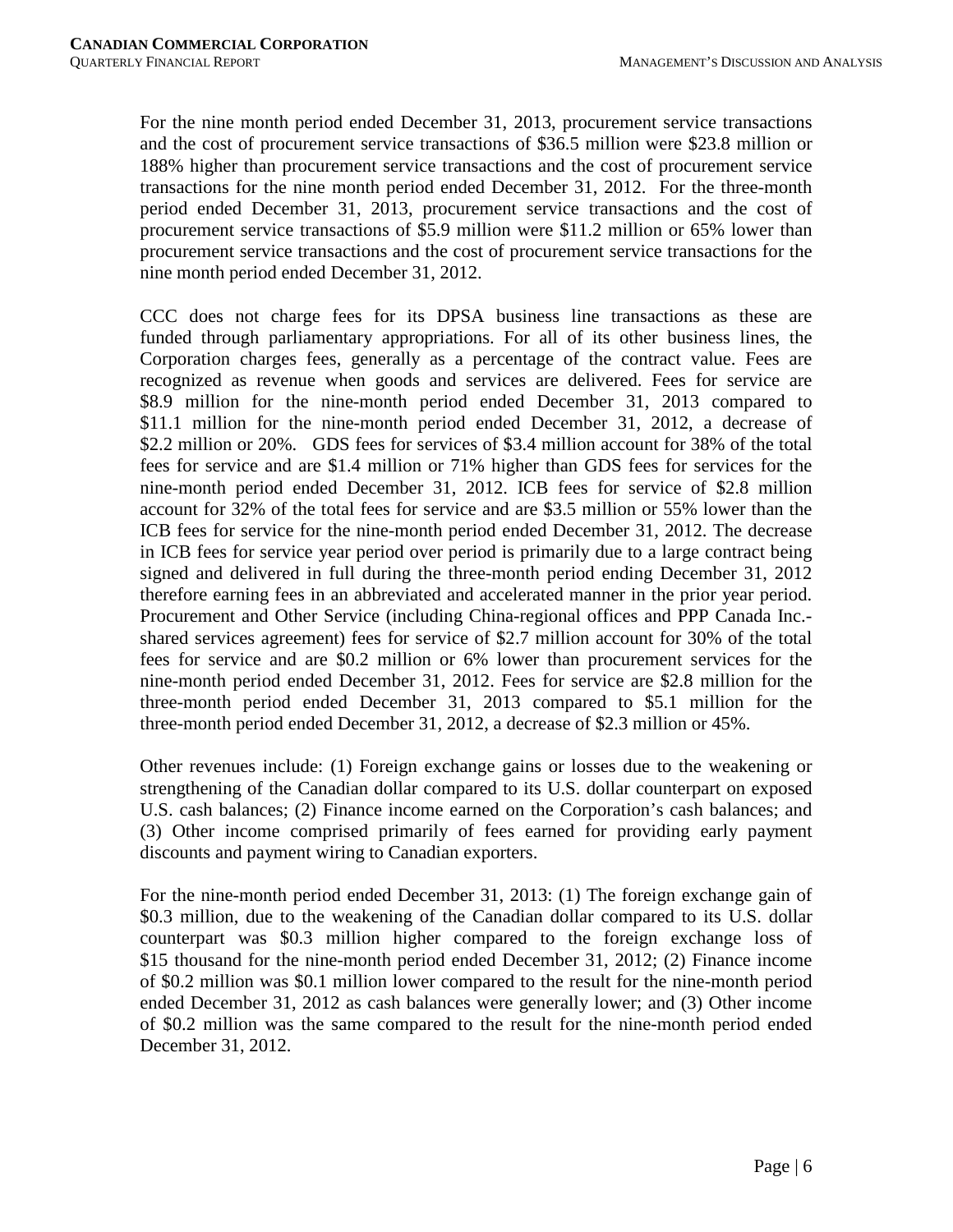For the three-month period ended December 31, 2013: (1) The foreign exchange gain of \$0.2 million, due to the fluctuation of the Canadian dollar compared to its U.S. dollar counterpart was \$0.1 million higher compared to the foreign exchange gain of \$0.1 million for the three-month period ended December 31, 2012; (2) Finance income was \$41 thousand lower compared to the result for the three-month period ended December 31, 2012; and (3) Other income was \$46 thousand lower compared to the result for the three-month period ended December 31, 2012 as Canadian exporters opted for less early payment discounts in the current year.

# *Expenses*

For the nine-month period ended December 31, 2013, total expenses were \$21.4 million, a decrease of \$1.1 million or 5% lower than the nine-month period ended December 31, 2012. For the three-month period ended December 31, 2013, total expenses were \$7.2 million, a decrease of \$0.5 million or 7% lower than the three-month period ended December 31, 2012. For the nine-month period ended December 31, 2013, Management did not incur or accrue any contract remediation expenses and will defer recognition until such time as actual amounts are or can be determined. Administrative expenses are paid primarily in Canadian dollars, are not impacted by foreign exchange fluctuations, and included the following:

- Workforce compensation and related expenses of \$14.0 million for the nine-month period ended December 31, 2013 was \$0.1 million, or 1%, higher than the nine-month period ended December 31, 2012. Workforce compensation and related expenses of \$4.7 million for the three-month period ended December 31, 2013 was \$0.3 million, or 6%, higher than the three-month period ended December 31, 2012. The increase is due to regular collective bargaining and annual salary band increment increases. Workforce compensation and related expenses accounts for approximately 65% of CCC's administrative expenditures.
- PWGSC costs for core contract management services under the DPSA that were not insourced by CCC, were \$2.8 million for the nine-month period ended December 31, 2013, \$0.3 million or 10% lower than the nine-month period ended December 31, 2012. PWGSC costs of \$0.8 million for the three-month period ended were \$0.2 million or 17% lower than the three-month period ended December 31, 2012.
- Rent and related expenses of \$1.7 million for the nine-month period ended December 31, 2013 was \$0.1 million, or 4%, lower than the nine-month period ended December 31, 2012. Rent and related expenses of \$0.6 million for the three-month period ended December 31, 2013 was \$44 thousand, or 8%, higher than the three-month period ended December 31, 2012.
- Travel and hospitality expenses of \$1.1 million for the nine-month period ended December 31, 2013 were \$0.2 million, or 13%, lower than the nine-month period ended December 31, 2012. Travel and hospitality expenses of \$0.5 million for the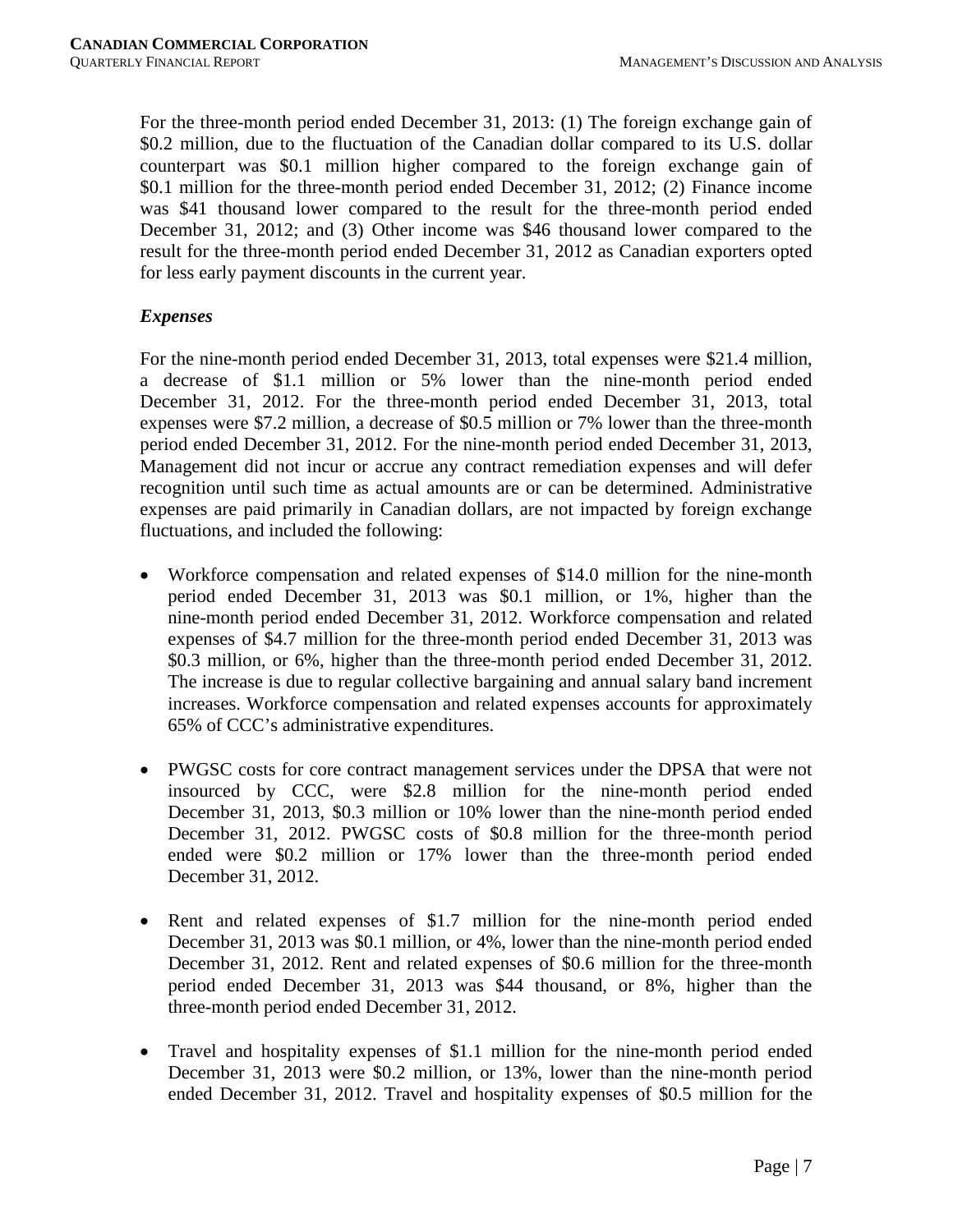three-month period ended December 31, 2013 were the same for the three-month period ended December 31, 2012. Travel and hospitality expenses are incurred due primarily to business development activity in support of Canadian exporters in pursuit of and to secure of projects in Colombia, Peru and the Middle East and the management of the projects once they are secured and effective.

- Consultant expenses of \$0.6 million for the nine-month period ended December 31, 2013 were \$0.2 million, or 20%, lower than the nine-month period ended December 31, 2012. The decrease was primarily the result of a the completion of consultation engagements in 2013-2014 related to the delivery of contract management services on the Business Process Improvement Initiative (BPII) which was a strategic relationship with PWGSC to optimize the expenditure of the Corporation's financial resources in support of DPSA responsibilities, Quito airport and Ghana In addition, the Corporation was able to negotiate significant savings on in-country consultation services related to the delivery of export promotion undertaken in China. Consultant expenses of \$0.3 million for the three-month period December 31, 2013 were the same for the three-month period ended December 31, 2012. Consultant expenses complement CCC's workforce and perform assignments requiring a specific expertise.
- The amortization of intangible assets and depreciation of property and equipment and leasehold improvement costs of \$0.2 million were \$0.5 million or 79% lower for the nine-month period ended December 31, 2013 compared to the nine-month period ended December 31, 2012. Amortization and depreciation of \$42 thousand was \$160 thousand or 79% lower for the three-month period ended December 31, 2013 compared to the three-month period ended December 31, 2012. The Enterprise Resource Planning (ERP) system that was implemented during 2008, along with related upgrades, was fully amortized by the end of fiscal year 2012-2013.
- Computer software, hardware and support costs of \$0.3 million, over and above the information management personnel included in workforce compensation or consultants, were approximately the same for the nine-month period ended December 31, 2013 compared to the nine-month period ended December 31, 2012. Computer software, hardware and support costs were \$23 thousand approximately the same for the three-month period ended December 31, 2013 compared to the three-month period ended December 31, 2012.
- Other expenses of \$0.7 million were approximately the same for the nine-month period ended December 31, 2013 compared to the nine-month period ended December 31, 2012. Other expenses of \$0.2 million were the same for the three-month period ended December 31, 2013 compared to the three-month period ended December 31, 2012. Other expenses include Corporate communication costs (marketing, advertising, and the design and printing of corporate promotional material) telecommunications and bank charges.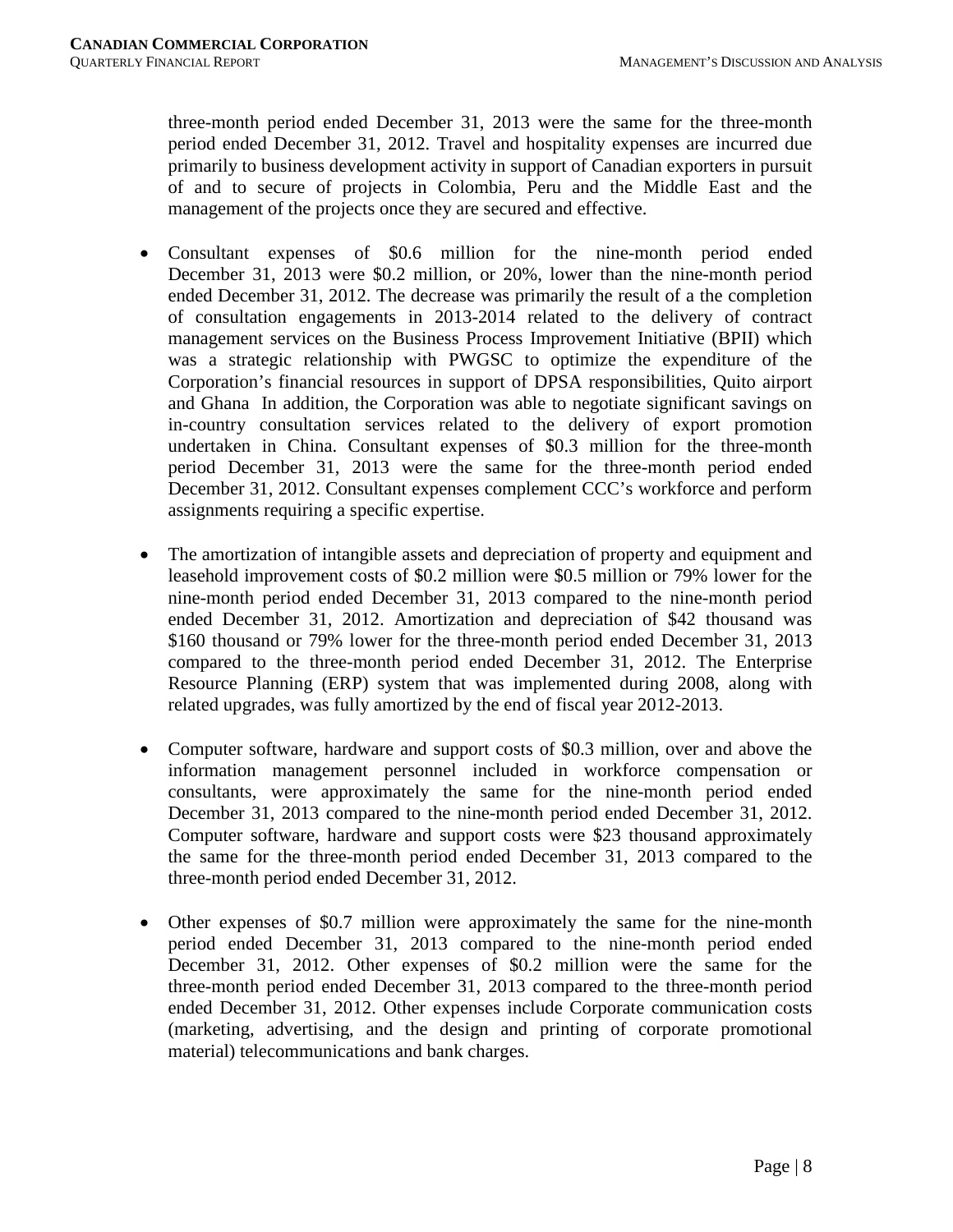For the nine-month period ended December 31, 2013, Management did not incur any contract remediation expenses, the same as the nine-month period ended December 31, 2012.

# *Parliamentary Appropriations*

The Corporation is to receive parliamentary appropriations of \$15.7 million in fiscal year 2013-2014, \$173 thousand higher than the amount as in fiscal year 2012-2013. The favourable variance reflects the amount calculated and distributed by the Treasury Board Secretariat (TBS) for collective agreements signed or other compensation adjustments made between August 1, 2012 and July 31, 2013. The appropriation is drawn down in equal monthly instalments throughout the year. The amount drawn down of \$11.6 million for the nine-month period ended December 31, 2013 was the same as nine-month period ended December 31, 2012. The amount drawn down of \$3.9 million for the three-month period ended December 31, 2013 was the same as three-month period ended December 31, 2012.

## **Statement of Financial Position Discussion**

#### *Summary of financial position*

|                          | December 31<br>2013<br>(\$ Millions) | March 31<br>2013<br>(\$ Millions) | $\frac{0}{0}$<br><b>Increase</b><br>(Decrease) |
|--------------------------|--------------------------------------|-----------------------------------|------------------------------------------------|
| Total assets             | \$739.1                              | \$1,172.6                         | (37%)                                          |
| <b>Total liabilities</b> | 689.0                                | \$1.122.2                         | (39%)                                          |
| Shareholder's Equity     | 50.1                                 | 50.4                              | $(1\%)$                                        |

CCC's total assets were \$739.1 million as at December 31, 2013, \$433.5 million, or 37%, lower than at March 31, 2013. The decrease is due to a decrease from March 31, 2013 in the amount of progress payments to Canadian exporters of \$342.1 million or 41%, and a decrease from March 31, 2013 across all other asset statement line items combined of \$91.4 million or 27%.

CCC's total liabilities were \$689.0 million as at December 31, 2013, \$433.2 million, or 39%, lower than at March 31, 2013. The decrease from March 31, 2013 is due to a decrease in the amount of progress payments from foreign customers of \$342.5 million or 41%, offset by a net decrease from March 31, 2013 across all other liability statement line items combined of \$90.7 million or 32%.

As an international trade intermediary, CCC offsets its trade-related assets with matching liabilities. Therefore, trade receivables from foreign customers and progress payments to Canadian exporters are normally offset by trade payables and accrued liabilities to Canadian exporters, and progress payments from foreign customers, respectively.

Trade receivables of \$114.6 million were \$32.3 million or 22% lower than the balance at March 31, 2013 and represents 16% of the total assets of \$739.1 million. Trade payables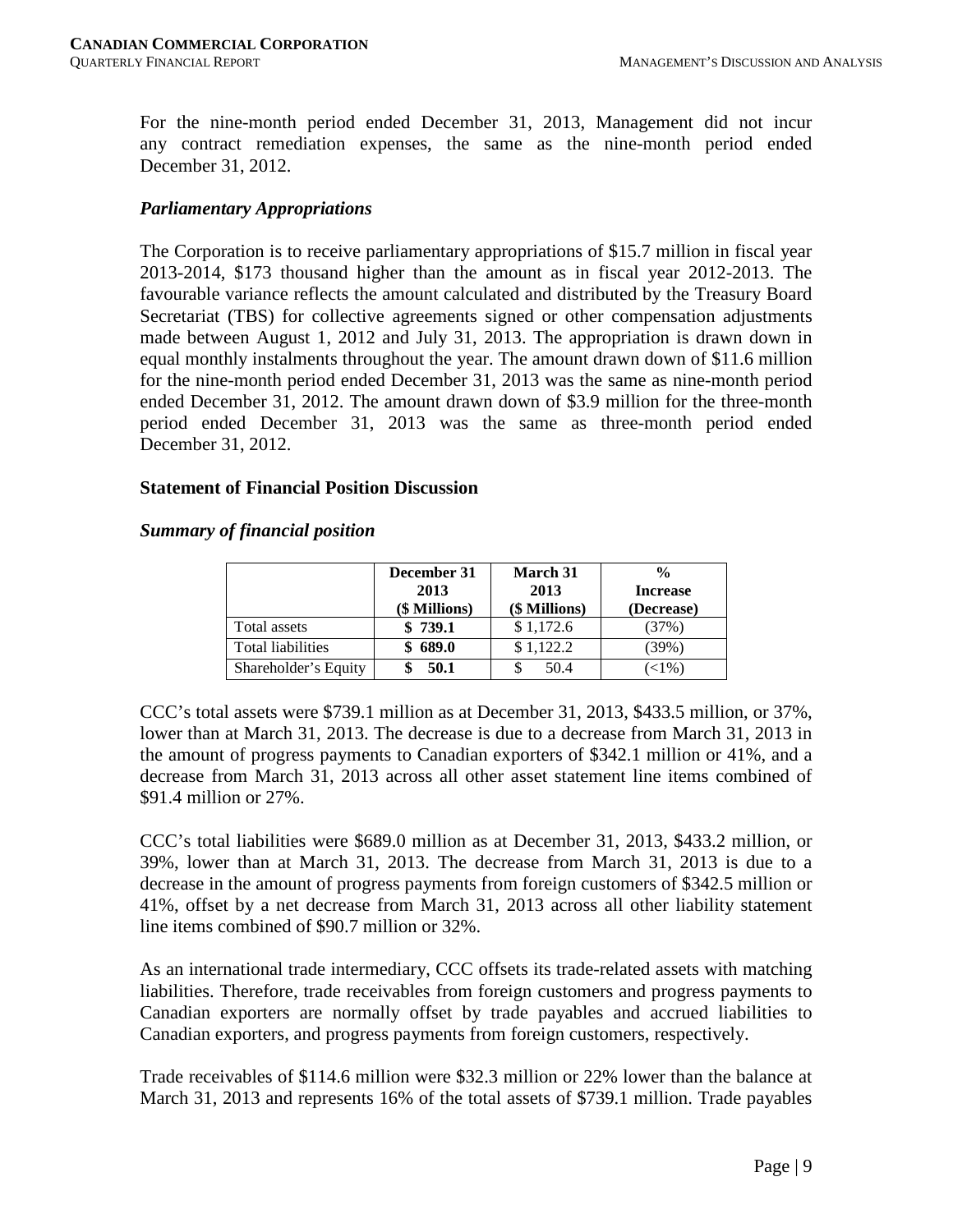and accrued liabilities of \$91.2 million were \$29.7 million or 25% lower than the balance at March 31, 2013 and represent 13% of the total liability of \$689.0 million.

Progress payments to Canadian exporters of \$498.0 million represent 41% of the total assets of \$739.1 million. Progress payments from foreign customers of \$500.3 million represent 41% of the total liabilities of \$689.0 million. Contractually, progress payments occur predominantly on the DPSA business line and are required to flow through in their entirety to the Canadian exporter. Of the total progress payments to Canadian exporters and from foreign customers, \$356.5 million or 71% relate to the significant \$2.22 billion U.S. DoD FMS LAV contract.

Advances from foreign customers of \$95.4 million, decreased by \$59.4 million or 38% compared to the balance at March 31, 2013. Advances to Canadian exporters of \$70.6 million, decreased by \$52.8 million or 43% compared to the balance at March 31, 2013. Of the \$95.4 million in advances from foreign customers, \$76.9 million or 81%, were related to projects for Colombia, Ghana, Mexico, Norway, and Peru. Of these advances from foreign customers, \$67.7 million were passed on to Canadian exporters, accounting for 96% of advances to Canadian exporters. Contractually, advances are not offered on the DPSA business line. For all other business lines, CCC's risk mitigation practices require that for most projects CCC holds back advance payments made by foreign customers and releases them to Canadian exporters as delivery obligations are fulfilled. This explains the period-over-period variations that occur.

For the nine-month period ended December 31, 2013, CCC's equity, fully ascribed to the Government of Canada, was \$50.1 million, a decrease of \$0.2 million from March 31, 2013 as detailed in the Statement of Comprehensive Income Discussion. CCC's equity backstops the commercial risks inherent in its portfolio of undelivered contracts which totalled approximately \$1.60 billion at December 31, 2013. It is worth noting that in 2009-2010, CCC signed the U.S. DoD FMS LAV contract. The maximum potential value of this contract is \$2.22 billion of which \$1.60 billion had been delivered as of December 31, 2013. The undelivered portion of this contract represents 37% of the Corporation's total undelivered commitments.

# **Statement of Cash Flows Discussion**

|                      |               | <b>FOR THE THREE MONTHS ENDED</b> |                 | <b>FOR THE NINE MONTHS ENDED</b> |               |                |                 |  |  |
|----------------------|---------------|-----------------------------------|-----------------|----------------------------------|---------------|----------------|-----------------|--|--|
|                      | December 31   | December 31                       | $\frac{6}{6}$   |                                  | December 31   | December 31    | $\frac{0}{0}$   |  |  |
|                      | 2013          | 2012                              | <b>Increase</b> |                                  | 2013          | 2012           | <b>Increase</b> |  |  |
| Source (use) of cash | (\$ Millions) | (\$ Millions)                     | (Decrease)      |                                  | (\$ Millions) | (\$ Millions)  | (Decrease)      |  |  |
| Operating activities | (4.6)<br>\$   | (8.4)<br>\$                       | 37%             |                                  | \$ (6.4)      | 25.3           | (131%)          |  |  |
| Investing activities |               |                                   |                 |                                  |               | (0.1)          | 101%            |  |  |
| Effect of exchange   | 0.2           | 0.1                               | 253%            |                                  | 0.3<br>\$     | $\blacksquare$ | 2133%           |  |  |
| rate changes on cash |               |                                   |                 |                                  |               |                |                 |  |  |
| and cash equivalents |               |                                   |                 |                                  |               |                |                 |  |  |

# *Summary of cash flows*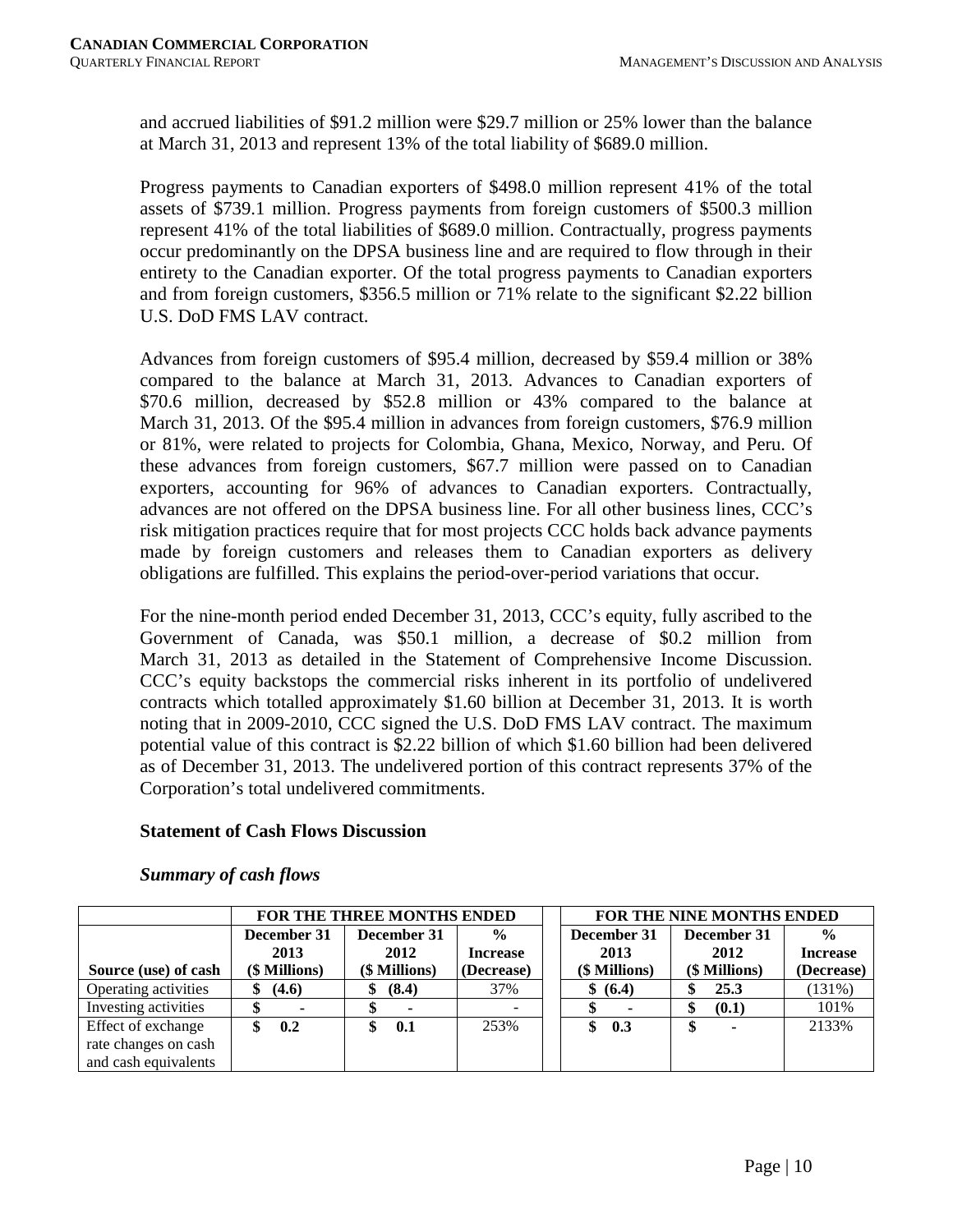## *Operating activities*

Generally, the Corporation pays its Canadian exporters within 30 days of receipt of an invoice and substantiating documentation according to the terms and conditions of the contract under its core DPSA program. Consequently the Corporation may use its own cash to pay Canadian exporters on the  $30<sup>th</sup>$  day and funds its trade receivables in instances where there are collection delays and payment is not received from the foreign customer until beyond the 30 days. On certain contracts (generally outside of the core DPSA program), the Corporation only pays its Canadian exporters, usually within five days, after CCC receives payment from the foreign customer. Depending on the timing of receipts compared to payments, the actual execution of these transactions often cross reporting periods and can cause wide variations in cash flows from one period to the next. In this instance, cash is momentarily provided to the operation at the end of one period until the payment is made to the Canadian exporter, as stipulated in the contract, early in the next period.

During the nine-month period ended December 31, 2013, CCC used \$6.4 million in cash from its operating activities, as compared to the \$25.3 million provided during the nine-month period ended December 31, 2012, a decrease of \$31.7 million. Details are as follows:

- Receipts from foreign customers include cash received for deliveries and advances as stipulated under the foreign customer contract. Receipts from foreign customers were \$1,144.1 million for the nine-month period ended December 31, 2013, \$838.2 million or 42% lower than the amount reported for the nine-month period ended December 31, 2012. The decrease is due to the downward trend in CTT during the remaining delivery period under the significant LAV contract.
- Payments to Canadian suppliers include cash paid for deliveries and advances as stipulated under the domestic contract. Payments to Canadian suppliers were \$1,148.2 million for the nine-month period ended December 31, 2013, \$813.2 or 41% lower than the amount reported in the nine-month period ended December 31, 2012. The decrease is due to the downward trend in CTT during the remaining delivery period under the significant LAV contract.
- For the nine-month period ended December 31, 2013 compared to the nine-month period ended December 31, 2012, the decrease in receipts from foreign customers was greater than the decrease in payments to Canadian suppliers, therefore reducing cash by \$25.0 million. In addition to the \$25.0 million cash reduction by export transactions, another \$6.7 million decrease in cash came from finance income, fees for services, use of cash for administrative payments, progress payments made and other income received combined. The \$6.7 million decrease was largely attributed to a large contract being signed and delivered in full during the three-month period ending December 31, 2012 therefore earning fees in an abbreviated and accelerated manner in the prior year period.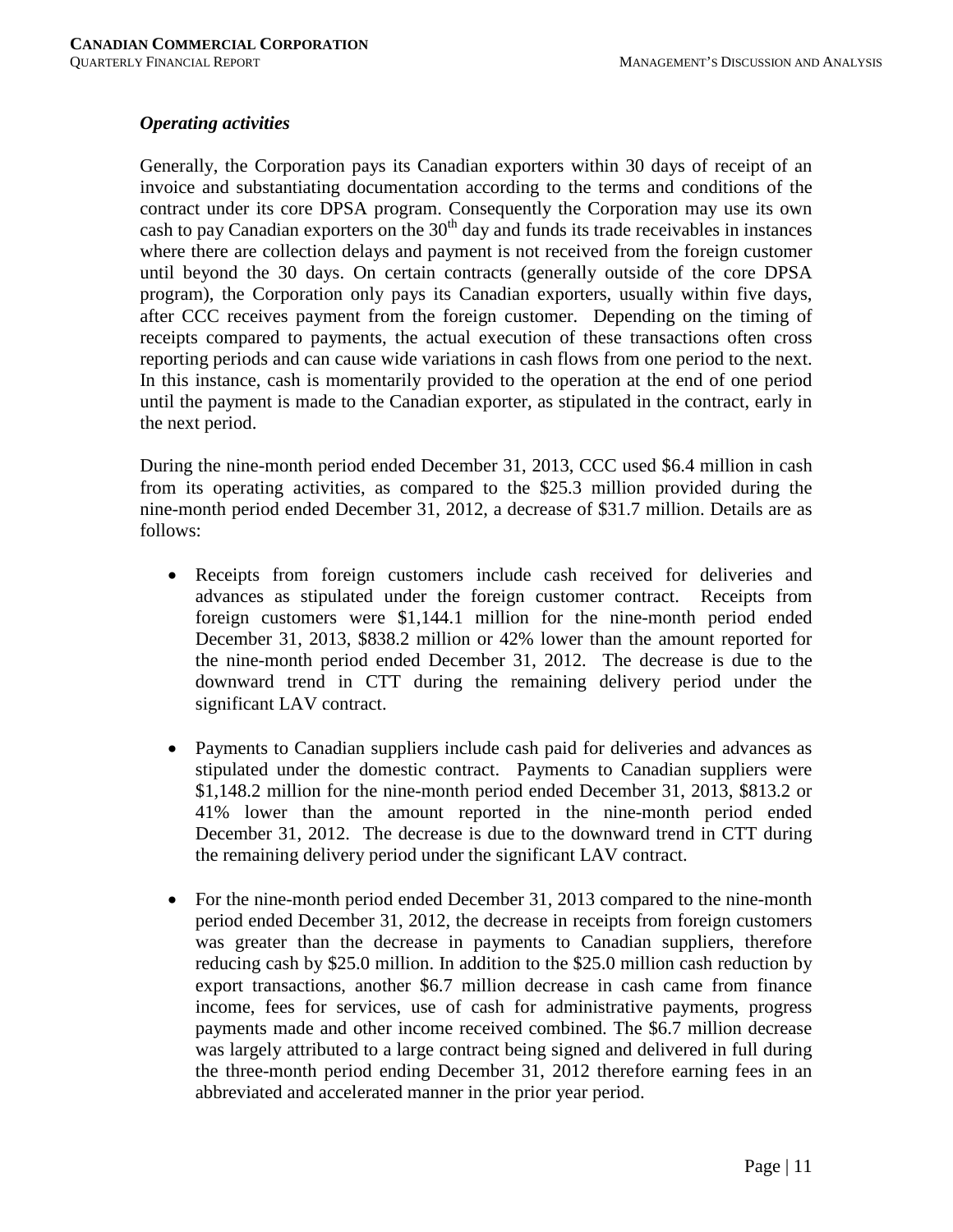During the three-month period ended December 31, 2013, CCC used \$4.6 million in cash from its operating activities, as compared to the \$8.4 million used during the three-month period ended December 31, 2012, an increase of \$3.8 million. Details are as follows:

- Receipts from foreign customers include cash received for deliveries and advances as stipulated under the foreign customer contract. Receipts from foreign customers were \$381.3 million for the three-month period ended December 31, 2013, \$287.7 million or 43% lower than the amount reported for the three-month period ended December 31, 2012. The decrease is due to the downward trend in CTT during the remaining delivery period under the significant LAV contract.
- Payments to Canadian suppliers include cash paid for deliveries and advances as stipulated under the domestic contract. Payments to Canadian suppliers were \$385.5 million for the three-month period ended December 31, 2013, \$296.7 million or 43% lower than the amount reported in the three-month period ended December 31, 2012. The decrease is due to the downward trend in CTT during the remaining delivery period under the significant LAV contract.
- For the three-month period ended December 31, 2013 compared to the three-month period ended December 31, 2012, decrease in receipts from foreign customers were less than the decrease in payments to Canadian suppliers, therefore providing \$9.0 million of cash for export transactions.
- The \$9.0 million cash provided by export transactions was offset by a \$5.2 million decrease in cash came from finance income, fees for services, use of cash for administrative payments, progress payments received and made and other income received combined

# *Investing activities*

For the nine-month period ended December 31, 2012, the Corporation capitalized \$0.1 million related to property, equipment or intangible but only capitalized a negligible amount related to property, equipment or intangible for the nine-month period ended December 31, 2013, resulting in a negligible use of cash for investing activities.

For the three-month period ended December 31, 2012, the Corporation capitalized a negligible amount related to property, equipment or intangible but did not capitalize anything related to property, equipment or intangible for the three-month period ended December 31, 2013, resulting in no impact to cash.

# *Effect of exchange rate changes on cash and cash equivalents*

For the nine-month period ended December 31, 2013, CCC recorded a foreign exchange translation gain of \$0.3 million as a result of the decrease of the Canadian dollar compared to its U.S. dollar (USD) counterpart, from \$0.9843 USD at March 31, 2013 to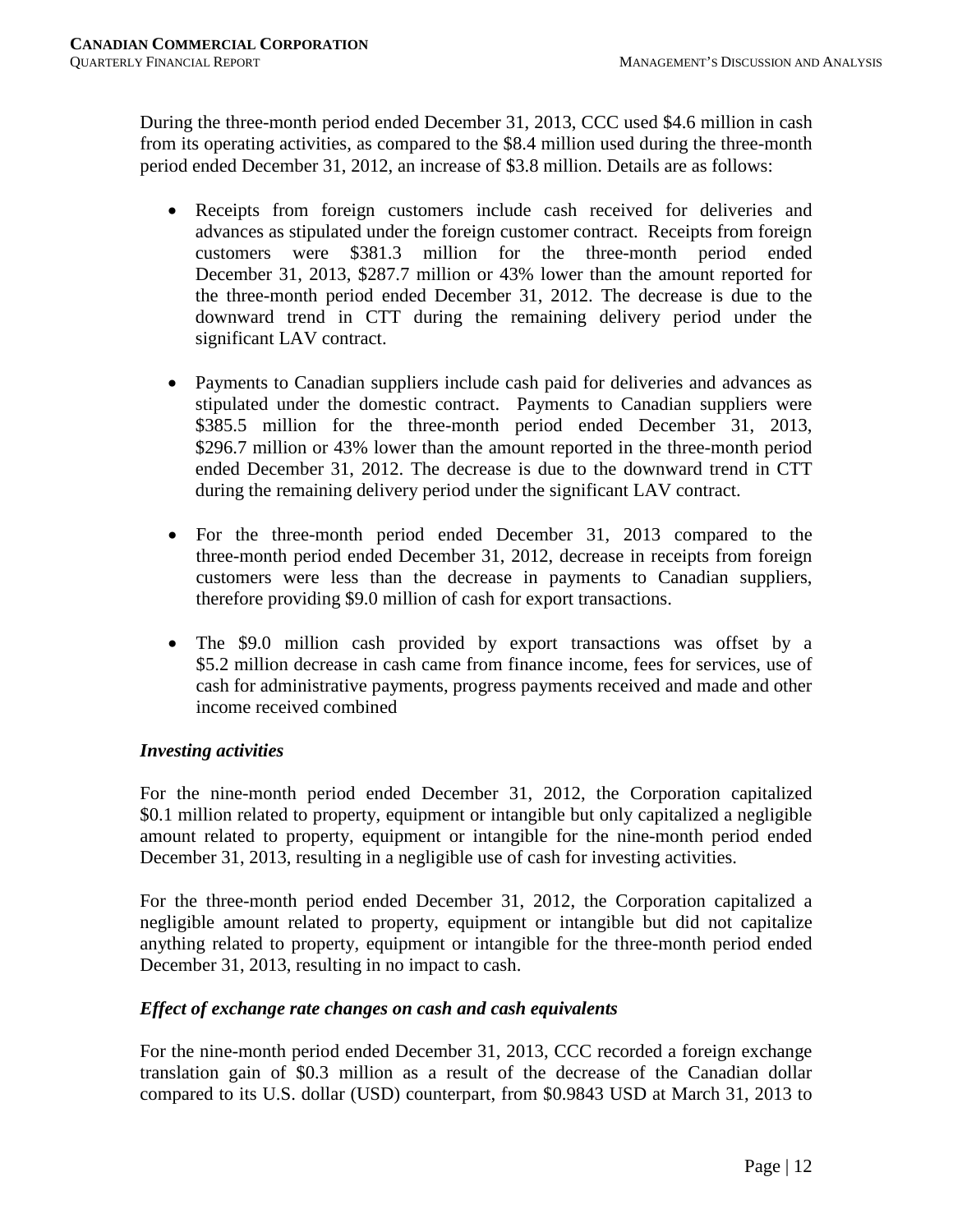\$0.9402 USD at December 31, 2013. This resulted in \$0.3 million source of cash when compared to the nine-month period ended December 31, 2012.

# **Comparison of Financial Results to the Budget contained in the 2013-2014 to 2017-2018 Corporate Plan**

For the nine-month period ended December 31, 2013, total commercial trading transactions (including procurement services transactions) of \$1,171.2 million were \$14.2 million, or 1%, higher than budget.

Fees for service of \$8.9 million were higher than budget by \$1.0 million, or 13%. Fees for service are earned as contract work is delivered or completed. For the nine-month period ended December 31, 2013, fees generated from the ICB business line were \$0.9 million or 49% higher than budget, mainly due to Cuba Contracting Program fees which are \$0.7 million or 46% higher than budget as the Corporation continues to finance Cuba Contracting Program transactions and earn related financing fees until the financing components of the program are transferred to Export Development Canada (EDC), while fees generated from all other business lines were \$0.1 million higher than budget as more than originally expected scheduled contracted milestones (on which fees are recognized) occurred in the nine-month period ended December 31, 2013.

Results for the nine-month period ended December 31, 2013 include a foreign exchange gain of \$0.3 million resulting from movements in the Canadian dollar relative to its U.S. dollar counterpart decreasing from \$0.9843 USD at March 31, 2013 to \$0.9402 USD at December 31, 2013. The Corporation manages exchange gains and losses through monitoring and maintaining unhedged foreign currency balances at negligible levels. The Corporation does not budget for gains or losses on foreign exchange.

The Corporation did not record any contract remediation expenses as of December 31, 2013 and will only do so once actual amounts are or can be determined. As a result, contract remediation expenses were under budget by \$75 thousand. This reflects the Corporation's robust risk management practices, including its updated Enterprise Risk Management (ERM) framework and improved contract management practices.

Administrative expenses of \$21.4 million were \$0.6 million, or 3%, lower than the budgeted amount of \$22.0 million. Direct expenses of \$14.2 million are \$0.2 million or 2% below budget. Indirect expenses of \$7.2 million are \$7.6 million or 0.4% under budget. This result reflects Management's continued control of expenditures relative to revenues earned.

As explained under the *Parliamentary Appropriations* section of the Statement of Comprehensive Income Discussion, the Corporation was approved to receive parliamentary appropriations of \$15.7 million in fiscal year 2013-2014, which will be drawn down in equal monthly instalments throughout the year. For the nine-month period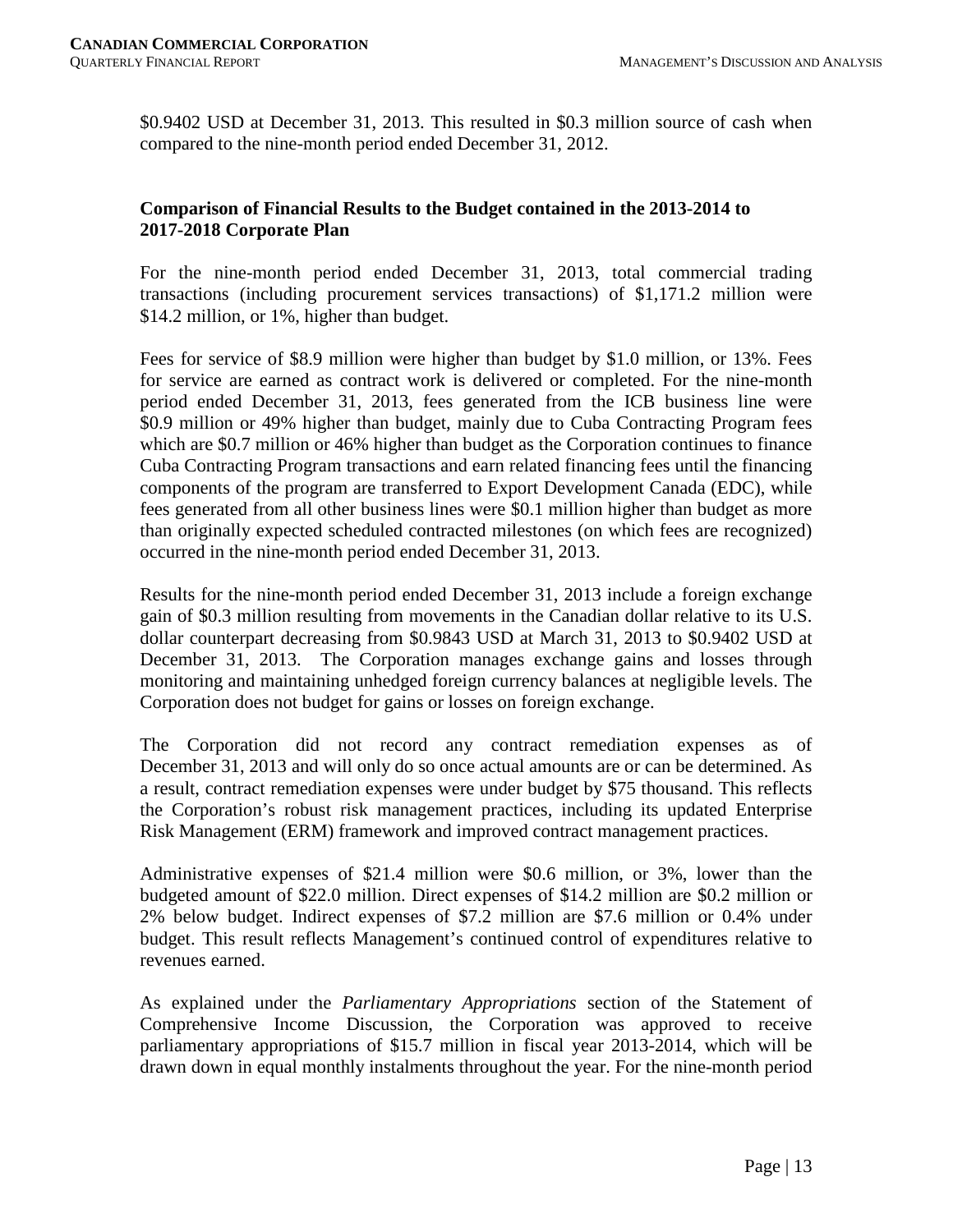ended December 31, 2013, the amount drawn down was \$11.6 million, the same amount as was budgeted for this period.

## **2013-2014 Forecast**

For the fiscal year ending March 31, 2014, the Corporation is forecasting an operating surplus of \$1.7 million, versus an operating surplus of \$1.3 million for the fiscal year ended March 31, 2013. The \$1.7 million is a significant improvement over the \$1.4 million deficit which was planned and contained in the Board of Director approved 2013-2014 to 2017-18 Corporate Plan..

For fiscal year 2013-2014, revenues after offsetting the cost of commercial trading transactions are expected to be \$14.5 million, \$1.8 million or 11% lower than the results achieved in fiscal year 2012-2013. This decrease is largely attributed to a large contract being signed and delivered in full during the three-month period ending December 31, 2012 therefore earning fees in an abbreviated and accelerated manner in the prior year period. In addition, transactions related to the Quito airport and Ghana power plant continued in the prior year period but had very few remaining delivery requirements in 2013-2014. As a result, fees in 2013-2014 are expected to be lower, given the long timelines associated with winning infrastructure procurement contracts, until replacement projects emerge from the Corporation's pipeline of opportunities being explored.

With respect to expenses, CCC is not anticipating to incur any contract remediation expenses, the same as in fiscal year 2012-2013. This reflects the high degree of risk management that is applied to all of CCC's business. This amount is achievable given CCC's current portfolio of active and potential projects and the robust nature of its ERM framework, as well as the Corporation's continued investments to improve contract due diligence and management practices.

Administrative expenses are forecast to be \$28.2 million, \$2.2 million or 7% lower than in fiscal year 2012-2013. A large portion of the reduction is due to savings achieved through attrition as positions vacated through fiscal year 2012-2013 year were not staffed. A further reduction of \$0.7 million occurs due to a non-recurring, one-time charge recorded in 2012-2013 related to the additional severance expense in accordance with the newly signed collective bargaining agreement.

As noted earlier, the parliamentary appropriation for fiscal year 2013-2014 has been approved at \$15.7 million, \$173 thousand higher than the amount as in fiscal year 2012-2013. The favourable variance reflects the amount calculated and distributed by TBS for collective agreements signed or other compensation adjustments made between August 1, 2012 and July 31, 2013.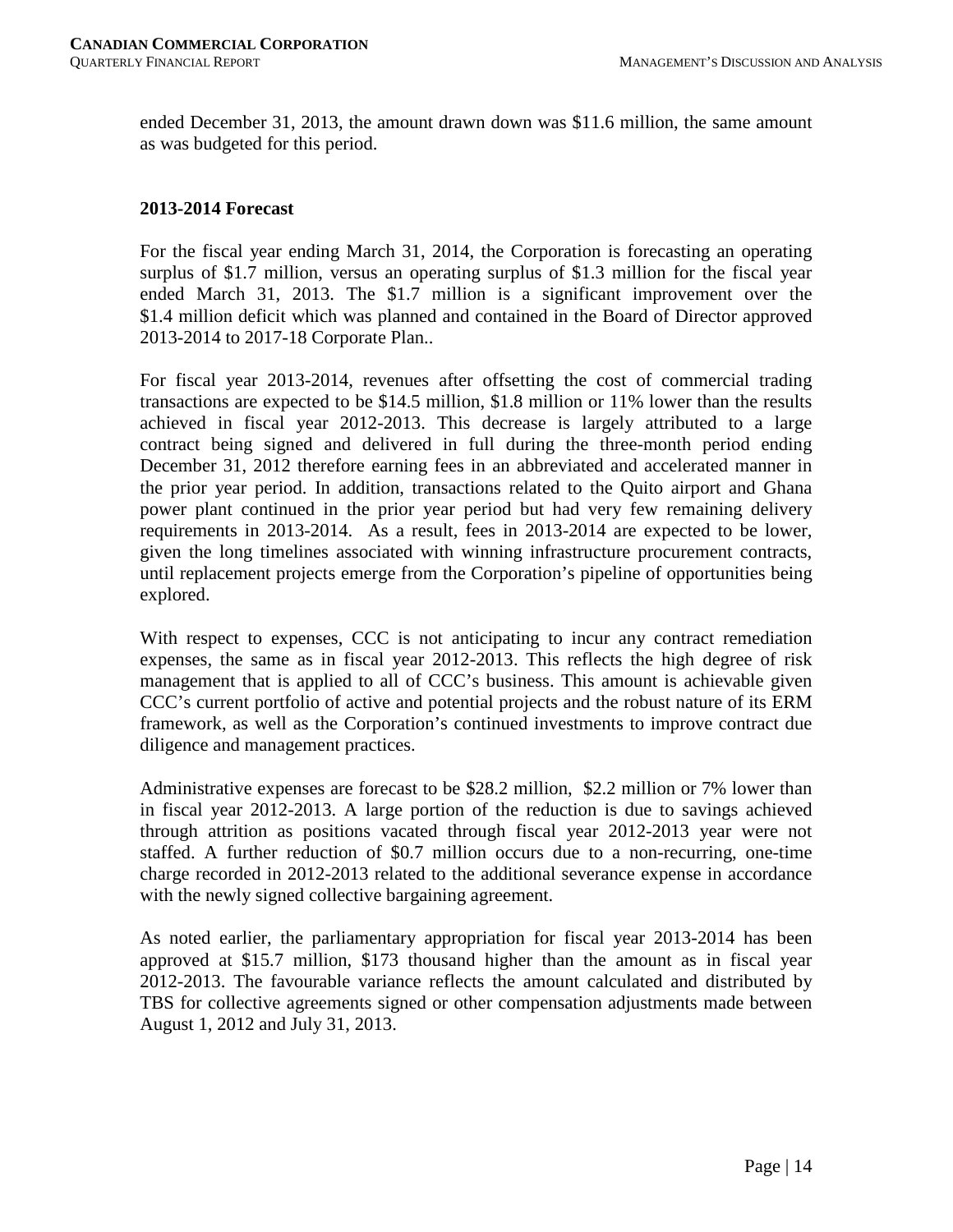# **CCC's Commitment to Performance and Risk Management**

CCC manages a wide range of risks as it undertakes to fulfill its mandate of promoting and facilitating international trade on behalf of Canadian exporters. The strategy for managing these risks is discussed in detail in the Corporation's fiscal 2012-2013 Annual Report and 2013-2014 Corporate Plan Summary.

The Government of the United States remains at a AAA rating for most rating agencies and as a AA+ by one agency. These ratings remain within the requirements of CCC's credit policy.

There are no other significant changes, new risks or uncertainties identified during the three and nine-month periods ended December 31, 2013 as compared to those previously reported or discussed.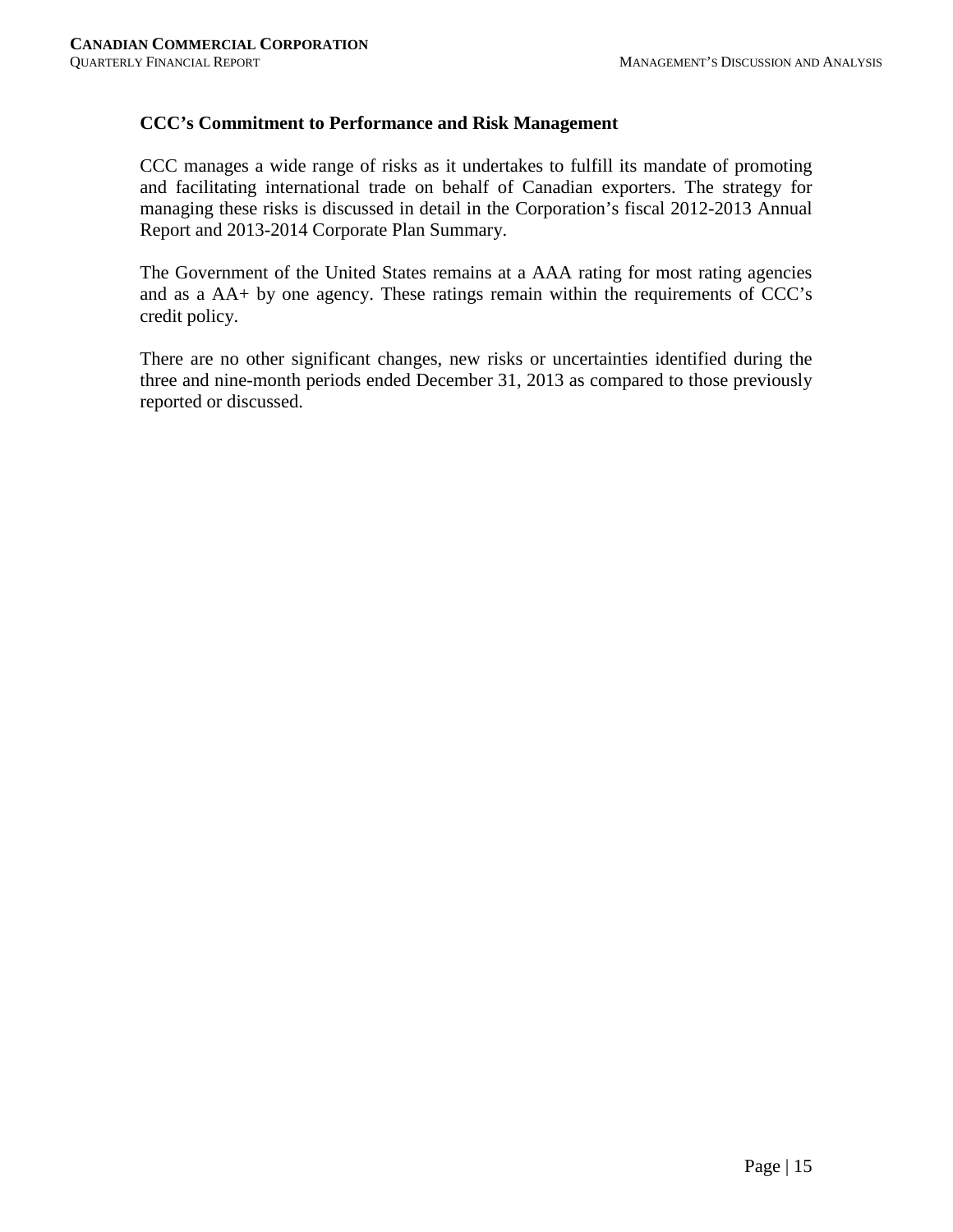# **Management Representation**

Management is responsible for the preparation and fair presentation of these quarterly financial statements in accordance with the Treasury Board of Canada Standard on Quarterly Financial Reports for Crown Corporations, and for such internal controls as management determines is necessary to enable the preparation of quarterly financial statements that are free from material misstatement. Management is also responsible for ensuring all other information in this quarterly financial report is consistent, where appropriate, with the quarterly financial statements. These quarterly financial statements have not been audited or reviewed by an external auditor.

Based on our knowledge, these unaudited quarterly financial statements present fairly, in all material respects, the financial position, results of operations and cash flows of the corporation, as at the date of and for the periods presented in the quarterly financial statements.

Marc Whittingham Anthony Carty<br>President and CEO Vice-President.

Ottawa, Canada February 12, 2014

Vice-President, Risk and Finance, and CFO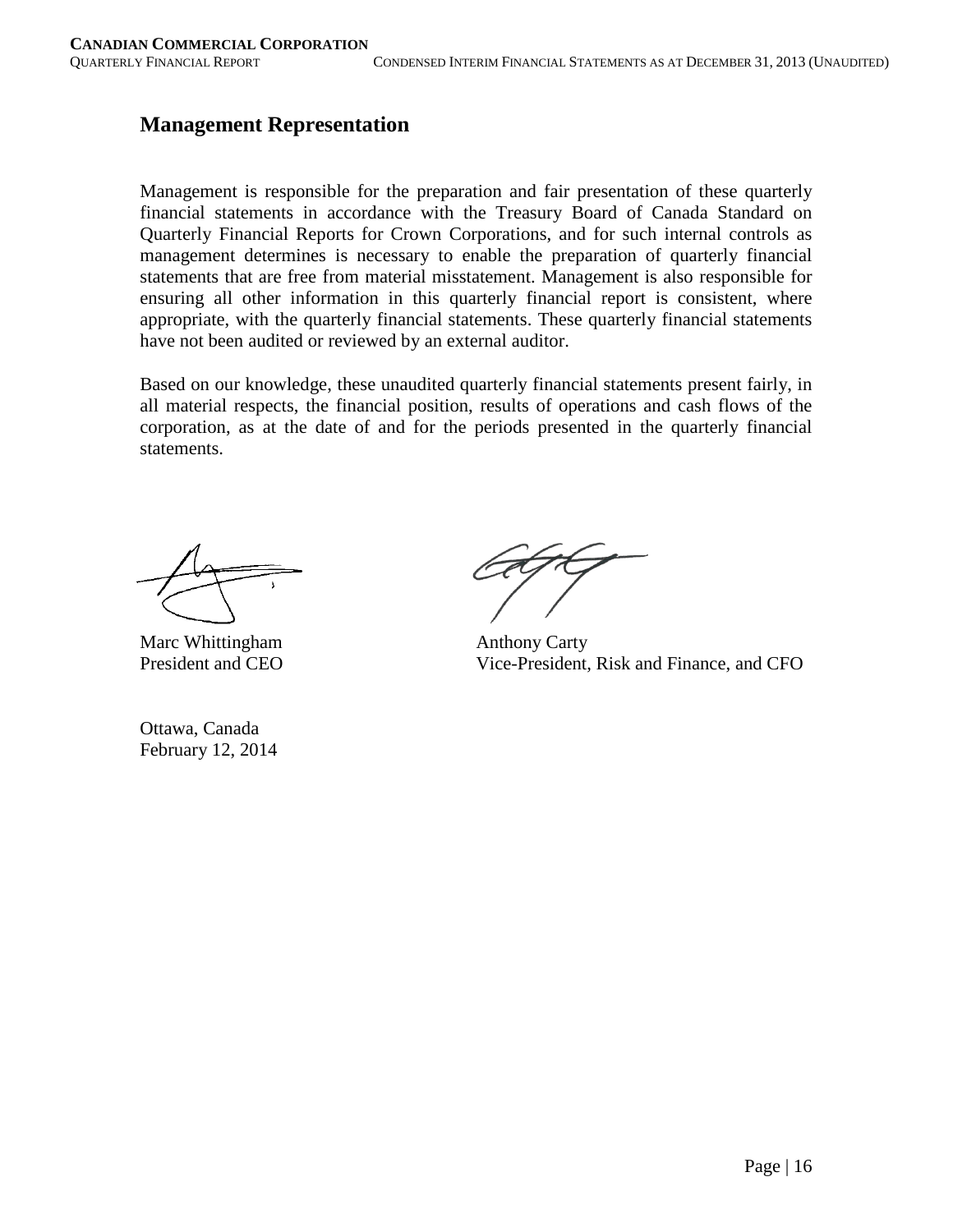# Statement of Financial Position (Unaudited)

|                                                             | December 31 |         | March 31 |           |
|-------------------------------------------------------------|-------------|---------|----------|-----------|
| As at (in thousands of Canadian dollars)                    |             | 2013    |          | 2013      |
| <b>Assets</b>                                               |             |         |          |           |
| <b>Current assets</b>                                       |             |         |          |           |
| Cash and cash equivalents (note 4)                          | \$          | 54,988  | \$       | 61,068    |
| Trade receivables (notes 5 and 10)                          |             | 114,570 |          | 146,907   |
| Advances to Canadian exporters                              |             | 70,628  |          | 123,436   |
| Progress payments to Canadian exporters                     |             | 498,034 |          | 840,148   |
|                                                             |             | 738,220 |          | 1,171,559 |
| <b>Non-current assets</b>                                   |             |         |          |           |
| Property and equipment                                      |             | 919     |          | 1,046     |
| Intangible assets                                           |             |         |          |           |
|                                                             |             | 919     |          | 1,046     |
|                                                             | \$          | 739,139 | \$       | 1,172,605 |
| <b>Liabilities</b>                                          |             |         |          |           |
| <b>Current liabilities</b>                                  |             |         |          |           |
| Trade payables and accrued liabilities (notes 5 and 10)     | \$          | 91,218  | S        | 120,961   |
| Advances from foreign customers                             |             | 95,360  |          | 154,799   |
| Progress payments from foreign customers                    |             | 500,254 |          | 842,769   |
| Employee benefits (note 6)                                  |             | 508     |          | 1,984     |
|                                                             |             | 687,340 |          | 1,120,513 |
| <b>Non-current liabilities</b>                              |             |         |          |           |
| Employee benefits (note 6)                                  |             | 1,430   |          | 1,428     |
| Provision for contract remediation expenses (notes 7 and 8) |             | 235     |          | 296       |
|                                                             |             | 1,665   |          | 1,724     |
|                                                             |             | 689,005 |          | 1,122,237 |
| <b>Shareholder's Equity</b>                                 |             |         |          |           |
| Contributed surplus                                         |             | 10,000  |          | 10,000    |
| Retained earnings                                           |             | 40,134  |          | 40,368    |
|                                                             |             | 50,134  |          | 50,368    |
|                                                             | \$          | 739,139 | \$       | 1,172,605 |

Contingencies and guarantees (note 15)

*The accompanying notes are an integral part of the financial statements.*

Authorized for issue on February 12, 2014:

 $\overline{\mathbf{r}}$ 

**Marc Whittingham Anthony Carty** 

President and CEO Vice-President, Risk and Finance, and CFO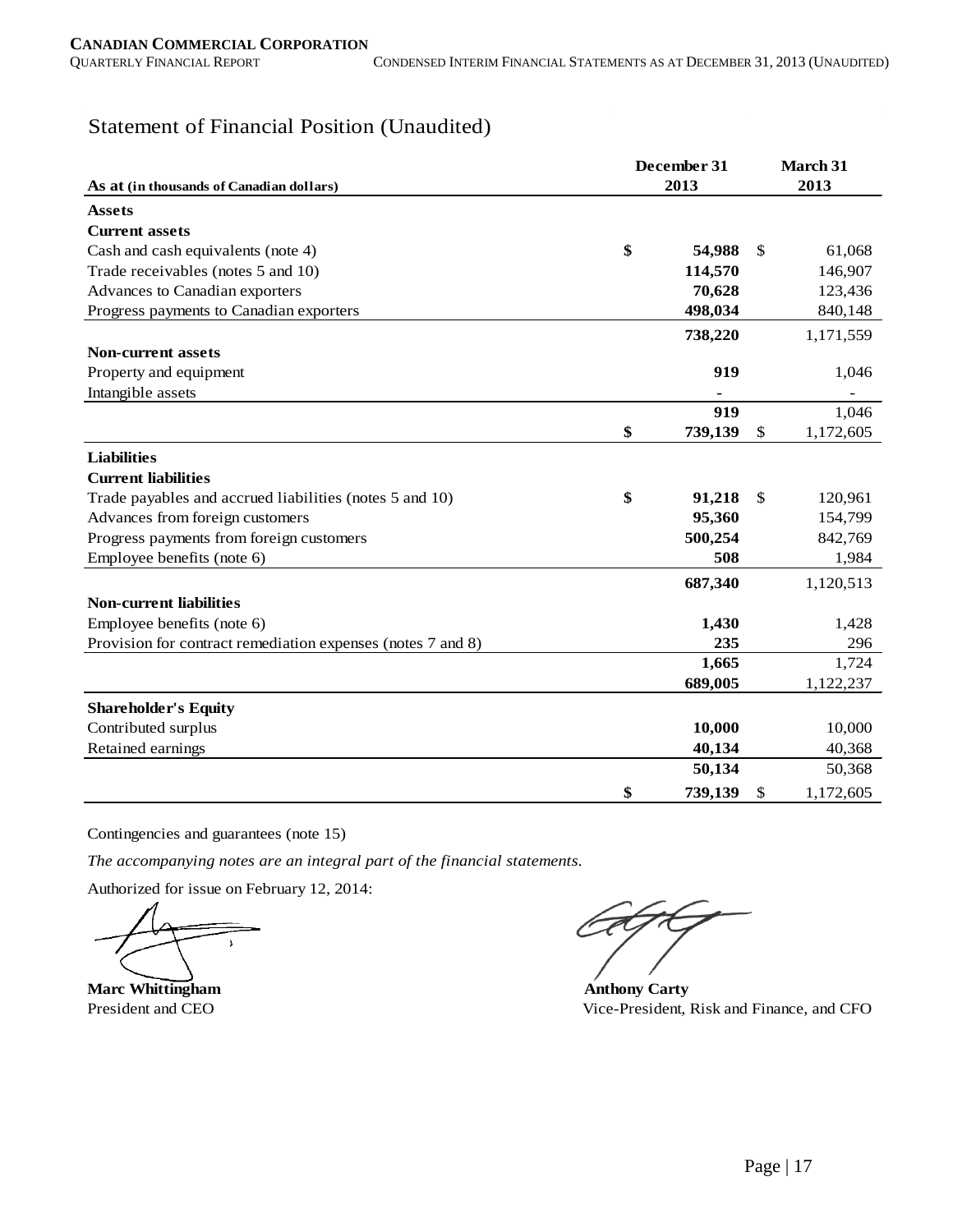| (in thousands of Canadian dollars)                               | For the three months<br>ended December 31<br>2013 |               | 2012              | For the nine months<br>ended December 31<br>2013<br>2012 |               |  |                   |
|------------------------------------------------------------------|---------------------------------------------------|---------------|-------------------|----------------------------------------------------------|---------------|--|-------------------|
|                                                                  |                                                   |               | Restated (note 3) |                                                          |               |  | Restated (note 3) |
| <b>Revenues</b>                                                  |                                                   |               |                   |                                                          |               |  |                   |
| Commercial trading transactions - prime contracts (note 9)       | 412,874<br>SS.                                    | \$            | 532,406           |                                                          | \$1,134,725   |  | \$1,804,790       |
| Less: cost of commercial trading transactions - prime contract:  | (412, 874)                                        |               | (532, 406)        |                                                          | (1, 134, 725) |  | (1,804,790)       |
| Fees for service (note 9)                                        | 2,793                                             |               | 5,119             |                                                          | 8,862         |  | 11,082            |
| Other income (note 9)                                            | 49                                                |               | 95                |                                                          | 170           |  | 179               |
| Finance income net (note 12)                                     | 53                                                |               | 94                |                                                          | 176           |  | 262               |
| Gain (loss) on foreign exchange                                  | 201                                               |               | 57                |                                                          | 305           |  | (15)              |
|                                                                  | 3,096                                             |               | 5,365             |                                                          | 9,513         |  | 11,508            |
| <b>Expenses</b>                                                  |                                                   |               |                   |                                                          |               |  |                   |
| Administrative expenses (note 11)                                | 7,152                                             |               | 7,713             |                                                          | 21,358        |  | 22,487            |
| Contract remediation expenses                                    |                                                   |               |                   |                                                          |               |  |                   |
|                                                                  | 7,152                                             |               | 7,713             |                                                          | 21,358        |  | 22,487            |
| International procurement services for government clients        |                                                   |               |                   |                                                          |               |  |                   |
| Procurement services transactions (note 9)                       | 5,894                                             |               | 3,515             |                                                          | 36,507        |  | 12,698            |
| Less: cost of procurement services transactions                  | (5, 894)                                          |               | (3,515)           |                                                          | (36,507)      |  | (12, 698)         |
|                                                                  |                                                   |               |                   |                                                          |               |  |                   |
| Net results of operations before Parliamentary appropriations    | (4,056)                                           |               | (2,348)           |                                                          | (11, 845)     |  | (10, 979)         |
|                                                                  |                                                   |               |                   |                                                          |               |  |                   |
| Parliamentary appropriations (note 13)                           | 3,870                                             |               | 3,870             |                                                          | 11,611        |  | 11,611            |
|                                                                  |                                                   |               |                   |                                                          |               |  |                   |
| Net results of operations                                        | \$<br>(186)                                       | $\mathcal{S}$ | 1,522             | \$                                                       | $(234)$ \$    |  | 632               |
| Other Comprehensive income (loss)                                |                                                   |               |                   |                                                          |               |  |                   |
| Items that will not be reclassified to net results of operations |                                                   |               |                   |                                                          |               |  |                   |
| Actuarial loss on employee benefits obligation                   |                                                   |               |                   |                                                          |               |  |                   |
| <b>Total Comprehensive income (loss)</b>                         | \$<br>$(186)$ \$                                  |               | 1,522             | \$                                                       | $(234)$ \$    |  | 632               |

# Statement of Comprehensive Income (Unaudited)

*The accompanying notes are an integral part of the financial statements.*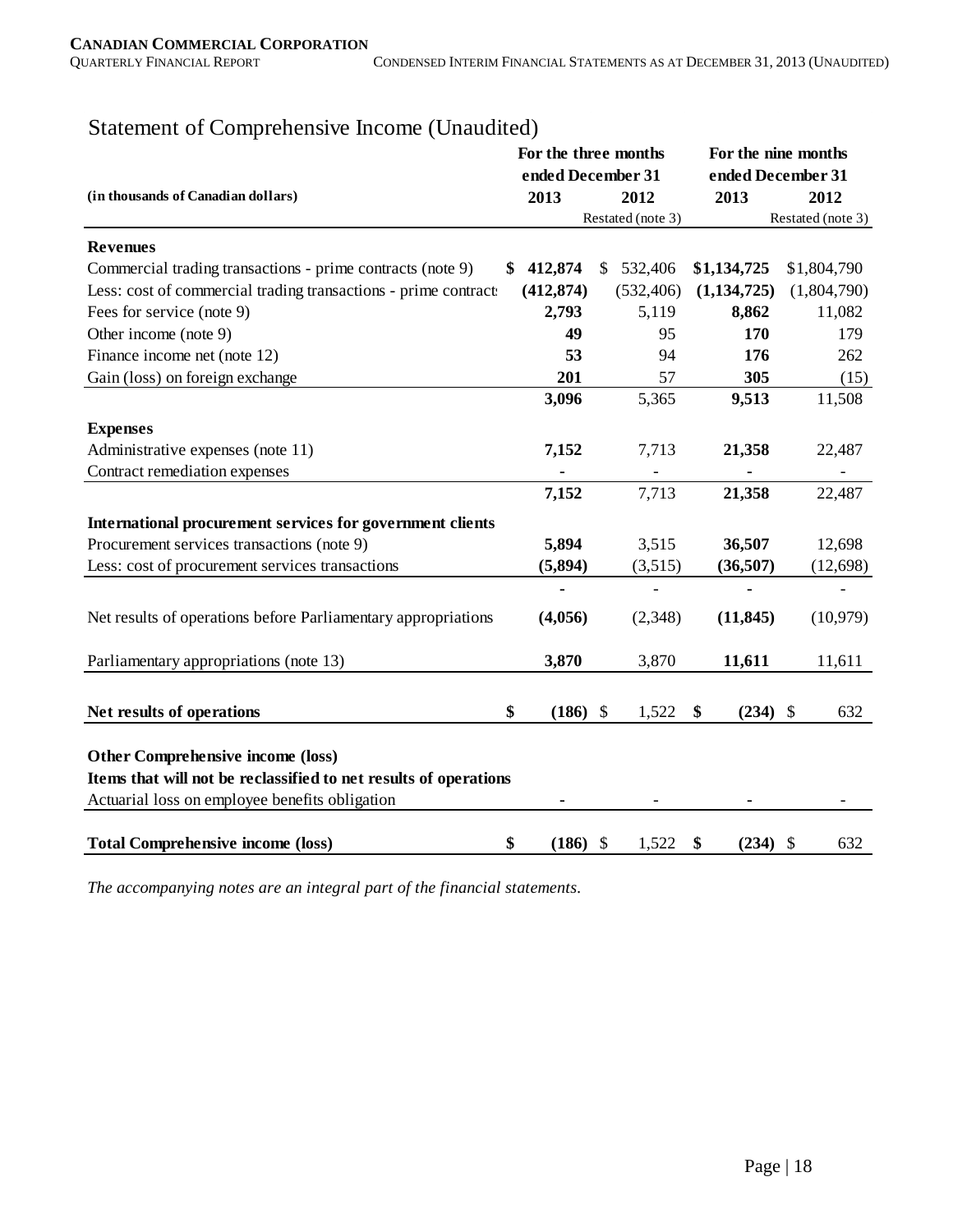# Statement of Changes in Equity ( Unaudited)

#### **For the three and nine months ended December 31, 2013**

|                                                | <b>Contributed</b> |                 | <b>Retained</b> |    |              |
|------------------------------------------------|--------------------|-----------------|-----------------|----|--------------|
| (in thousands of Canadian dollars)             | <b>Surplus</b>     | <b>Earnings</b> |                 |    | <b>Total</b> |
| <b>Balance September 30, 2013</b>              | \$<br>10,000       | \$              | 40,320          | \$ | 50,320       |
| Net results of operations                      |                    |                 | (186)           |    | (186)        |
| Actuarial loss on employee benefits obligation |                    |                 |                 |    |              |
| Total comprehensive loss                       |                    |                 | (186)           |    | (186)        |
| <b>Balance December 31, 2013</b>               | \$<br>10,000       | \$              | 40,134          | \$ | 50,134       |
| Balance March 31, 2013                         | \$<br>10,000       | \$              | 40,368          | -S | 50,368       |
| Net results of operations                      |                    |                 | (234)           |    | (234)        |
| Actuarial loss on employee benefits obligation |                    |                 |                 |    |              |
| Total comprehensive loss                       |                    |                 | (234)           |    | (234)        |
| <b>Balance December 31, 2013</b>               | \$<br>10,000       | \$              | 40,134          | S  | 50,134       |

#### **For the three and nine months ended December 31, 2012**

|                                                | Contributed    |               | <b>Retained</b> |               |              |
|------------------------------------------------|----------------|---------------|-----------------|---------------|--------------|
| (in thousands of Canadian dollars)             | <b>Surplus</b> |               | <b>Earnings</b> |               | <b>Total</b> |
| <b>Balance September 30, 2012</b>              | \$<br>10,000   | \$.           | 38,555          | <sup>\$</sup> | 48,555       |
| Net results of operations                      |                |               | 1,522           |               | 1,522        |
| Actuarial loss on employee benefits obligation |                |               |                 |               |              |
| Total comprehensive income                     |                |               | 1,522           |               | 1,522        |
| <b>Balance December 31, 2012</b>               | \$<br>10,000   | \$            | 40,077          | <sup>S</sup>  | 50,077       |
| Balance March 31, 2012                         | \$<br>10,000   | $\mathbb{S}$  | 39,445          | <sup>\$</sup> | 49,445       |
| Net results of operations                      |                |               | 632             |               | 632          |
| Actuarial loss on employee benefits obligation |                |               |                 |               | -            |
| Total comprehensive income                     |                |               | 632             |               | 632          |
| <b>Balance December 31, 2012</b>               | \$<br>10,000   | <sup>\$</sup> | 40,077          | S             | 50,077       |

*The accompanying notes are an integral part of the financial statements.*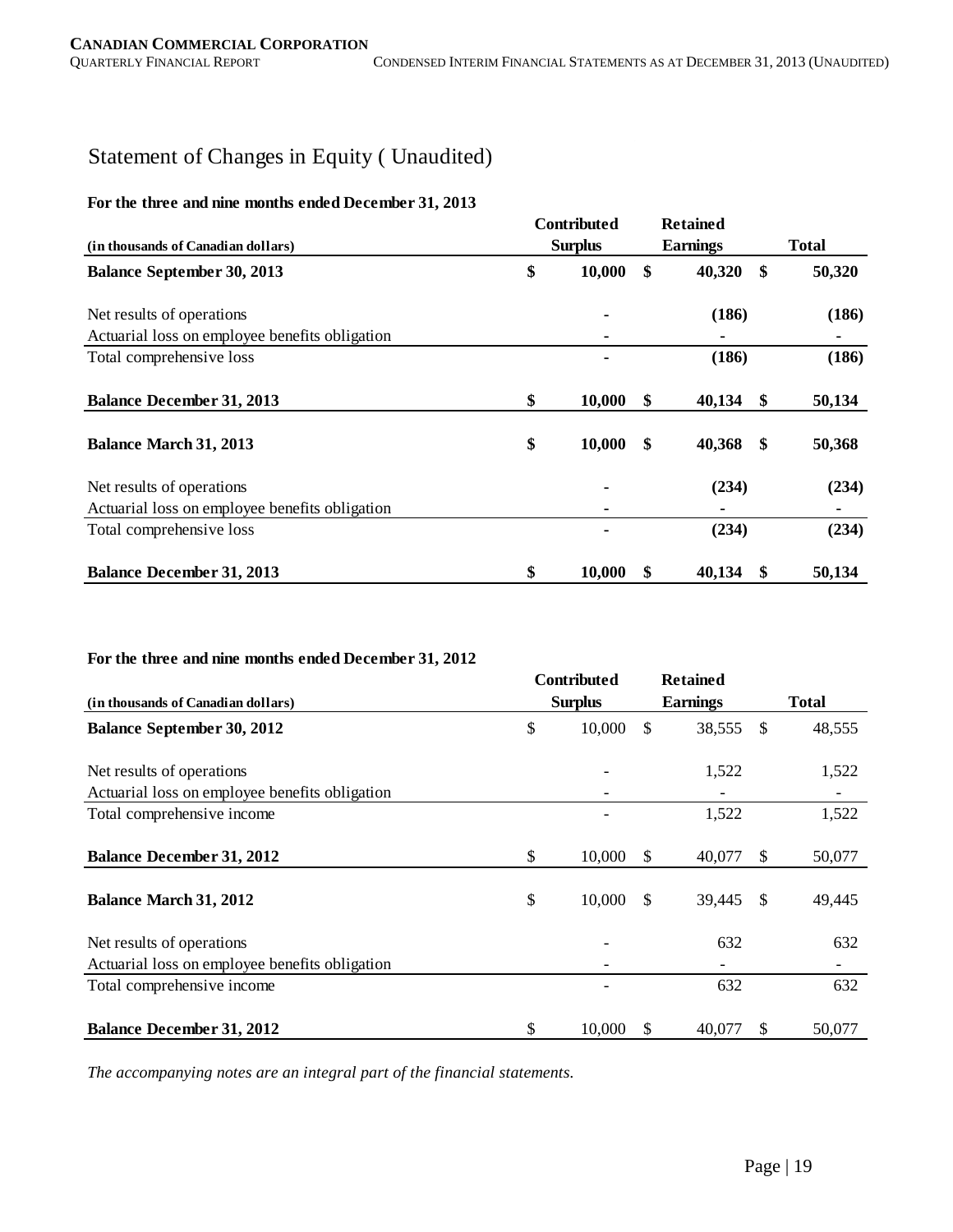|                                                                                      | For the three months |               |            | For the nine months |              |    |             |  |
|--------------------------------------------------------------------------------------|----------------------|---------------|------------|---------------------|--------------|----|-------------|--|
|                                                                                      | ended December 31    |               |            | ended December 31   |              |    |             |  |
| (in thousands of Canadian dollars)                                                   | 2013                 |               | 2012       | 2013                |              |    | 2012        |  |
| Cash flows from operating activities                                                 |                      |               |            |                     |              |    |             |  |
| Receipts from foreign customers                                                      | \$<br>381,301        | <sup>\$</sup> | 666,668    | \$1,144,130         |              |    | \$1,933,505 |  |
| Progress payments received (made)                                                    | (43)                 |               | 2,343      | (401)               |              |    | 2,335       |  |
| Finance income, net (note 12)                                                        | 53                   |               | 94         | 176                 |              |    | 262         |  |
| Fees for service and other income received                                           | 2,842                |               | 5,214      | 9,032               |              |    | 11,261      |  |
| Payments to Canadian exporters                                                       | (385, 484)           |               | (679, 833) | (1,148,228)         |              |    | (1,912,584) |  |
| Administrative payments                                                              | (7, 119)             |               | (6,790)    | (22,706)            |              |    | (21,061)    |  |
| Parlimentary appropriations                                                          | 3,870                |               | 3,870      | 11,611              |              |    | 11,611      |  |
| Cash provided by (used in) operating activities                                      | (4,580)              |               | (8, 434)   | (6,386)             |              |    | 25,329      |  |
| <b>Cash flows from investing activities</b><br>Acquisition of property and equipment |                      |               |            |                     | $\mathbf{1}$ |    | (79)        |  |
| Acquisition of intangible assets                                                     |                      |               | (1)        |                     |              |    | (7)         |  |
| Cash provided by (used in) investing activities                                      |                      |               | (1)        |                     | $\mathbf{1}$ |    | (86)        |  |
| Effect of exchange rate changes on cash and cash equivalents                         | 201                  |               | 57         | 305                 |              |    | (15)        |  |
| Increase (decrease) in cash and cash equivalents                                     | (4,379)              |               | (8,378)    | (6,080)             |              |    | 25,228      |  |
| Cash and cash equivalents at the beginning of period                                 | 59,367               |               | 92,091     | 61,068              |              |    | 58,485      |  |
| Cash and cash equivalents at the end of period (note 4)                              | \$<br>54,988         | \$            | 83,713     | 54,988<br>\$        |              | \$ | 83,713      |  |

# Statement of Cash Flows (Unaudited)

*The accompanying notes are an integral part of the financial statements.*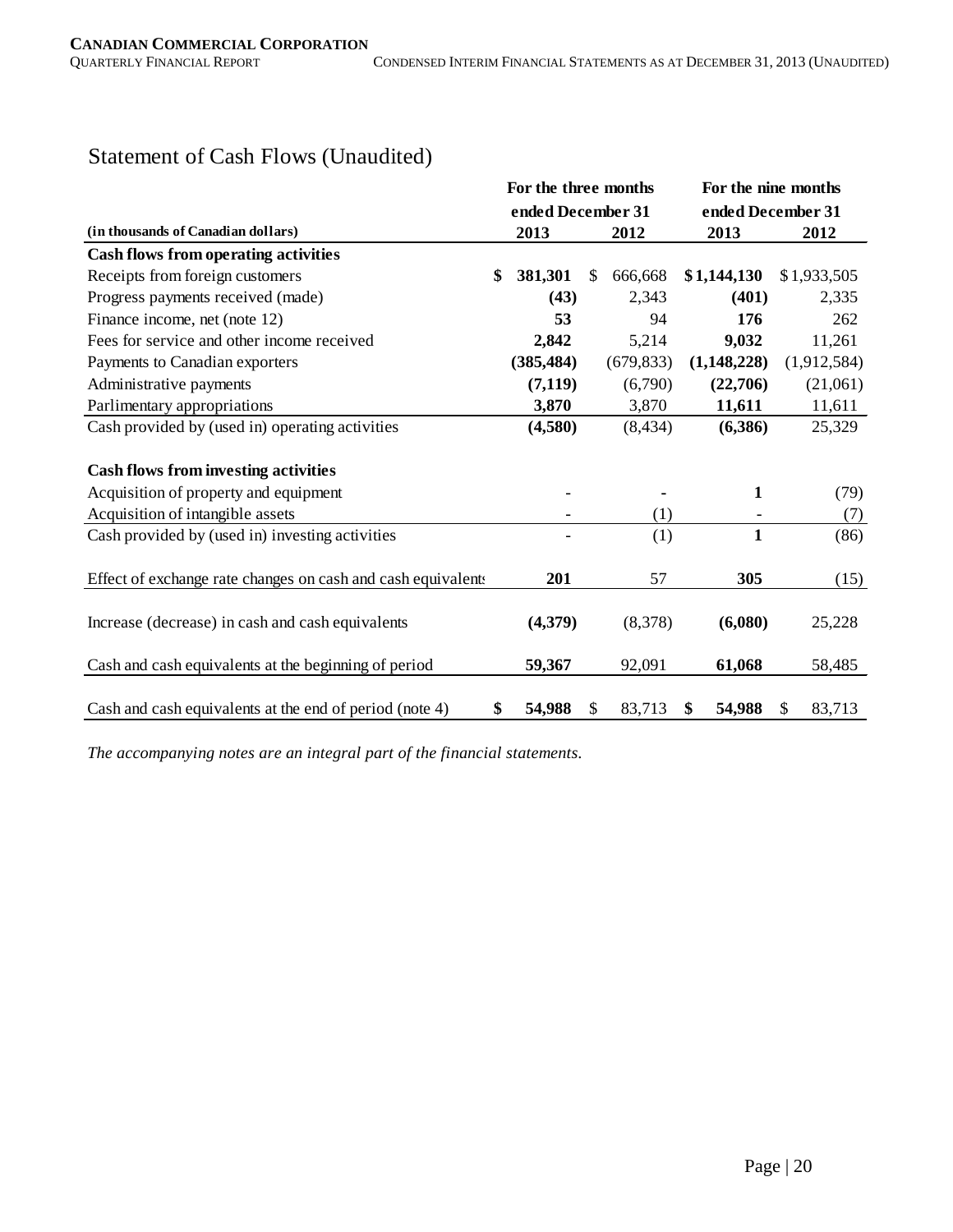# **Notes to Unaudited Condensed Interim Financial Statements**

# **December 31, 2013**

# **1. Nature, organization and funding**

The Canadian Commercial Corporation (the "Corporation") was established in 1946 by the *Canadian Commercial Corporation Act* (the "Act") and is an agent Crown corporation listed in Part I of Schedule III of the *Financial Administration Act*. The Corporation is a company domiciled in Canada with a head office located at 50 O'Connor Street, Ottawa, Ontario. The Corporation operates primarily in Canada with representative offices in Asia and representation in the Caribbean.

The Corporation generally acts as the prime contracting agency when foreign governments, international organizations, or foreign private sector buyers wish to purchase products and services from Canada through the Canadian Government. The Corporation enters into contracts with these foreign customers and into corresponding supply contracts with Canadian exporters. Additionally, the Corporation enters into procurement services agreements to procure goods and services for international end use on behalf of Canadian and foreign governments.

The Corporation's operations are funded primarily by a parliamentary appropriation, and fees for service.

In September 2008, the Corporation, together with a number of other Crown corporations, was issued a directive (P.C. 2008-1598) pursuant to Section 89 of the *Financial Administration Act*, entitled *Order giving a direction to parent Crown corporations involved in commercial lending to give due consideration to the personal integrity of those they lend to or provide benefits to in accordance with Government's policy to improve the accountability and integrity of federal institutions*. The Corporation has since implemented the directive effective January 1, 2010.

The Corporation is not subject to the provisions of the *Income Tax Act*.

# **2. Basis of preparation**

# *Compliance with International Financial Reporting Standards (IFRS)*

These condensed interim financial statements have been prepared in accordance with the Treasury Board of Canada *Standard on Quarterly Financial Reports for Crown Corporations* using the International Financial Reporting Standards ("IFRS") accounting policies adopted in the Corporation's audited annual financial statements as at and for the year ended March 31, 2013. These condensed interim financial statements do not include all of the information required for full annual financial statements and should be read in conjunction with the Corporation's annual report and audited financial statements for the year ended March 31, 2013.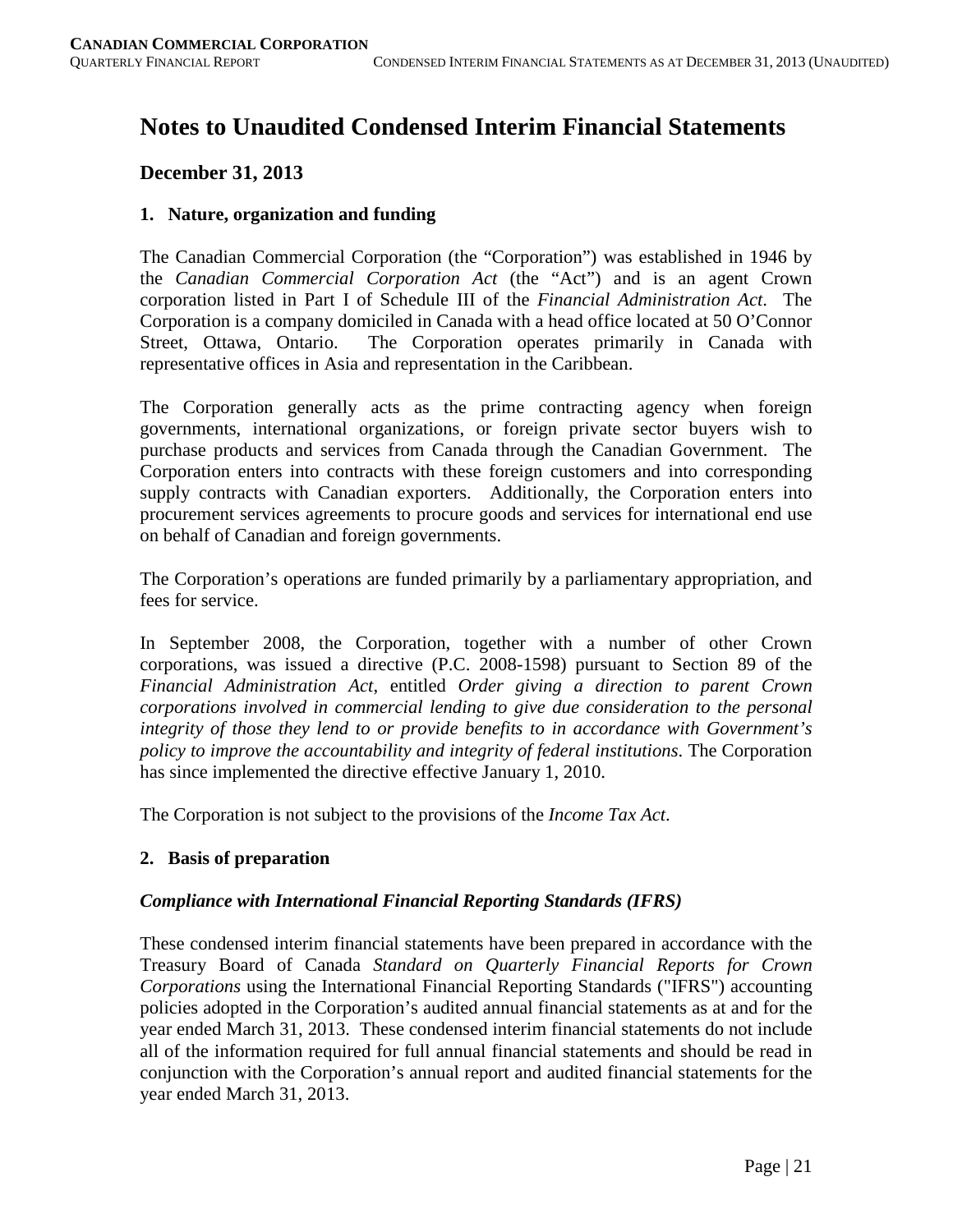#### *Basis of measurement*

The financial statements have been prepared on the historical cost basis except for, as permitted by IFRS and to the extent material, the following items in the Statement of Financial Position:

- derivative financial instruments are measured at fair value
- financial instruments at fair value through profit or loss are measured at fair value
- accrued employee benefit liabilities for post-employment benefit plans are recognized at the present value of the defined benefit obligations
- provision for contract remediation expense measured at the present value of future expected cash flows

#### *Use of estimates and judgments*

The preparation of financial statements in accordance with IFRS requires management to make judgments, estimates and assumptions that affect the application of accounting policies and the reported amounts of assets and liabilities and the disclosure of contingent assets and liabilities at the date of the financial statements and the reported amounts of revenues and expenses during the year. Actual results could differ significantly from estimates resulting in significant differences in the related financial statement balances.

Estimates and underlying assumptions are reviewed on an ongoing basis and in detail as at the date of the financial statements. Any changes in estimates are reflected in the financial statements in the period in which they become known and in any future periods affected. Management has used estimates in determining the useful lives of property and equipment, intangible assets, in accounting for the employee benefits liabilities, the provision for contract remediation expenses, lease commitments and contingencies and used judgment in accounting for the provision for contract remediation expenses.

Information about areas where management has exercised judgment and made significant use of estimates and assumptions are included in the following notes:

Note 6 – pension and employee benefits Note 7 – provision for contract remediation expenses Note  $15$  – guarantees

#### *Functional and presentation currency*

The Corporation's functional and presentation currency is the Canadian dollar.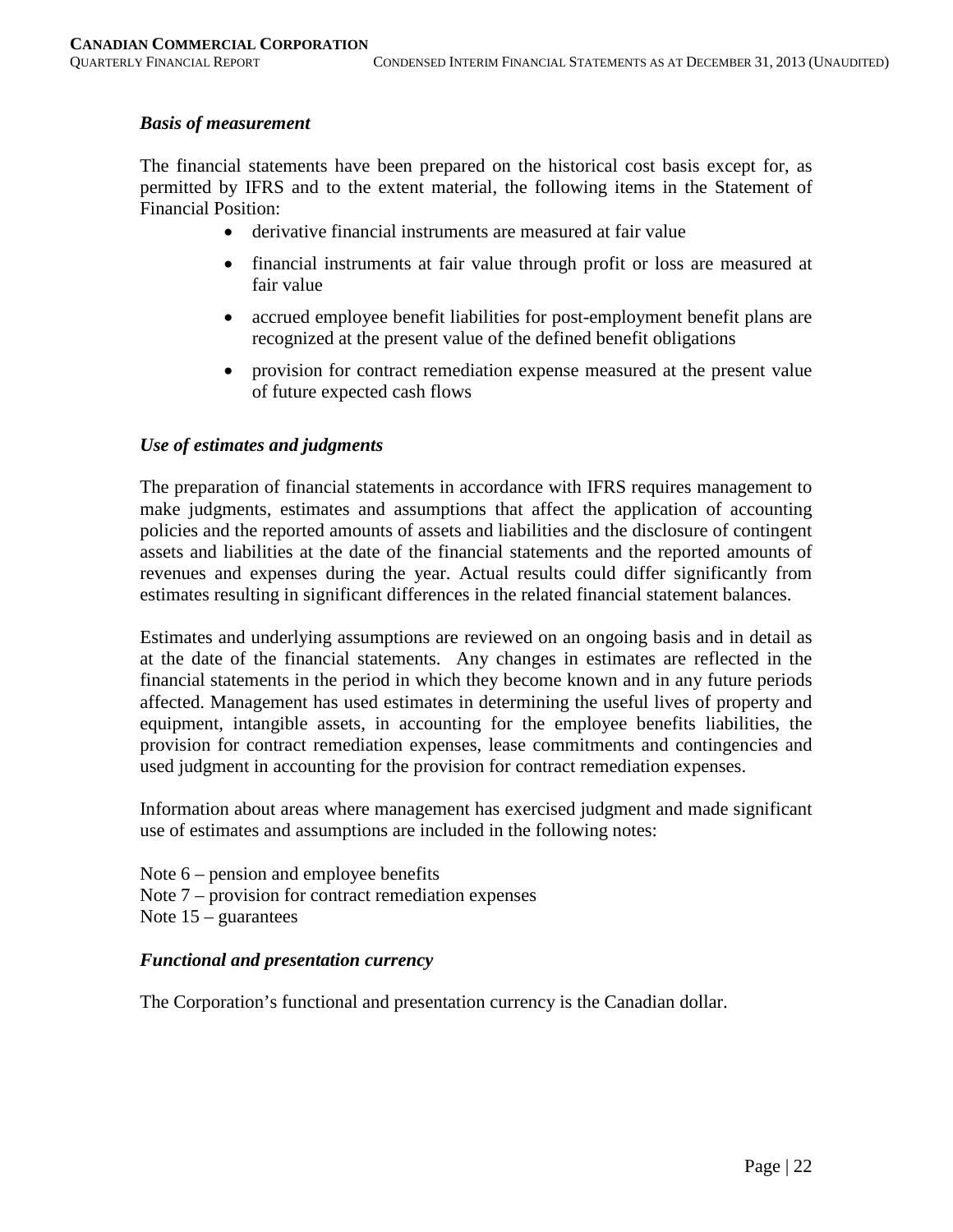# **3. Significant accounting policies**

The accounting policies applied in the preparation of these condensed interim financial statements are consistent with those disclosed in the Corporation's audited annual financial statements for the year ended March 31, 2013.

## **Correction of prior period accounting errors**

The Corporation retrospectively restated the comparatives as of March 31, 2012 in the audited financial statements for the year ended March 31, 2013 to correct the following prior period accounting errors which also impacted previously issued unaudited interim financial statements for fiscal year 2012-2013:

**i)** On March 15, 2012 an Incremental Contract Price (ICP) agreement of \$65,000,000 USD was signed to settle a claim as a result of a political event that caused unforeseen delays in a construction contract. The ICP claim was not considered a contract amendment at the time and therefore not originally fully recorded in the books of the Corporation as of March 31, 2012.

The ICP claim should have been considered a contract amendment and consequently resulted in restatement of the following line items and disclosures for the three months ended December 31, 2012:

- Advances to Canadian exporters and advances from foreign customers were overstated in the Statement of Financial Position and both decreased by \$42,781,000.
- **ii)** As a result of the review of transactions for year-end cut-off purposes, errors were identified that individually were not material but, in the aggregate, required correction in the Corporation's previously issued financial statements.

These cut-off issues consequently resulted in restatement of the following line items and disclosures for the three and nine months ended December 31, 2012:

- Trade receivables and trade payables and accrued liabilities were understated in the Statement of Financial Position and both were increased by \$2,109,000.
- Supplier progress payments and Customer progress payments were overstated in the Statement of Financial Position and both were decreased by \$8,435,000.
- Commercial trading transactions-prime and the cost of commercial trading transactions-prime contracts in the Statement of Comprehensive Income were understated for the three months ended December 31, 2012 and both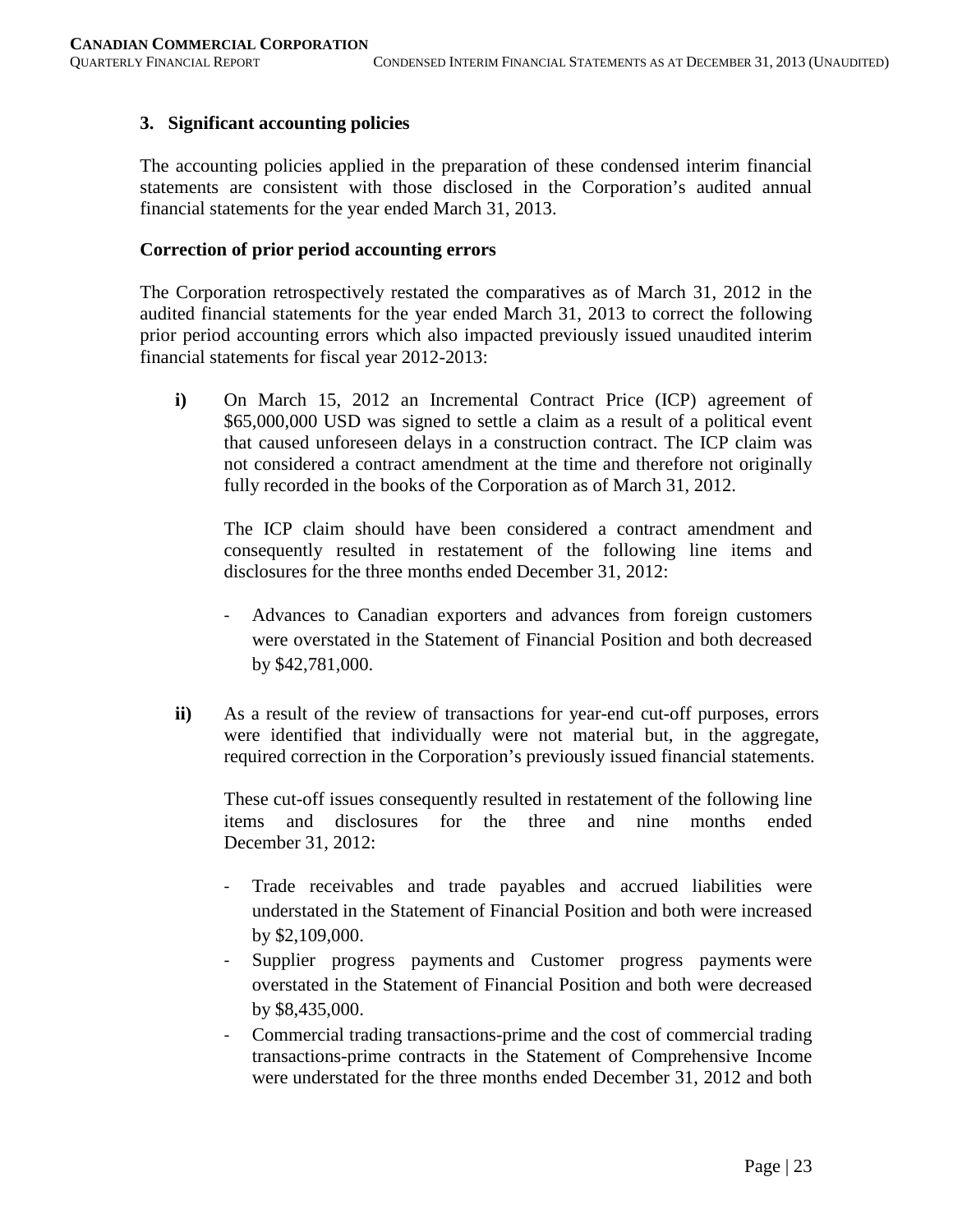were increased by \$1,481,000, and were overstated for the nine months ended December 31, 2012 and both were decreased by \$3,909,000.

Overall, there is no impact on the previously reported total comprehensive income (previously in prior year: net results of operations and comprehensive income) and retained earnings.

The following table summarizes the restatements made to the Statement of Financial Position for the nine months ended December 31 2012:

Restatement of Statement of Financial Position (Unaudited)

| As at (in thousands of Canadian dollars)    | December 31<br>2012 | <b>Impact of</b><br>restatement |               |               | December 31<br>2012<br>Restated |
|---------------------------------------------|---------------------|---------------------------------|---------------|---------------|---------------------------------|
| <b>Assets</b>                               |                     |                                 |               |               |                                 |
| <b>Current assets</b>                       |                     |                                 |               |               |                                 |
| Cash and cash equivalents                   | \$<br>83,713        | $\mathcal{S}$                   |               | $\mathcal{S}$ | 83,713                          |
| Trade receivables                           | 157,942             |                                 | 2,109         |               | 160,051                         |
| Advances to Canadian exporters              | 130,924             |                                 | (42, 781)     |               | 88,143                          |
| Progress payments to Canadian exporters     | 847,079             |                                 | (8, 435)      |               | 838,644                         |
|                                             | 1,219,658           |                                 | (49, 107)     |               | 1,170,551                       |
| <b>Non-current assets</b>                   |                     |                                 |               |               |                                 |
| Property and equipment                      | 1,080               |                                 |               |               | 1,080                           |
| Intangible assets                           | 196                 |                                 |               |               | 196                             |
|                                             | 1,276               |                                 |               |               | 1,276                           |
|                                             | \$<br>1,220,934     | \$                              | (49,107)      | $\mathcal{S}$ | 1,171,827                       |
| <b>Liabilities</b>                          |                     |                                 |               |               |                                 |
| <b>Current liabilities</b>                  |                     |                                 |               |               |                                 |
| Trade payables and accrued liabilities      | \$<br>157,126       | \$                              | 2,109         | $\mathbb{S}$  | 159,235                         |
| Advances from foreign customers             | 160,150             |                                 | (42, 781)     |               | 117,369                         |
| Progress payments from foreign customers    | 849,707             |                                 | (8, 435)      |               | 841,272                         |
| Employee benefits                           | 624                 |                                 |               |               | 624                             |
|                                             | 1,167,607           |                                 | (49, 107)     |               | 1,118,500                       |
| <b>Non-current liabilities</b>              |                     |                                 |               |               |                                 |
| Employee benefits                           | 2,932               |                                 | 254           |               | 3,186                           |
| Provision for contract remediation expenses | 318                 |                                 |               |               | 318                             |
|                                             | 3,250               |                                 | 254           |               | 3,504                           |
|                                             | 1,170,857           |                                 | (48, 853)     |               | 1,122,004                       |
| <b>Shareholder's Equity</b>                 |                     |                                 |               |               |                                 |
| Contributed surplus                         | 10,000              |                                 |               |               | 10,000                          |
| Retained earnings                           | 40,077              |                                 | (254)         |               | 39,823                          |
|                                             | 50,077              |                                 | (254)         |               | 49,823                          |
|                                             | \$<br>1,220,934     | \$                              | $(49,107)$ \$ |               | 1,171,827                       |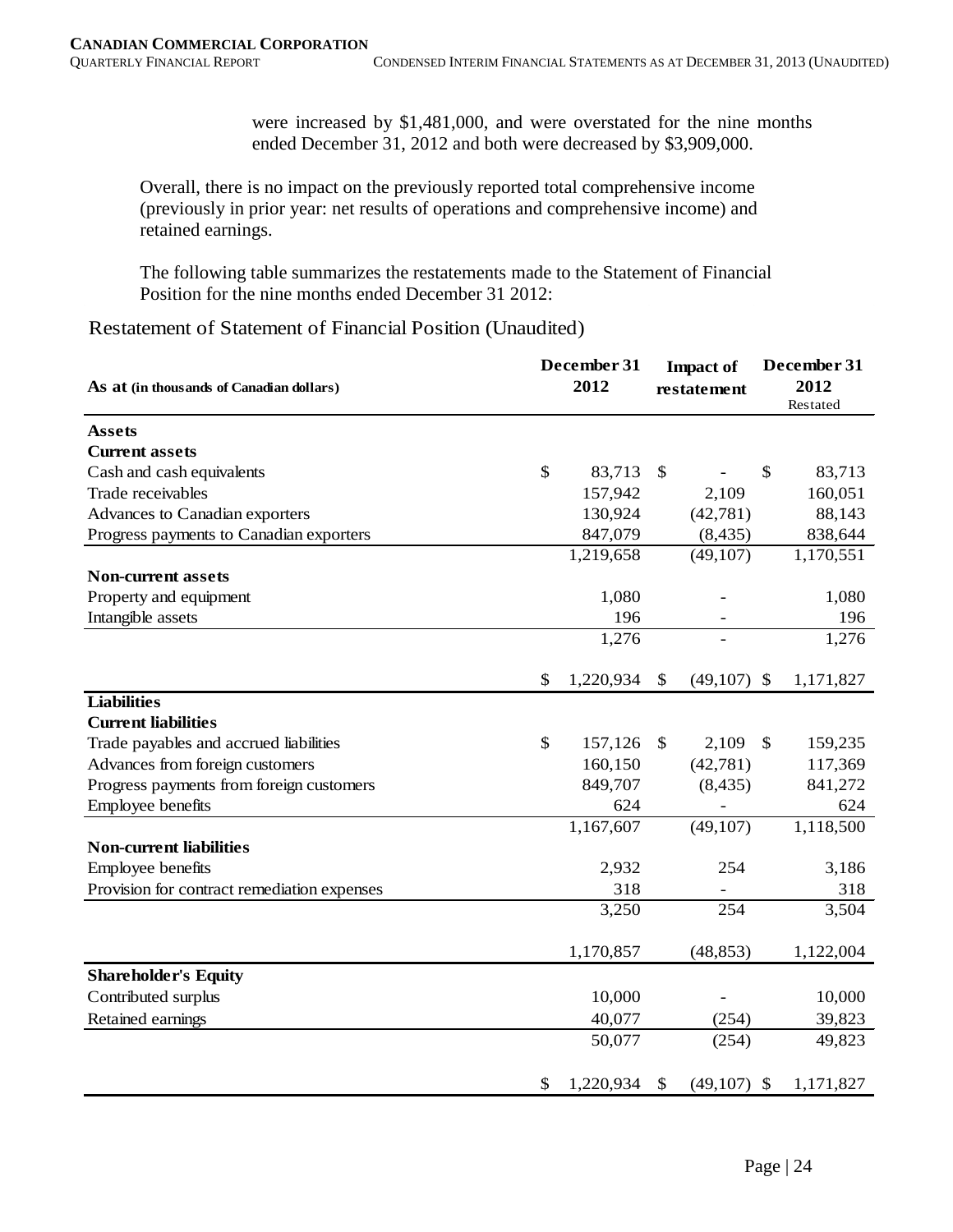The following tables summarize the restatements made to Statement of Comprehensive Income for the three and nine months ended December 31 2012:

Restatement of Statement of Comprehensive Income (Unaudited)

| For the three months ended December 31                           | 2012<br><b>Impact of</b> |            |                           |    |            |
|------------------------------------------------------------------|--------------------------|------------|---------------------------|----|------------|
| (in thousands of Canadian dollars)                               |                          |            | restatement               |    | Restated   |
| <b>Revenues</b>                                                  |                          |            |                           |    |            |
| Commercial trading transactions - prime contracts (note 9)       | \$                       | 530,925    | 1,481<br>\$               | \$ | 532,406    |
| Less: cost of commercial trading transactions - prime contracts  |                          | (530, 925) | (1,481)                   |    | (532, 406) |
| Fees for service                                                 |                          | 5,119      |                           |    | 5,119      |
| Other income                                                     |                          | 95         |                           |    | 95         |
| Finance income, net                                              |                          | 94         |                           |    | 94         |
| Gain on foreign exchange                                         |                          | 57         |                           |    | 57         |
|                                                                  |                          | 5,365      |                           |    | 5,365      |
| <b>Expenses</b>                                                  |                          |            |                           |    |            |
| Administrative expenses                                          |                          | 7,713      |                           |    | 7,713      |
| Contract remediation expenses                                    |                          |            |                           |    |            |
|                                                                  |                          | 7,713      |                           |    | 7,713      |
|                                                                  |                          |            |                           |    |            |
| International procurement services for government clients        |                          |            |                           |    |            |
| Procurement services transactions                                |                          | 3,515      |                           |    | 3,515      |
| Less: cost of procurement services transactions                  |                          | (3,515)    |                           |    | (3,515)    |
|                                                                  |                          |            |                           |    |            |
| Net results of operations before Parliamentary appropriations    |                          | (2, 348)   |                           |    | (2,348)    |
| Parliamentary appropriations                                     |                          | 3,870      |                           |    | 3,870      |
| Net results of operations                                        | \$                       | 1,522      | $\mathcal{L}$             | \$ | 1,522      |
| Other comprehensive income                                       |                          |            |                           |    |            |
| Items that will not be reclassified to net results of operations |                          |            |                           |    |            |
| Actuarial loss on employee benefits obligation                   |                          |            |                           |    |            |
|                                                                  |                          |            |                           |    |            |
| <b>Total comprehensive income</b>                                | \$                       | 1,522      | $\boldsymbol{\mathsf{S}}$ | \$ | 1,522      |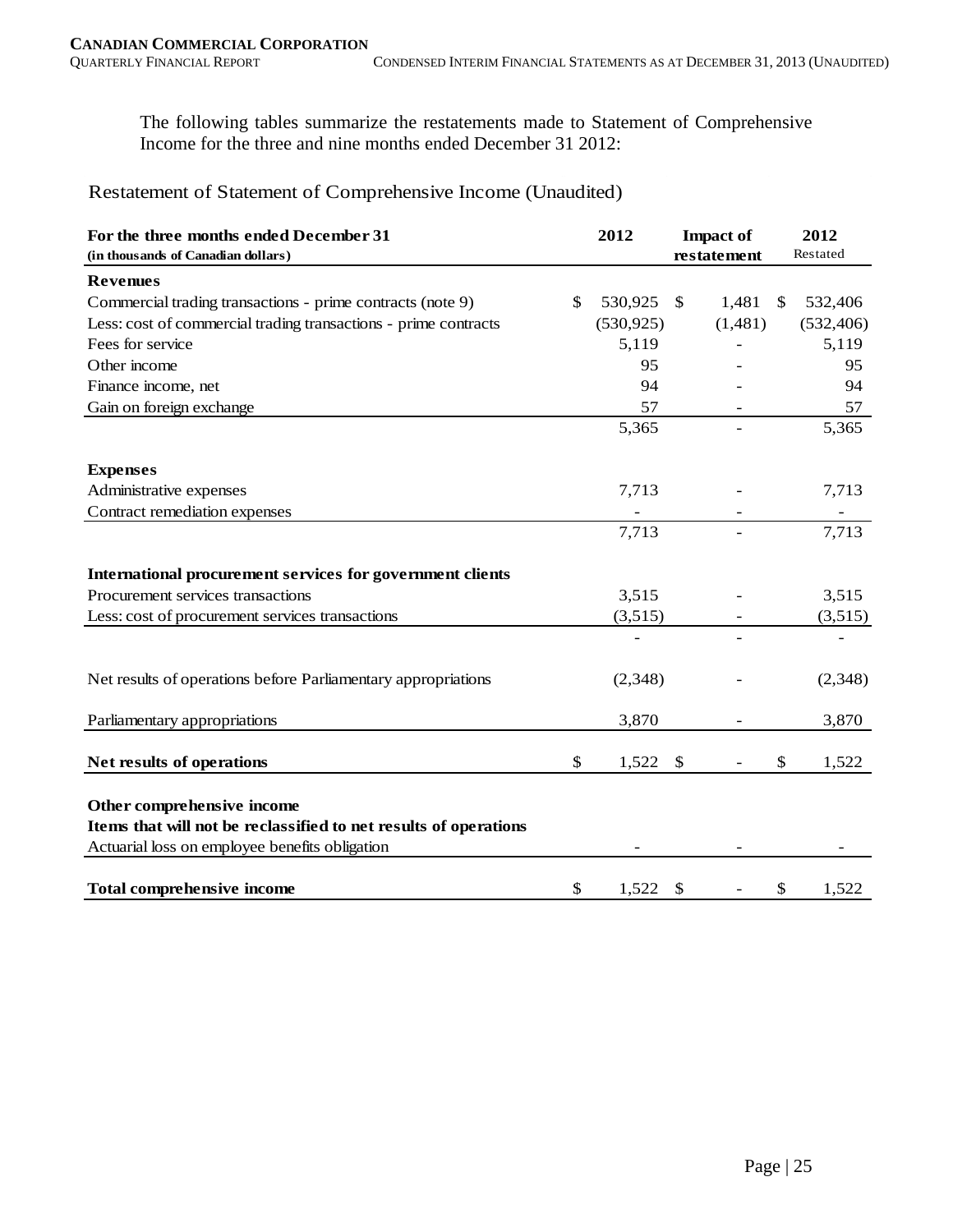| For the nine months ended December 31<br>(in thousands of Canadian dollars) | 2012        |                           | 2012<br>Restated |  |
|-----------------------------------------------------------------------------|-------------|---------------------------|------------------|--|
| <b>Revenues</b>                                                             |             | restatement               |                  |  |
| Commercial trading transactions - prime contracts (note 9)                  | \$1,808,699 | $\mathbb{S}$<br>(3,909)   | \$1,804,790      |  |
| Less: cost of commercial trading transactions - prime contracts             | (1,808,699) | 3,909                     | (1,804,790)      |  |
| Fees for service                                                            | 11,082      |                           | 11,082           |  |
| Other income                                                                | 179         |                           | 179              |  |
| Finance income, net                                                         | 262         |                           | 262              |  |
| Loss on foreign exchange                                                    | (15)        |                           | (15)             |  |
|                                                                             | 11,508      |                           | 11,508           |  |
| <b>Expenses</b>                                                             |             |                           |                  |  |
| Administrative expenses                                                     | 22,487      |                           | 22,487           |  |
| Contract remediation expenses                                               |             |                           |                  |  |
|                                                                             | 22,487      |                           | 22,487           |  |
|                                                                             |             |                           |                  |  |
| International procurement services for government clients                   |             |                           |                  |  |
| Procurement services transactions                                           | 12,698      |                           | 12,698           |  |
| Less: cost of procurement services transactions                             | (12, 698)   |                           | (12, 698)        |  |
|                                                                             |             |                           |                  |  |
| Net results of operations before Parliamentary appropriations               | (10, 979)   |                           | (10,979)         |  |
| Parliamentary appropriations                                                | 11,611      |                           | 11,611           |  |
| Net results of operations                                                   | \$<br>632   | $\mathbb{S}$              | \$<br>632        |  |
| Other comprehensive income                                                  |             |                           |                  |  |
| Items that will not be reclassified to net results of operations            |             |                           |                  |  |
| Actuarial loss on employee benefits obligation                              |             |                           |                  |  |
| <b>Total comprehensive income</b>                                           | \$<br>632   | $\boldsymbol{\mathsf{S}}$ | \$<br>632        |  |

# Restatement of Statement of Comprehensive Income (Unaudited)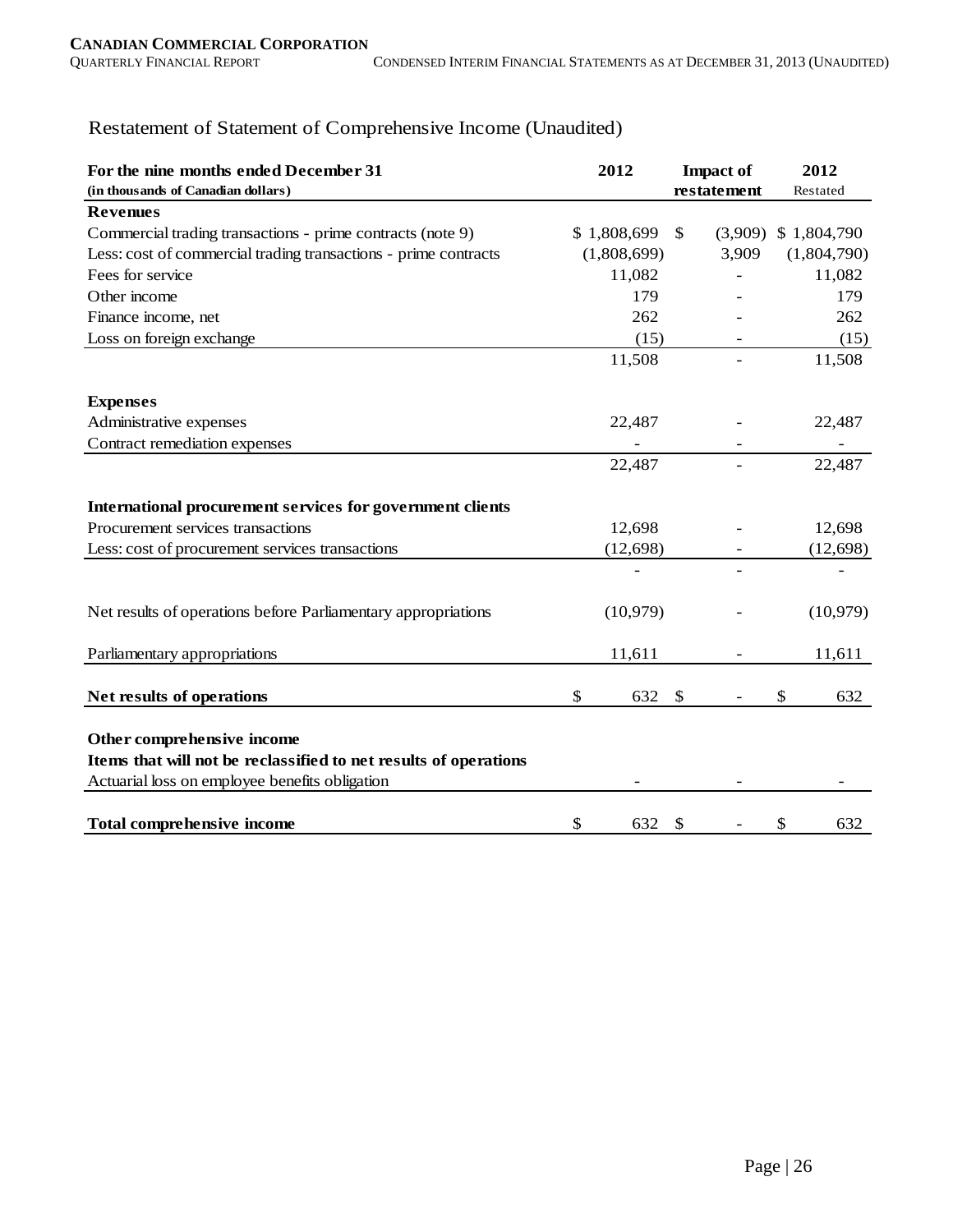## **4. Cash and cash equivalents**

Cash and cash equivalents included:

|                    | December 31, 2013 |         | <b>March 31, 2013</b> |          |         |          |  |
|--------------------|-------------------|---------|-----------------------|----------|---------|----------|--|
|                    | Original          |         | Canadian              | Original |         | Canadian |  |
| (in thousands)     | currency          | dollars |                       | currency | dollars |          |  |
| U.S. dollars       | 27,577            | \$      | 29,331                | 21,515   | -S      | 21,859   |  |
| Canadian dollars   | 24,950            |         | 24,950                | 38,975   |         | 38,975   |  |
| Chinese renminbi   | 3,309             |         | 581                   | 568      |         | 93       |  |
| Australian dollars | 133               |         | 126                   | 133      |         | 141      |  |
|                    |                   | \$      | 54,988                |          | S       | 61,068   |  |

The Corporation invests in short-term deposits in Canadian banks. At December 31, 2013, the average term to maturity of short-term deposits was nil days (March 31, 2013 - five days) and the portfolio yield to maturity was nil as at December 31, 2013 (March 31, 2013 - 0.08%).

Of the cash and cash equivalents, \$31,341,000 as at December 31, 2013 (March 31, 2013 - \$40,745,000) represents advances and holdbacks received from foreign customers which will be remitted to Canadian exporters at later dates in accordance with contracts. Where contracted, these funds may accrue interest to the credit of the Canadian exporter or foreign customer.

#### **5. Trade receivables and trade payables and accrued liabilities**

Trade receivables are based on normal international trade terms and are generally noninterest bearing. The currency profile of the Corporation's trade receivables was as follows:

|                    | December 31, 2013 |    |                  | <b>March 31, 2013</b> |   |          |  |
|--------------------|-------------------|----|------------------|-----------------------|---|----------|--|
|                    | Original          |    | Canadian         | Original              |   | Canadian |  |
| (in thousands)     | currency          |    | dollars          | currency              |   | dollars  |  |
| U.S. dollars       | 70,099            | \$ | 74,558           | 100,167               | S | 101,770  |  |
| Canadian dollars   | 40,004            |    | 40,004           | 45,127                |   | 45,127   |  |
| Australian dollars | 5                 |    | $\boldsymbol{4}$ | 5                     |   | 5        |  |
| Chinese renminbi   | 27                |    | $\boldsymbol{4}$ | 29                    |   | 5        |  |
|                    |                   |    | 114,570          |                       |   | 146,907  |  |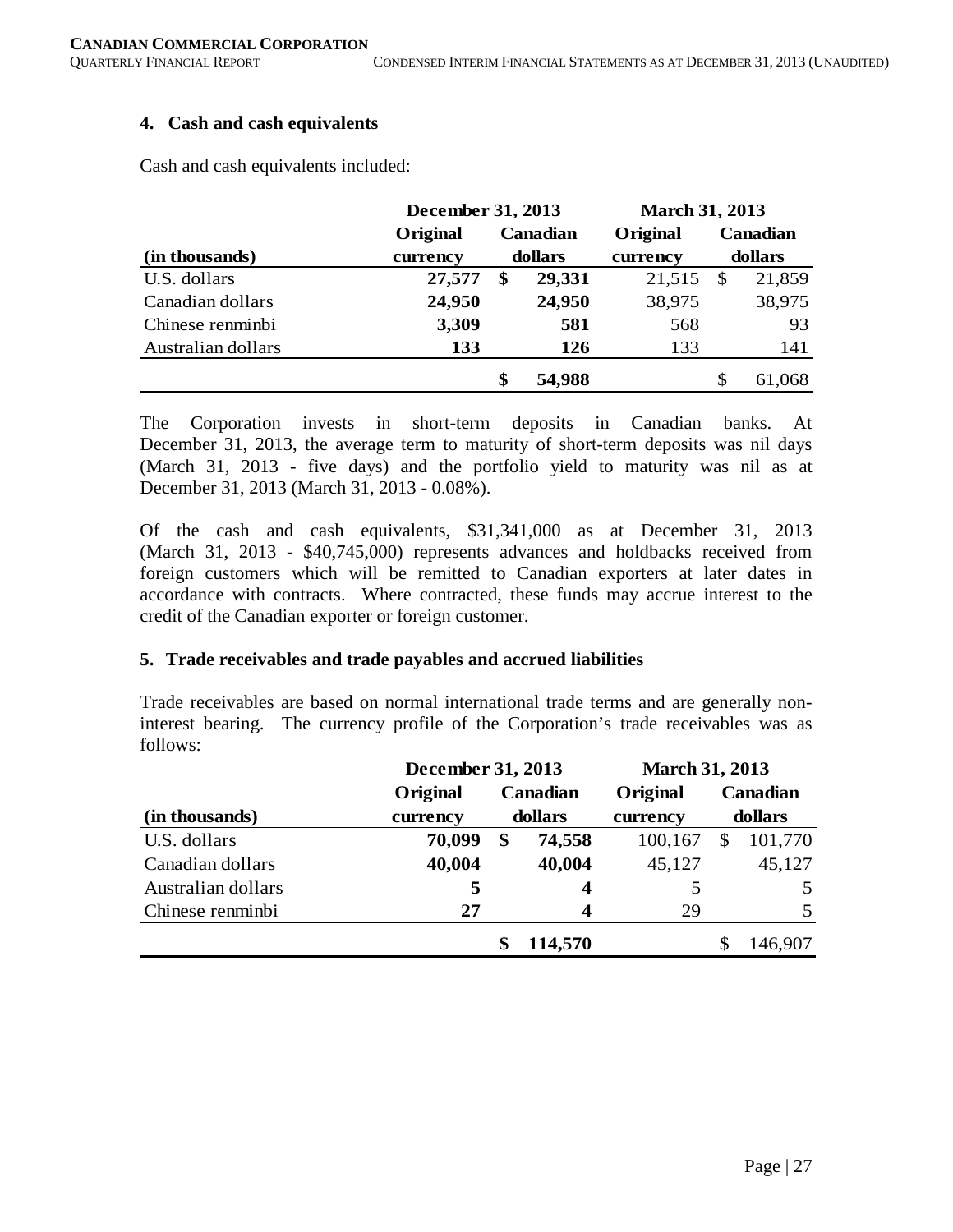Trade payables and accrued liabilities are due on normal trade terms. The currency profile of the Corporation's trade payables and accrued liabilities was as follows:

|                    | December 31, 2013 |          |                | <b>March 31, 2013</b> |          |          |         |  |
|--------------------|-------------------|----------|----------------|-----------------------|----------|----------|---------|--|
|                    | Original          | Canadian |                | Original              | Canadian |          |         |  |
| (in thousands)     | currency          | dollars  |                |                       |          | currency | dollars |  |
| U.S. dollars       | 77,672            | \$       | 82,612         | 105,601               | \$       | 107,291  |         |  |
| Canadian dollars   | 8,428             |          | 8,428          | 13,480                |          | 13,480   |         |  |
| Australian dollars | 138               |          | 131            | 138                   |          | 146      |         |  |
| Chinese renminbi   | 265               |          | 47             | 208                   |          | 34       |         |  |
| British pounds     | -                 |          | $\blacksquare$ | 6                     |          | 10       |         |  |
|                    |                   | \$       | 91,218         |                       |          | 120,961  |         |  |

#### **6. Employee benefits**

The Corporation provides non-vested sick leave benefits to its employees, as provided for under labour contracts and conditions of employment, as well as severance benefits to its employees based on years of service and final salary. These benefit plans are unfunded and thus have no assets, resulting in a plan deficit equal to the accrued benefit obligation.

The sick leave and severance employee benefits have a current (payable within 12 months) and non-current portion and are presented on the Statement of Financial Position as follows:

|                                            | December 31, 2013<br><b>March 31, 2013</b> |             |    |                  |    |                 |    |       |    |                             |     |                 |
|--------------------------------------------|--------------------------------------------|-------------|----|------------------|----|-----------------|----|-------|----|-----------------------------|-----|-----------------|
| (in thousands of                           |                                            | <b>Sick</b> |    |                  |    | <b>Total</b>    |    |       |    |                             |     | <b>Total</b>    |
| <b>Canadian dollars</b> )                  |                                            | Leave       |    | <b>Severance</b> |    | <b>Benefits</b> |    |       |    | <b>Sick Leave Severance</b> |     | <b>Benefits</b> |
| Total employee                             | \$                                         | 1,158       | \$ | 780              | \$ | 1,938           | \$ | 1,083 | \$ | 2,329                       | \$. | 3.412           |
| Less: current portion<br>employee benefits |                                            | (74)        |    | (434)            |    | (508)           |    | (69)  |    | (1,915)                     |     | (1,984)         |
| Non-current portion<br>employee benefits   |                                            | 1.084       |    | 346              |    | 1,430           | S  | 1.014 | -S | 414                         |     | 1.428           |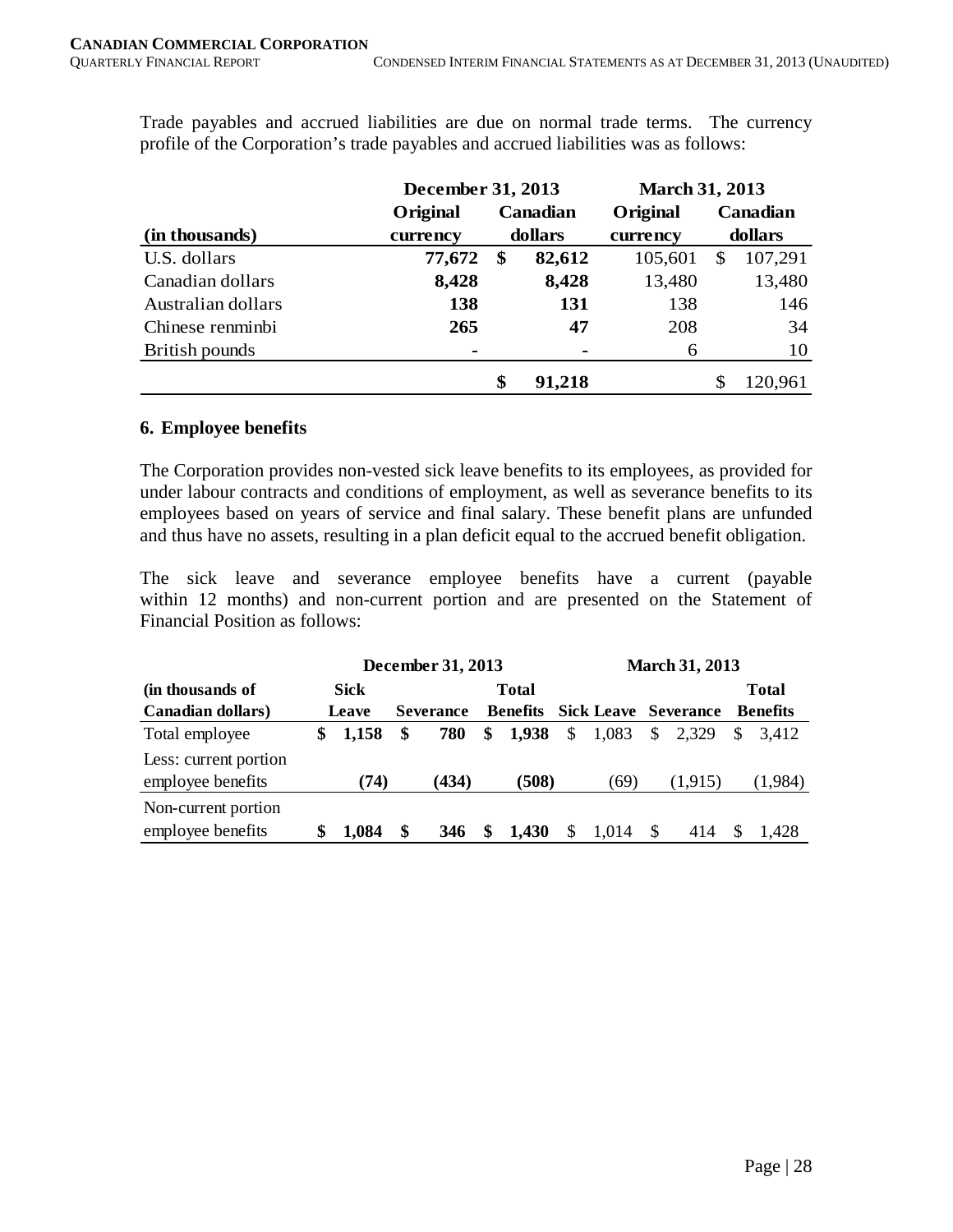Information about the sick leave long-term benefit plan and severance post-employment defined benefit plan, as at March 31 is as follows:

|                                           | <b>Sick leave benefits</b> |         |    |       | <b>Severance benefits</b> |          |  |         |
|-------------------------------------------|----------------------------|---------|----|-------|---------------------------|----------|--|---------|
| (in thousands of Canadian dollars)        |                            | 2013    |    | 2012  |                           | 2013     |  | 2012    |
| <b>Accrued benefit obligation</b>         |                            |         |    |       |                           |          |  |         |
| Balance at beginning of year              | \$                         | 909     | \$ | 746   |                           | \$2,079  |  | \$1,818 |
| Current service cost                      |                            | 106     |    | 87    |                           | 188      |  | 165     |
| Interest cost                             |                            | 36      |    | 36    |                           | 84       |  | 87      |
| Benefits paid                             |                            | (113)   |    | (42)  |                           | (170)    |  | (148)   |
| <b>Actuarial</b> loss                     |                            | 145     |    | 82    |                           | 148      |  | 157     |
| Total accrued benefits at end of year     |                            | \$1,083 | \$ | 909   |                           | \$2,329  |  | \$2,079 |
|                                           |                            |         |    |       |                           |          |  |         |
| <b>Economic assumptions</b>               |                            |         |    |       |                           |          |  |         |
| Accrued benefit obligation as of March 31 |                            |         |    |       |                           |          |  |         |
| Discount rate                             |                            | 3.76%   |    | 4.01% |                           | $3.40\%$ |  | 3.98%   |
| Rate of economic salary increase          |                            | 1.50%   |    | 1.50% |                           | $1.50\%$ |  | 1.50%   |
| Benefit costs for year ended March 31     |                            |         |    |       |                           |          |  |         |
| Discount rate                             |                            | 3.76%   |    | 4.01% |                           | 3.40%    |  | 3.98%   |
| Rate of economic salary increase          |                            | 1.50%   |    | 1.50% |                           | 1.50%    |  | 1.50%   |

Demographic assumptions including seniority and promotional salary increases, withdrawal rates, rates of retirement, pensionable disability, mortality and longevity improvement factors, taken from the actuarial report on the pension plan for the Public Service of Canada, are also considered in the actuarial valuation of accrued employee sick leave benefits. The underlying assumptions adopted in measuring the Corporation's sick leave and severance benefits are reviewed annually by management and have been consistently applied. Changes in these assumptions can have a significant impact on the related financial statement balances.

Included in administrative expenses as workforce compensation and related expenses for the three months ended December 31, 2013 was a charge of \$25,000 (December 31, 2012 – \$25,000), \$75,000 for the nine months ended December 31, 2013 (December 31, 2012 – \$75,000) for sick leave.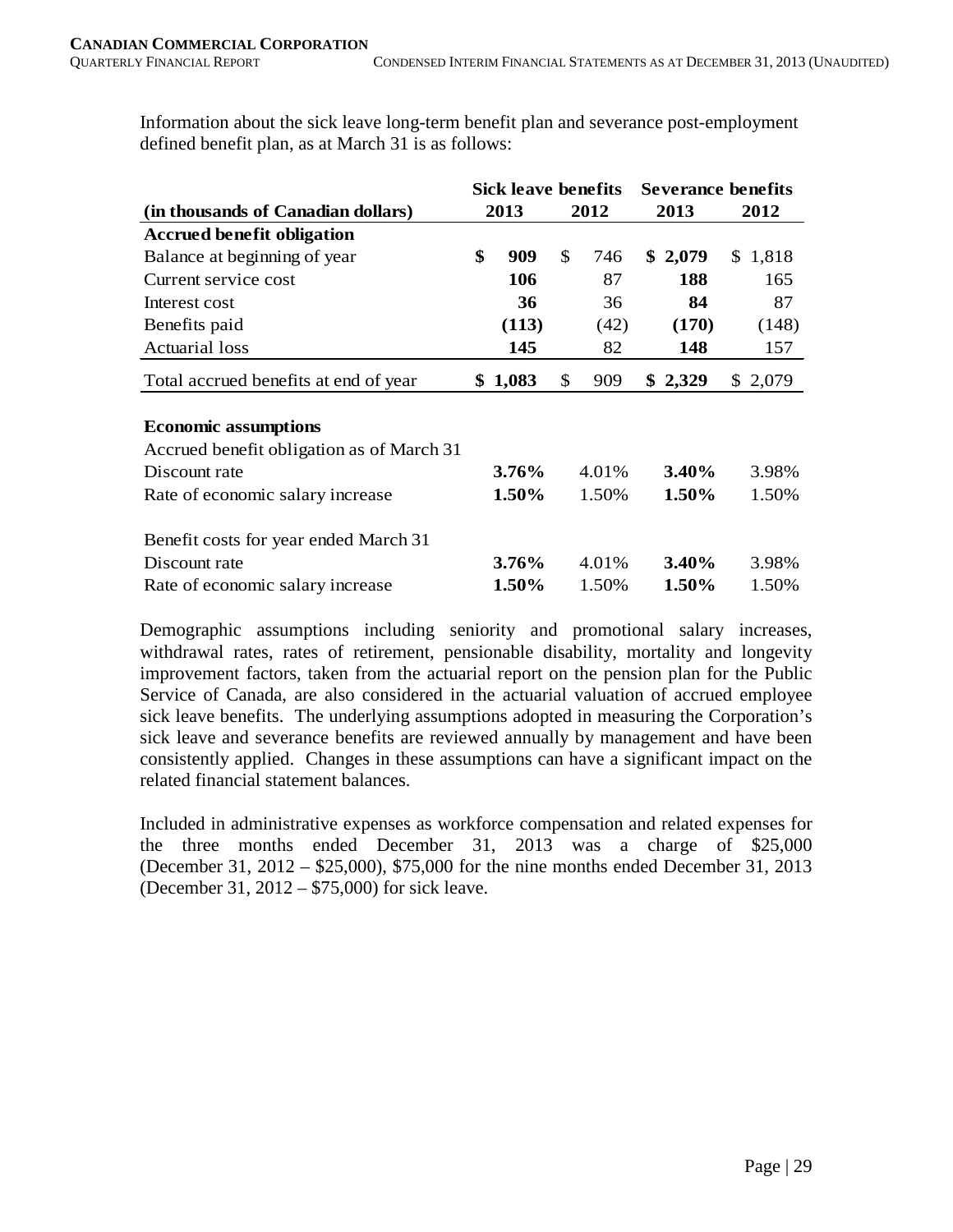# **7. Provision for contract remediation expenses**

The Corporation may incur contract remediation expenses should Canadian exporters fail to fulfill the terms and conditions of their contracts. The Corporation is the claimant or defendant in certain pending claims and lawsuits. While the damages being claimed by the plaintiffs can be significant, management has, based on advice from legal counsel, recorded in the period a liability when damages are considered more likely than not and the associated costs can be reliably estimated.

|                                    | <b>Contract</b> |       |       |
|------------------------------------|-----------------|-------|-------|
| (in thousands of Canadian dollars) | re-procurement  | Legal | Total |
| Balance, March 31, 2013            |                 | 296   | 296   |
| Provision used during the year     | -               | 61.   | (61)  |
| Balance, December 31, 2013         |                 | 235   | 235   |

Management used judgment in determining whether a provision should be recognized or disclosed considering the probability that a payment will be required to settle the obligation and that a reliable estimate of the amount can be made. Management's estimate of the provision is subject to many uncertainties, including the timing and the actual amount of the payout.

No onerous contracts have been identified as at December 31, 2013 and March 31, 2013.

# **8. Capital management**

The Corporation's objective with respect to capital is to preserve and strengthen its capital base through prudent risk management. This, coupled with the implementation of strategies to optimize operating surpluses ensures that capital is available to facilitate investments and to mitigate any potential losses related to operational, supplier performance and credit risk.

Key strategies used by the Corporation to manage its capital base include: controlling contract remediation expenses; balancing smart growth with operating expenses; minimizing foreign exchange exposure; optimizing interest income. The Corporation may return any part of capital to the Government deemed to be in excess of the amount required for the purposes for which it was constituted.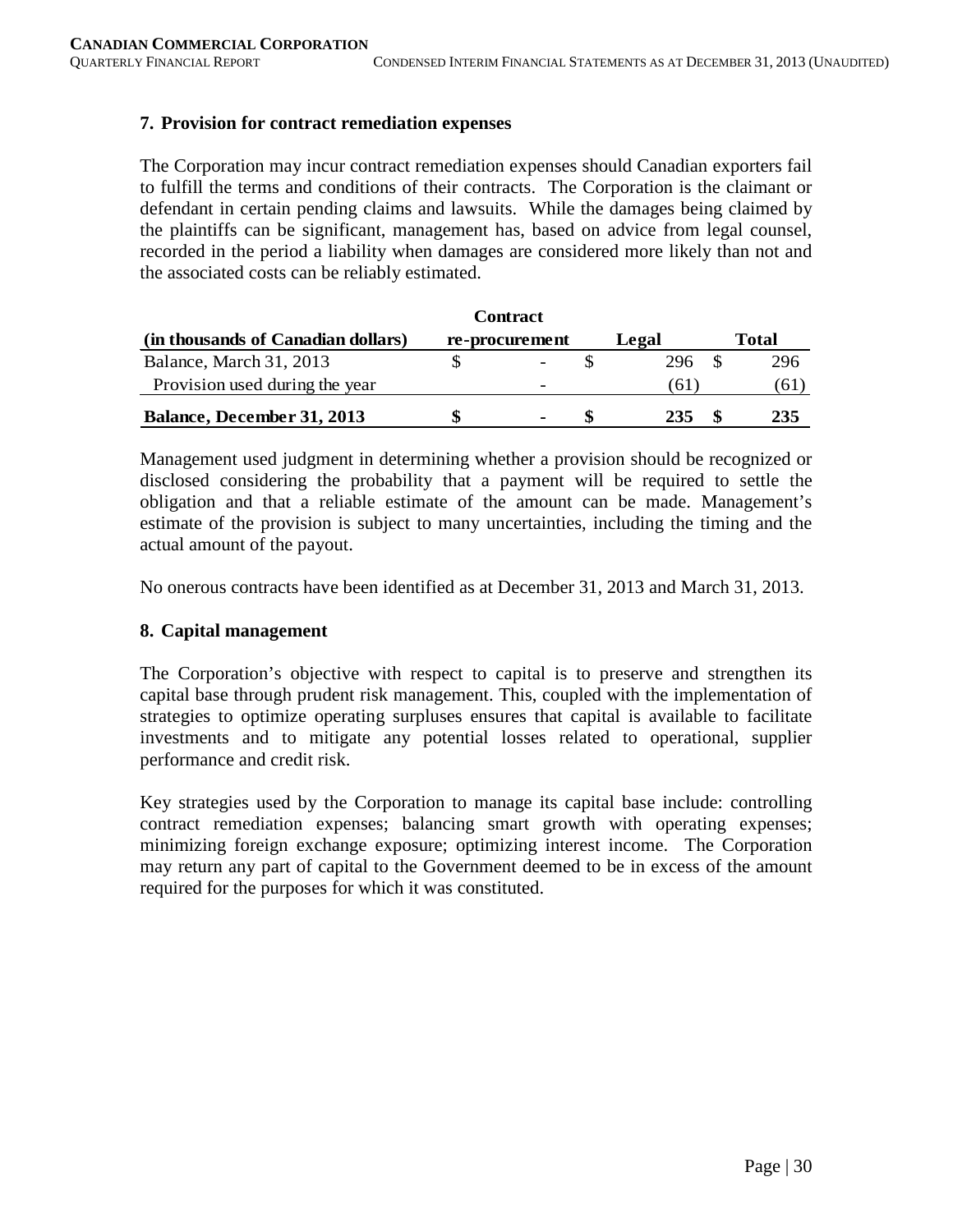The Corporation is not subject to externally imposed capital requirements. The Corporation's breakdown of supply of capital is as follows:

|                                             |   | December 31, | March 31, |
|---------------------------------------------|---|--------------|-----------|
| (in thousands of Canadian dollars)          |   | 2013         | 2013      |
| Contributed surplus                         | S | 10,000       | 10,000    |
| Retained earnings                           |   | 40,134       | 40,368    |
| Provision for contract remediation expenses |   | 235          | 296       |
|                                             | S | 50,369       | 50.664    |

## **9. Commercial trading transactions, fees for service, other income and procurement services transactions**

The Corporation facilitates sales of Canadian goods to foreign customers including governments, international agencies and other buyers and receives revenues from commercial trading transactions related to prime contracts, fees for service and other income. The Corporation also engages in procurement services transactions related to international procurement services for government clients.

The profile by geographic region is as follows:

**For the three months** 

| тог сис сигес пюшив              |               |                      |               |             |           |                           |                      |    |              |
|----------------------------------|---------------|----------------------|---------------|-------------|-----------|---------------------------|----------------------|----|--------------|
| ended December 31                |               | 2013                 |               |             |           |                           | 2012                 |    |              |
|                                  |               |                      |               |             |           |                           | Restated (note 3)    |    |              |
|                                  |               | <b>International</b> |               |             |           |                           | <b>International</b> |    |              |
| (in thousands of                 |               | procurement          |               | procurement |           |                           |                      |    |              |
| Canadian dollars)                | Revenues*     | services             | <b>Total</b>  |             | Revenues* |                           | services             |    | <b>Total</b> |
| <b>United States</b>             | \$<br>301,219 | \$                   | \$<br>301,219 | \$          | 406,436   | $\boldsymbol{\mathsf{S}}$ |                      | \$ | 406,436      |
| South America<br>Central America | 60,537        |                      | 60,537        |             | 7,793     |                           |                      |    | 7,793        |
| & Caribbean                      | 44,582        | 942                  | 45,524        |             | 54,492    |                           | 712                  |    | 55,204       |
| Africa                           | 8,466         | 1,263                | 9,729         |             | 61,973    |                           | 75                   |    | 62,048       |
| Europe                           | 63            | 3,116                | 3,179         |             | 43        |                           | 2,239                |    | 2,282        |
| Canada                           | 404           | 528                  | 932           |             | 460       |                           | 363                  |    | 823          |
| Asia                             | 439           | 45                   | 484           |             | 6,442     |                           | 126                  |    | 6,568        |
| Other                            | 6             | ٠                    | 6             |             | (19)      |                           | ۰                    |    | (19)         |
|                                  | \$<br>415,716 | \$<br>5,894          | \$<br>421,610 | \$          | 537,620   | \$                        | 3,515                | S  | 541.135      |

\* Revenues include revenue related to Commercial Trading Transactions, Fees for Service and Other Income.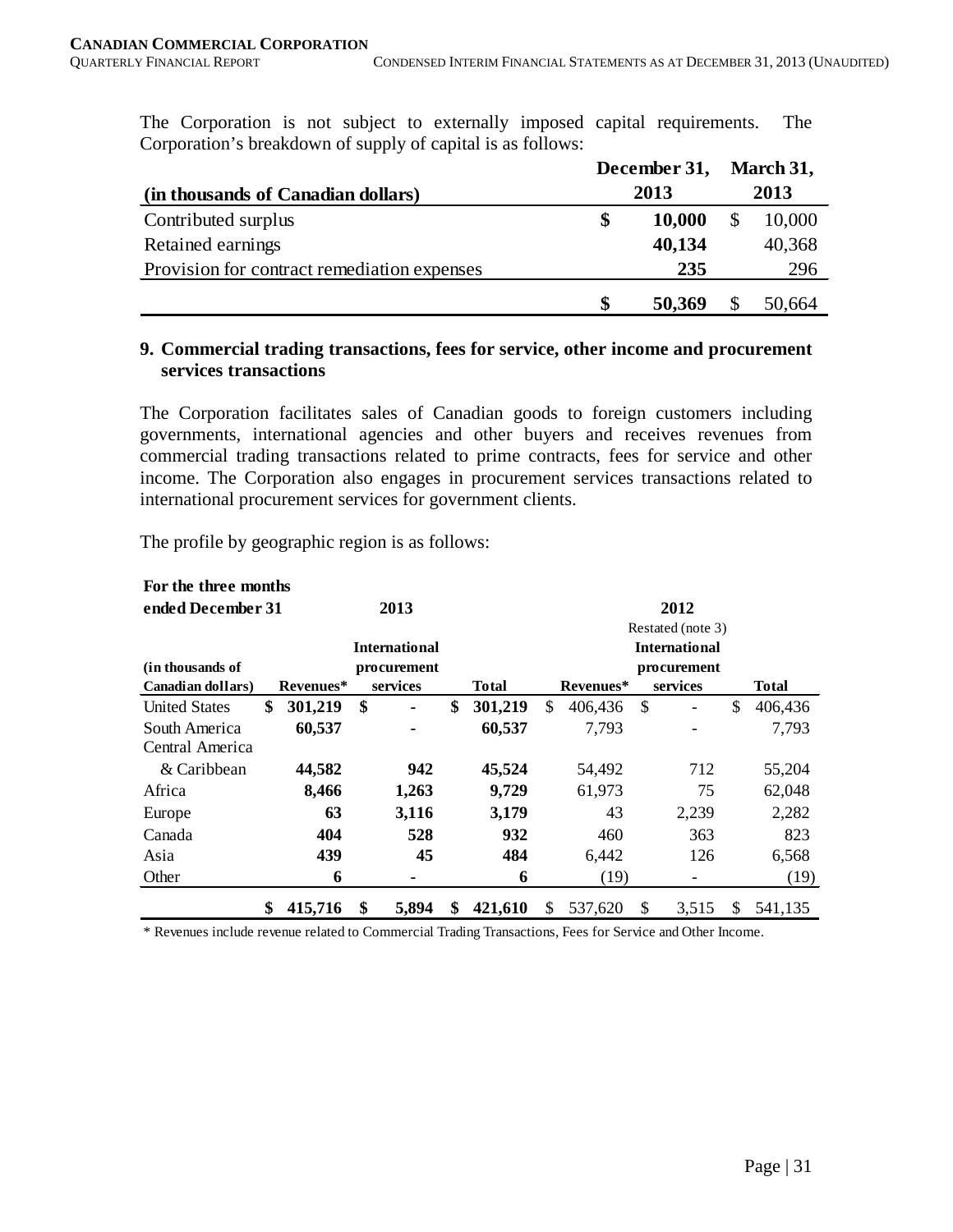| For the nine months  |               |                      |               |                      |                   |              |  |  |  |  |
|----------------------|---------------|----------------------|---------------|----------------------|-------------------|--------------|--|--|--|--|
| ended December 31    |               | 2013                 |               | 2012                 |                   |              |  |  |  |  |
|                      |               |                      |               |                      | Restated (note 3) |              |  |  |  |  |
|                      |               | <b>International</b> |               | <b>International</b> |                   |              |  |  |  |  |
| (in thousands of     |               | procurement          |               |                      | procurement       |              |  |  |  |  |
| Canadian dollars)    | Revenues*     | services             | Total         | Revenues*            | services          | <b>Total</b> |  |  |  |  |
| <b>United States</b> | \$<br>860,870 | \$<br>٠              | \$<br>860,870 | \$1,508,753          | \$                | \$1,508,753  |  |  |  |  |
| Central America      |               |                      |               |                      |                   |              |  |  |  |  |
| & Caribbean          | 138,060       | 6,168                | 144,228       | 128,021              | 2,908             | 130,929      |  |  |  |  |
| South America        | 122,310       | 525                  | 122,835       | 71,874               |                   | 71,874       |  |  |  |  |
| Europe               | 1,863         | 23,006               | 24,869        | 167                  | 8,770             | 8,937        |  |  |  |  |
| Africa               | 10,094        | 1,984                | 12,078        | 85,929               | 100               | 86,029       |  |  |  |  |
| Asia                 | 8,905         | 976                  | 9,881         | 18,971               | 177               | 19,148       |  |  |  |  |
| Canada               | 1,273         | 3,848                | 5,121         | 1,402                | 743               | 2,145        |  |  |  |  |
| Other                | 382           | ۰                    | 382           | 934                  |                   | 934          |  |  |  |  |
|                      | \$1,143,757   | \$<br>36,507         | \$1,180,264   | \$1,816,051          | \$<br>12,698      | \$1,828,749  |  |  |  |  |

\* Revenues include revenue related to Commercial Trading Transactions, Fees for Service and Other Income.

Value of contracts signed is distinct from revenues. Value of contracts signed describes the value of contracts and amendments signed and effective which amounted to \$794 million for the nine months ended December 31, 2013 (December 31, 2012 - \$698 million).

#### **10. Risk management and financial instruments**

The Corporation is exposed to credit risk, market risk and liquidity risk as a result of holding financial instruments. The Board of Directors has responsibility for the oversight of the Corporation's risk management framework and the review, approval and monitoring the Corporation's risk management policies including the development of an Enterprise Risk Management program which involves establishing corporate risk tolerance, identifying and measuring the impact of various risks and developing risk management action plans to mitigate risks that exceed corporate risk tolerance.

The Audit Committee of the Corporation provides oversight of management's compliance with the Corporation's risk management policies and procedures, and periodically reviews the adequacy of the risk management framework in relation to the risk exposure of the Corporation. The Audit Committee is assisted in its oversight role by the Internal Audit function of the Corporation. Internal audits of the Corporation are performed as both regular and ad hoc reviews of risk management controls and procedures, the results of which are reported to the Audit Committee.

The following is a description of risks associated with financial instruments and how the Corporation manages its risk exposure:

#### **(a) Credit risk**

Credit risk is the risk that one party to a financial instrument will cause a financial loss for the other party by failing to discharge an obligation and arises principally from the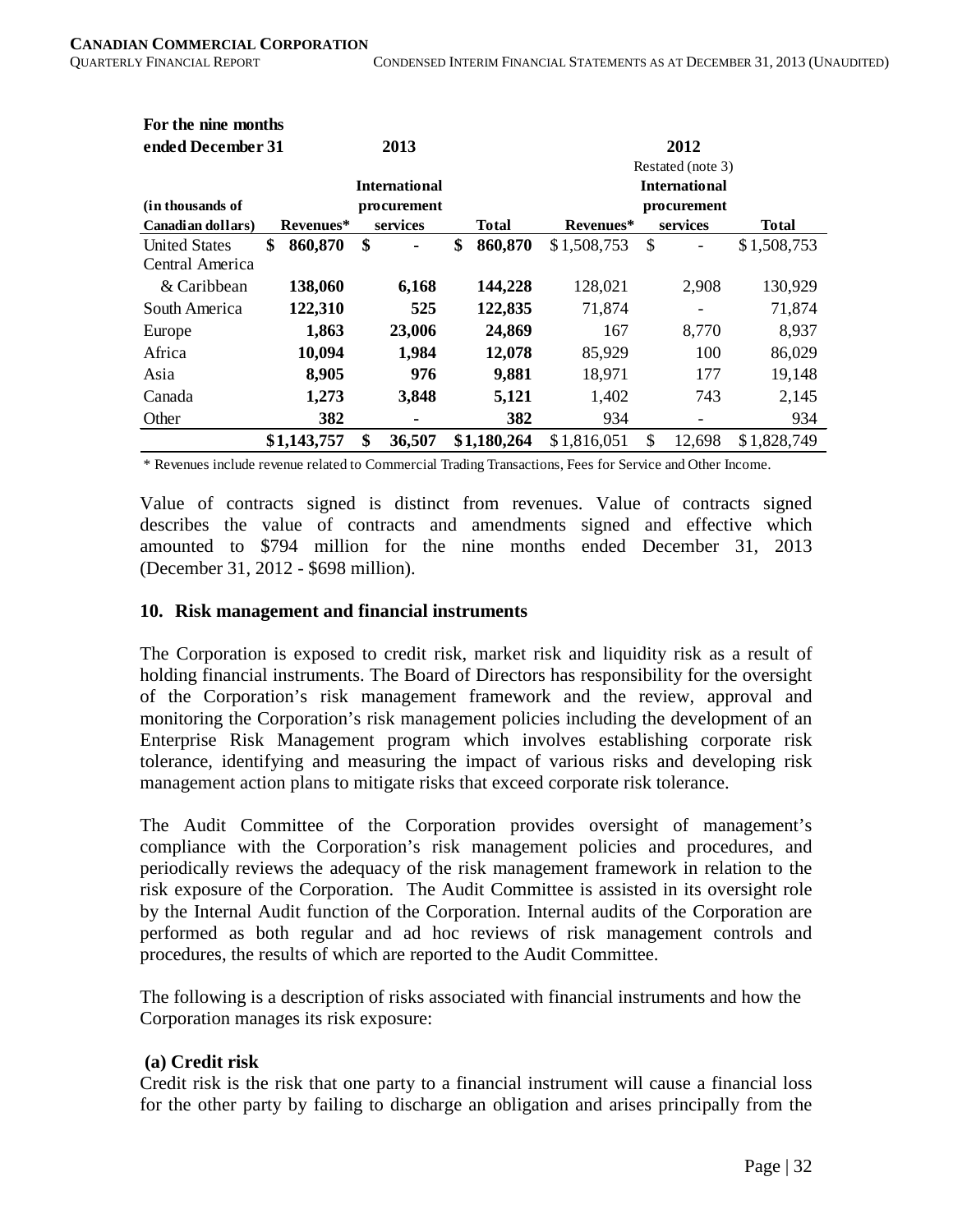Corporation's cash and cash equivalents and trade receivables from customers. The carrying amount of financial assets recorded in the financial statements represents the maximum exposure to credit risk.

#### *Cash and cash equivalents*

The Corporation invests surplus funds to earn investment income with the objective of maintaining safety of principal and providing adequate liquidity to meet cash flow requirements. The Corporation's exposure to credit risk from investing cash and cash equivalents is minimized through compliance with the Corporation's investment policy which includes approved investment instruments and portfolio limits. The Corporation invests cash and cash equivalents in highly liquid temporary deposits with a Canadian chartered bank. Investments must maintain credit ratings at or above thresholds identified from at least two of the agencies listed below:

Moody's rating of P1 Standard and Poor's (S&P) rating of A1 Dominion Bond Rating Service (DBRS) rating of R1 (low)

# *Trade receivables*

The Corporation's exposure to credit risk associated with trade receivables are influenced mainly by the demographics of the Corporation's customer base. The Corporation generally manages foreign customer credit risk by extending open account terms to parties with a Moody's credit rating of at least AAA, and seeks security where the rating falls below this threshold. During the nine months ended December 31, 2013, 76% (December 31, 2012 – 84%) of the Corporation's revenues were from AAA customers.

The maximum exposure to credit risk for trade receivables by geographic region was as follows:

|                                    | December 31, |         |      |         |  |
|------------------------------------|--------------|---------|------|---------|--|
| (in thousands of Canadian dollars) |              | 2013    | 2013 |         |  |
| <b>United States</b>               | \$           | 65,442  | \$   | 96,867  |  |
| Central America and Caribbean      |              | 34,667  |      | 38,001  |  |
| Africa                             |              | 8,709   |      | 128     |  |
| Canada                             |              | 1,990   |      | 2,217   |  |
| Asia                               |              | 1,545   |      | 3,481   |  |
| Europe                             |              | 1,168   |      | 1,769   |  |
| South America                      |              | 1,041   |      | 4,436   |  |
| Other                              |              | 8       |      | 8       |  |
|                                    | \$           | 114,570 | \$.  | 146,907 |  |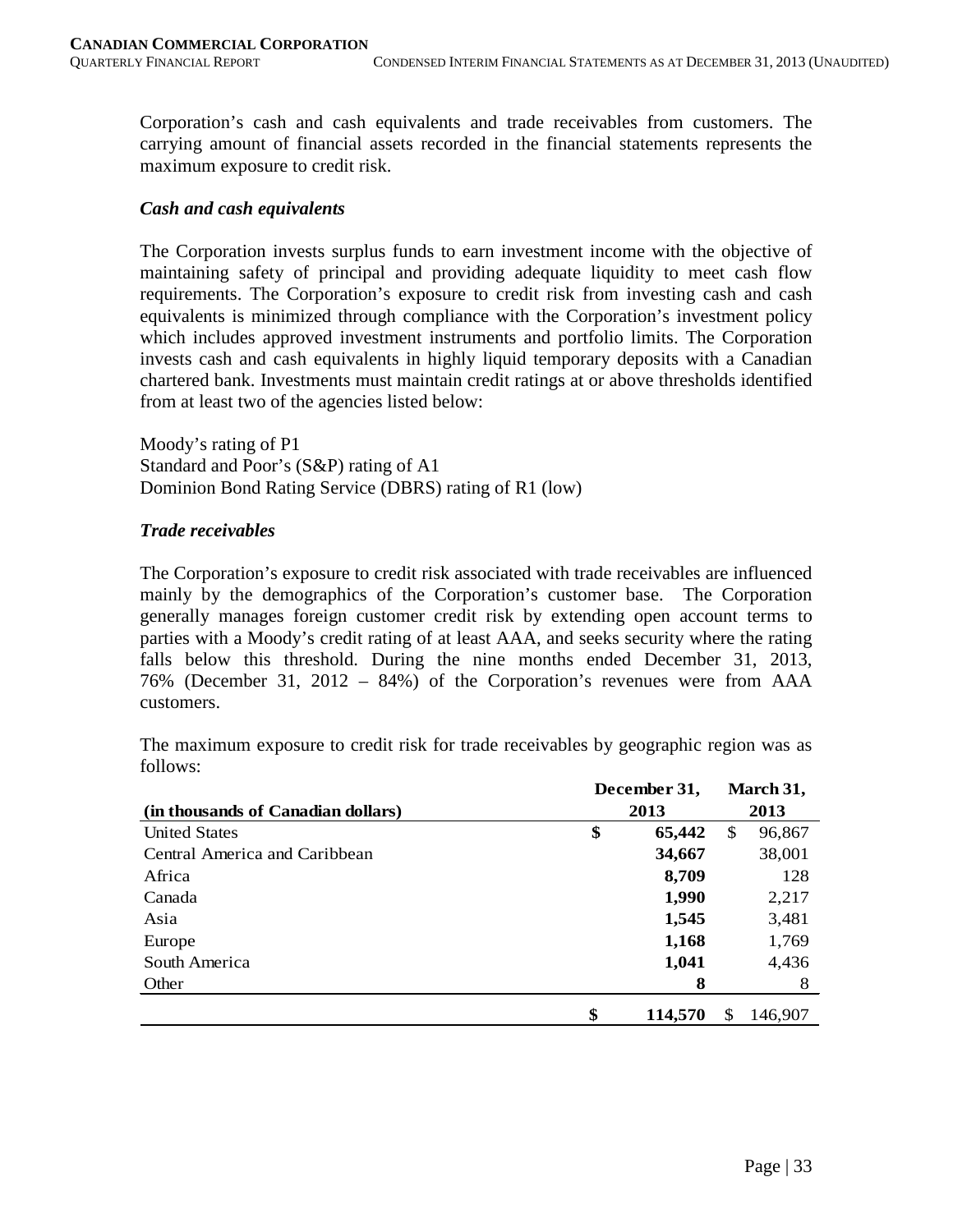Trade receivables are based on normal international trade terms and are generally noninterest bearing. The maturity profile of the Corporation's trade receivables was as follows:

|                                    | December 31, |                    | March 31, |      |  |  |
|------------------------------------|--------------|--------------------|-----------|------|--|--|
| (in thousands of Canadian dollars) | 2013         |                    |           | 2013 |  |  |
| $<$ 1 year                         |              | 113,670 \$ 146,019 |           |      |  |  |
| $> 1$ and $<$ 3 years              |              | 900                |           | 888  |  |  |
|                                    | \$           | 114,570 \$ 146,907 |           |      |  |  |

Trade receivables are considered past due when the payor has failed to make the payment by the contractual due date. The aging profile of the Corporation's past due trade receivables was as follows:

|                                    | December 31, |        | March 31, |        |
|------------------------------------|--------------|--------|-----------|--------|
| (in thousands of Canadian dollars) |              | 2013   |           |        |
| $<$ 30 days                        | S            | 6,547  |           | 19,146 |
| $>$ 30 days and $<$ 180 days       |              | 12,406 |           | 15,273 |
| $> 180$ days                       |              | 3,919  |           | 4,496  |
|                                    |              | 22,872 |           | 38,915 |

#### *Advances and progress payments to Canadian exporters*

Credit risk exposure related to advances and progress payments to Canadian exporters is mitigated by the back to back nature of the Corporation's contractual obligations and supplemented by collateral held.

#### *Collateral*

With respect to managing credit risk related to its outstanding contractual obligations, the Corporation has contractual recourse that consists, in all material respects, of corresponding contractual obligations against Canadian exporters in the same amount. In addition, in order to further mitigate its overall credit risk exposure, depending upon the results of its due diligence, the Corporation may supplement this recourse by requiring commercial securities including holdbacks, bank guarantees, surety bonds, parent guarantees, insurance assignments, property liens, personal guarantees and shareholder cash held in trust with the Corporation.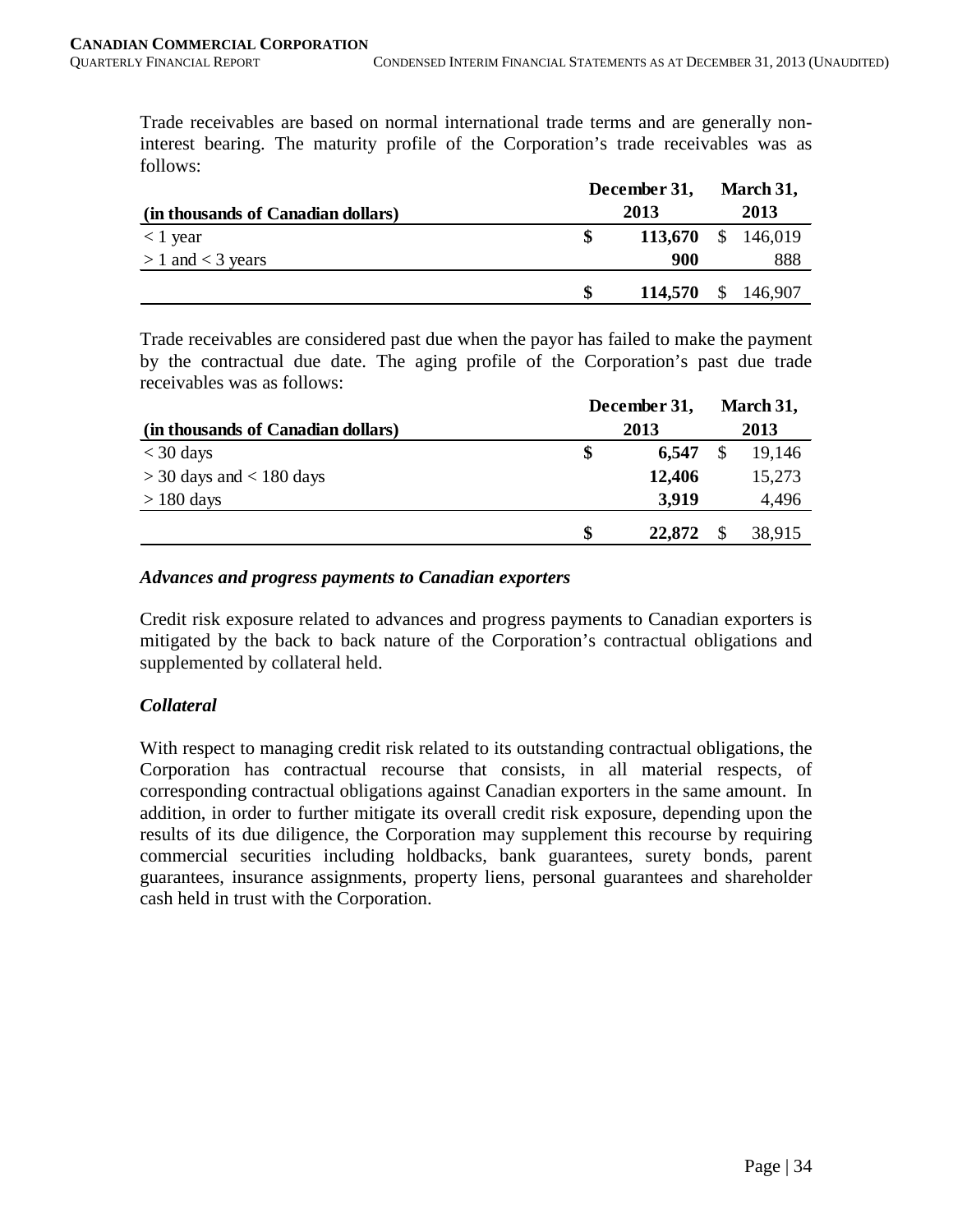The profile of the Corporation's total collateral held with respect to its contractual obligations in the unlikely event of contractual non-performance by Canadian companies was as follows:

|                                    | December 31, |         |    |         |  |
|------------------------------------|--------------|---------|----|---------|--|
| (in thousands of Canadian dollars) | 2013         |         |    |         |  |
| Holdbacks                          | \$           | 6,609   | \$ | 9.381   |  |
| <b>Bank</b> guarantees             | \$           | 24,397  | \$ | 39,146  |  |
| Surety bonds                       | \$           | 88,055  | \$ | 84,064  |  |
| Parent guarantees                  | \$           | 290,813 | \$ | 346,125 |  |
| Other                              | \$           | 12,242  | \$ | 12,897  |  |

The above amounts approximate the fair values of collateral held.

# **(b) Market risk**

Market risk is the risk that the fair value or future cash flows of a financial instrument will fluctuate because of changes in market rates. Market risk comprises three types of risk: currency risk, interest rate risk and other price risk. The Corporation is not exposed to significant other price risk.

# **i) Currency risk**

Currency risk is the risk that the fair value or future cash flows of a financial instrument will fluctuate because of changes in foreign exchange rates. To address foreign exchange risks, contracts with foreign customers and corresponding contracts with Canadian exporters are generally transacted in the same currency. In some cases where payment between parties is made in a different currency the Corporation may enter into forward contracts. The Corporation uses these strategies to effectively transfer the currency risk to the Canadian exporter resulting in minimal net exposure.

# **ii) Interest rate risk**

Interest rate risk is the risk that the fair value or future cash flows of a financial instrument will fluctuate because of changes in market interest rates. The Corporation's exposure to fair-value interest rate risk arises from investing cash and cash equivalents. The risks associated with fluctuations in interest rates are minimized by investing in highly liquid temporary deposits with a Canadian chartered bank.

Under a specific series of financing contracts, included in trade payables and accrued liabilities the Corporation owed nil as at December 31, 2013 (March 31, 2013 - nil) of which nil as at December 31, 2013 (March 31, 2013 - nil) bears interest at the cost of funds plus 0.20%.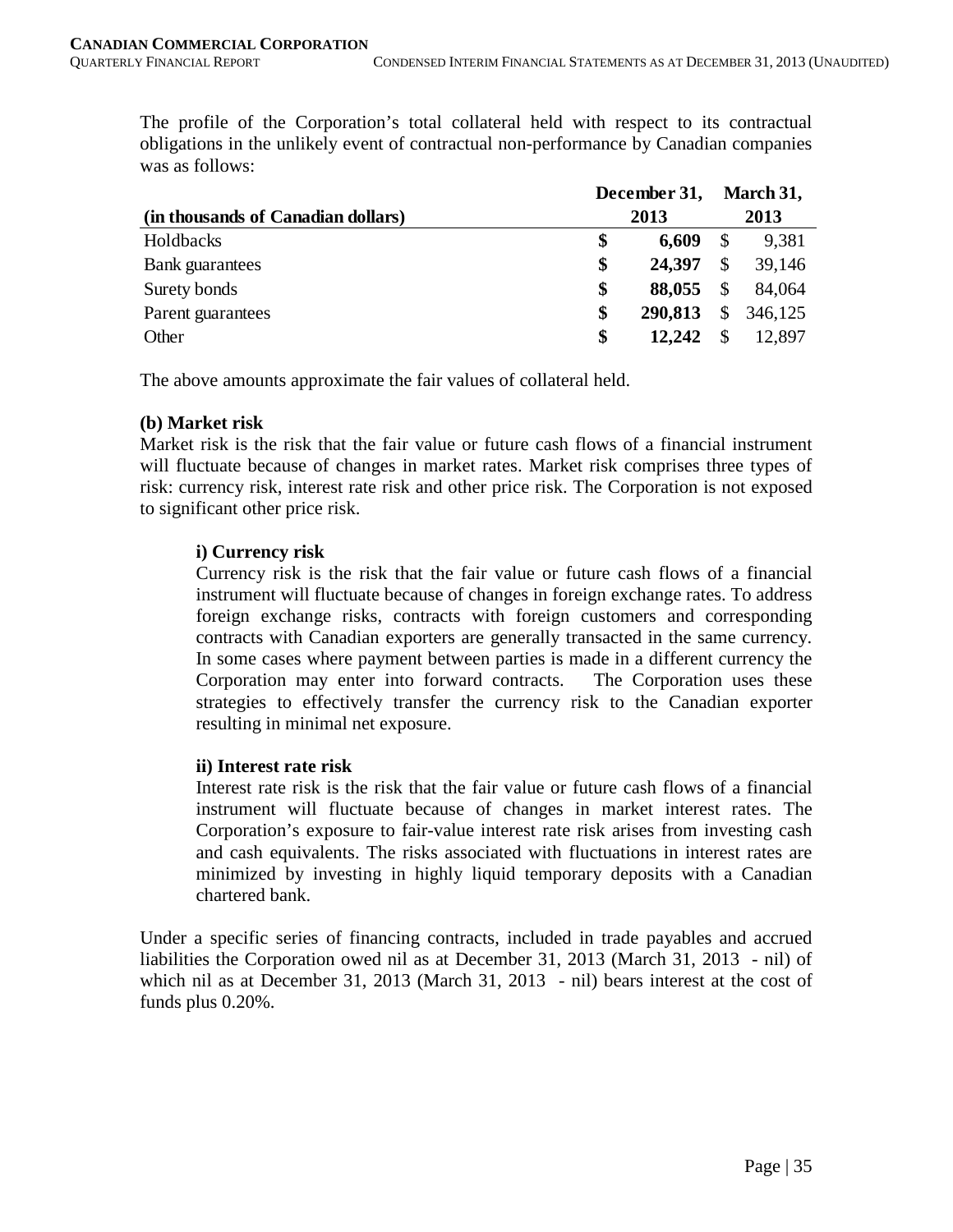# **(c) Liquidity risk**

Liquidity risk is the risk that an entity will encounter difficulty in meeting obligations associated with financial liabilities that are settled by delivering cash or another financial asset.

Liquidity risk related to cash and cash equivalents is minimized through compliance with the Corporation's investment policy whereby cash and cash equivalents are invested in highly liquid temporary deposits with a Canadian chartered bank.

With respect to outstanding contractual obligations, the Corporation has contractual recourse that consists of, in all material respects, back to back contractual obligations against Canadian exporters in the same amount. In addition, in order to further mitigate its overall liquidity risk exposure, depending upon the results of its due diligence, the Corporation may supplement this recourse by requiring commercial securities including holdbacks, bank guarantees, surety bonds, parent guarantees, insurance assignments, property liens and shareholder cash held in trust with the Corporation.

The *Canadian Commercial Corporation Act* permits the Corporation to borrow from the Consolidated Revenue Fund or enter into other credit arrangements or indemnities from other sources for an amount not to exceed \$90 million:

- i) The Corporation has a revolving credit facility providing access to funds in the amount of \$40 million Canadian or its U.S. dollar equivalent. Indebtedness under this agreement is unsecured and this credit facility has no expiry date. As at December 31, 2013, there were no draws on this line of credit (March 31, 2013 – nil).
- ii) The Corporation enters into discounting arrangements with recourse with a financial institution, up to a maximum of \$15 million as at December 31, 2013 (December 31, 2012 - \$15 million) to support its trade financing program.

In addition, the Corporation enters into further credit arrangements up to a maximum of \$25 million as at December 31, 2013 (March 30, 2013 - \$25 million) where transactions are fully insured by a related Crown corporation with a Moody's credit rating of AAA, thereby mitigating all liquidity risk related to its trade financing program. The Corporation incurred an expense of nil for the three months ended December 31, 2013 (December 31, 2012 – nil) and an expense of nil for the nine months ended December 31, 2013 (December 31, 2012 – expense recovery of \$16,000) related to this trade financing program.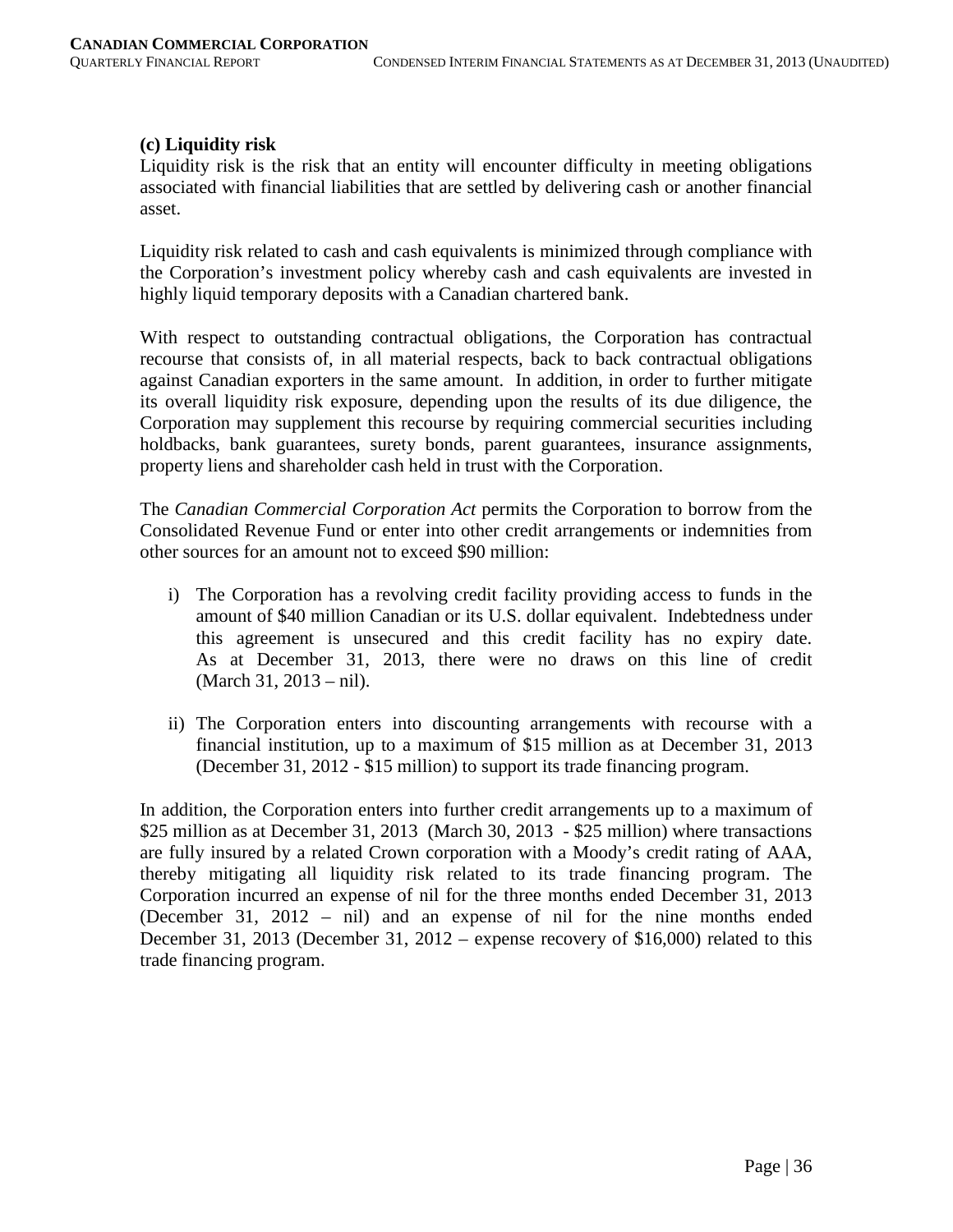# *Trade payables and accrued liabilities*

Trade payables are due on normal trade terms. The maturity profile of the Corporation's trade payables was as follows:

|                                    | December 31, March 31, |      |  |                          |
|------------------------------------|------------------------|------|--|--------------------------|
| (in thousands of Canadian dollars) |                        | 2013 |  |                          |
| $\langle 1 \rangle$ year           |                        |      |  | 91,218 \$ 120,961        |
|                                    |                        |      |  | <b>91,218</b> \$ 120,961 |

Under a specific series of financing contracts related to the Corporation's trade financing program, included in trade payables and accrued liabilities, the Corporation owed nil as at December 31, 2013 (March 31, 2013 - nil) of which nil as at December 31, 2013 (March 31, 2013 - nil) bears interest at the cost of funds plus 0.20%. The Corporation also has access to a number of commercial securities should the foreign party fail to repay these trade receivables. The amount of outstanding trade receivables pledged as securities under these arrangements was \$32,999,000 as at December 31, 2013 (March 31, 2013 - \$36,706,000) and was profiled as follows:

|                                    | December 31, | March 31,<br>2013 |  |        |  |
|------------------------------------|--------------|-------------------|--|--------|--|
| (in thousands of Canadian dollars) |              |                   |  |        |  |
| $<$ 1 year                         |              | $32,099$ \$       |  | 35,818 |  |
| $> 1$ and $<$ 3 years              |              | 900               |  | 888    |  |
|                                    | S            | 32,999            |  | 36,706 |  |

#### **11. Administrative expenses**

Administrative expenses included the following:

|                                             |    |              | For the three months | For the nine months |          |     |     |  |
|---------------------------------------------|----|--------------|----------------------|---------------------|----------|-----|-----|--|
|                                             |    |              | ended December 31    | ended December 31   |          |     |     |  |
| (in thousands of Canadian dollars)          |    | 2013<br>2012 |                      | 2013                | 2012     |     |     |  |
| Workforce compensation and related expenses | \$ | 4,733        | \$<br>5,055          | \$14,023            | \$13,913 |     |     |  |
| Contract management services                |    | 756          | 910                  | 2,831               | 3,163    |     |     |  |
| Rent and related expenses                   |    | 586          | 542                  | 1,692               | 1,754    |     |     |  |
| Travel and hospitality                      |    | 490          | 477                  | 1,094               | 1,261    |     |     |  |
| Consultants                                 |    | 280<br>282   |                      |                     |          | 642 | 798 |  |
| Software, hardware and support              |    | 23           | 31                   | 327                 | 337      |     |     |  |
| Corporate communications                    |    | 76           | 49                   | 144                 | 89       |     |     |  |
| Amortization and depreciation               |    | 42           | 202                  | <b>126</b>          | 604      |     |     |  |
| Other expenses                              |    | 166<br>165   |                      | 479                 | 568      |     |     |  |
|                                             | \$ | 7,152        | 7,713<br>S           | \$21,358            | \$22,487 |     |     |  |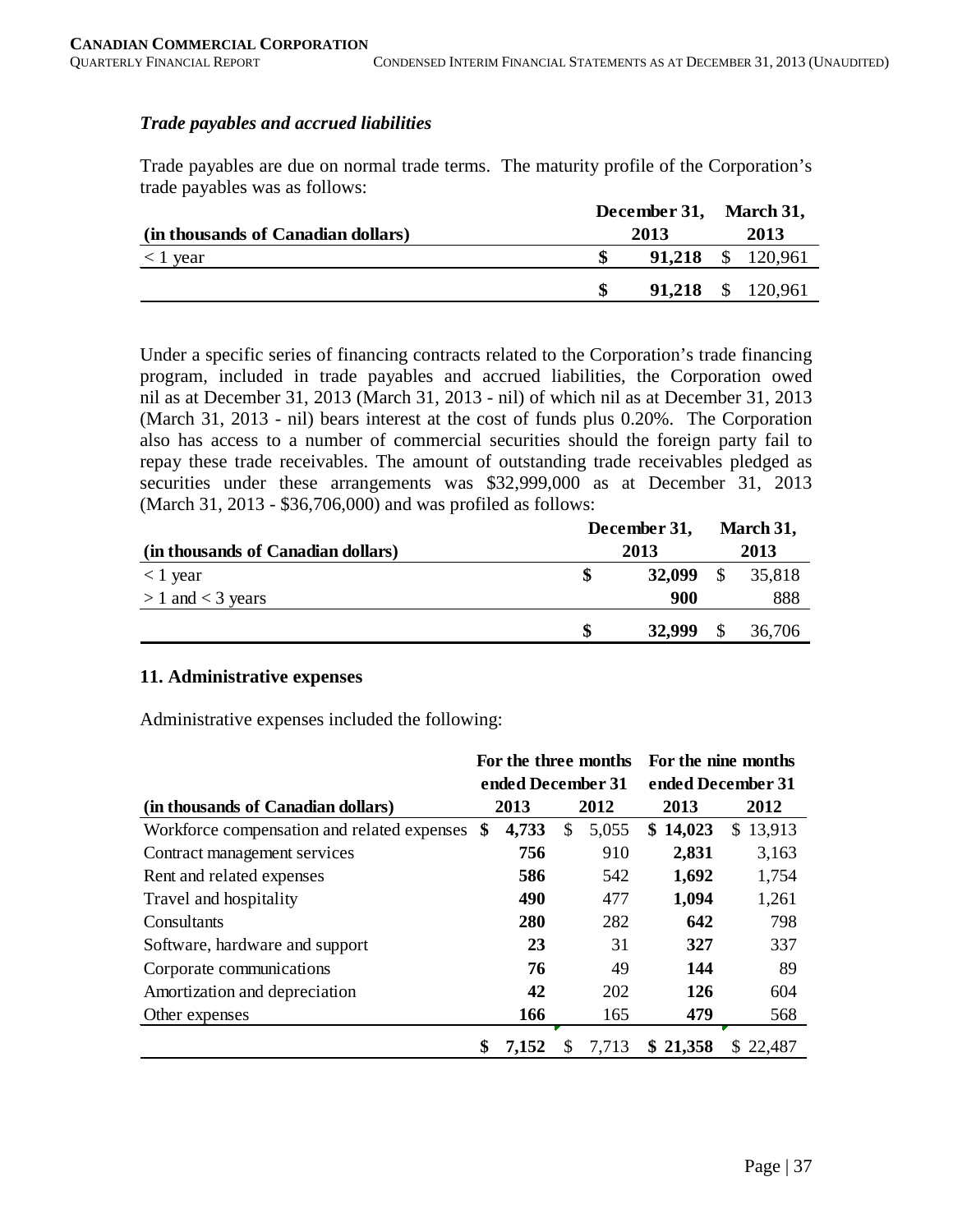# **12. Finance income, net**

The Corporation has recorded finance income and cost in relation to the following financial instruments:

|                                                         | For the three months For the nine months<br>ended December 31 |            |  |                   |    |       |    |      |
|---------------------------------------------------------|---------------------------------------------------------------|------------|--|-------------------|----|-------|----|------|
|                                                         |                                                               |            |  | ended December 31 |    |       |    |      |
| (in thousands of Canadian dollars)                      |                                                               | 2013       |  | 2012              |    | 2013  |    | 2012 |
| Financial assets                                        |                                                               |            |  |                   |    |       |    |      |
| - Finance income earned on cash and cash equivalents \$ |                                                               | 185 S      |  | 94 \$             |    | 307 · | -8 | 262  |
| Financial liabilities                                   |                                                               |            |  |                   |    |       |    |      |
| - Finance cost on payables and other liabilities        |                                                               | <b>130</b> |  |                   |    | 130   |    |      |
|                                                         | \$                                                            | 55         |  | 94                | -8 | 177   |    | 262  |

#### **13. Parliamentary appropriations**

Appropriations authorized by the Parliament of Canada are included in the net results of operations for the three months ended December 31, 2013 in the amount of \$3,870,000 (December 31, 2012 - \$3,870,000) and for the nine months ended December 31, 2012 in the amount of \$11,611,000 (December 31, 2012 - \$11,611,000)

# **14. Related party transactions**

The Corporation is related in terms of common ownership to all Government of Canada departments, agencies and Crown corporations. The Corporation enters into transactions with these entities in the normal course of business, under the same terms and conditions that apply to unrelated parties, and as such the transactions approximate fair value. Individually significant transactions and transactions that are collectively significant are listed below.

As a result of all related party transactions, the amounts due from and to these parties included in trade receivables and trade payables respectively were as follows:

|                                    | December 31, |                       |  | <b>March 31.</b> |  |  |  |
|------------------------------------|--------------|-----------------------|--|------------------|--|--|--|
| (in thousands of Canadian dollars) | 2013         |                       |  | 2013             |  |  |  |
| Trade receivables                  |              | $954 \quad \text{\$}$ |  | 891              |  |  |  |
| Trade payables                     |              | 2.150 S               |  | 477              |  |  |  |

# **(a) Public Works and Government Services Canada**

Public Works and Government Services Canada provides contract management and other administrative services to the Corporation at negotiated rates which reflect fair value.

For the three months ended December 31, 2013, the cost of these services amounted to \$765,000 (December 31, 2012 - \$917,000) and \$2,858,000 for the nine months ended December 31, 2013 (December 31, 2012 - \$3,191,000) and is included in administrative expenses.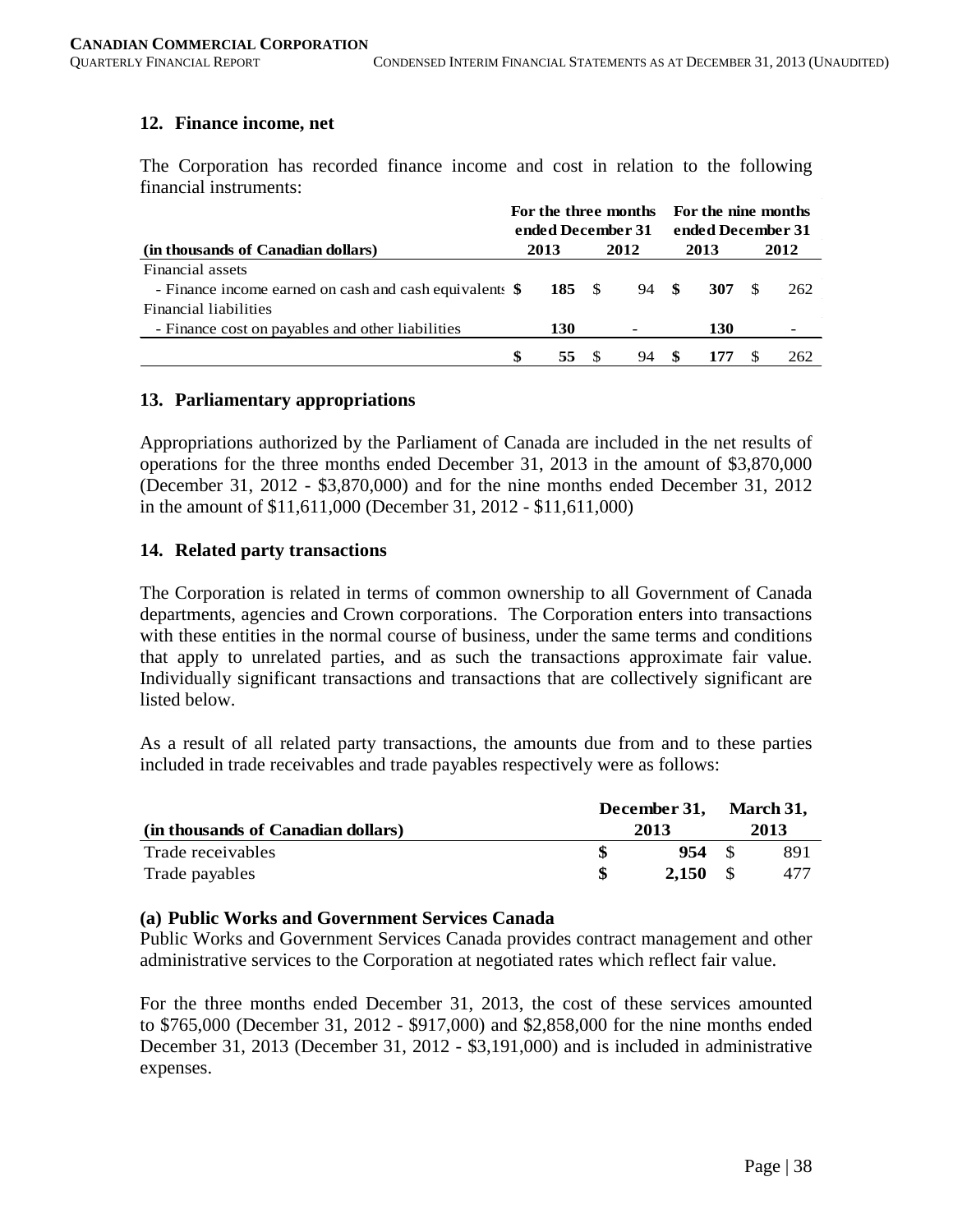## **(b) PPP Canada Inc.**

The Corporation has a Memorandum of Understanding with PPP Canada Inc. for the provision of shared services primarily in the areas of information technology, human resource management, finance and procurement, legal services, research and communications, governance and facilities management. This arrangement generates savings through economies of scale for both organizations.

For the three months ended December 31, 2013, revenues related to the provision of these services amounted to \$187,900 (December 31, 2012 - \$187,500) and \$562,900 for the nine months ended December 31, 2013 (December 31, 2012 - \$562,500) and are included in fees for service.

#### **(c) Other**

Commercial trading transactions, fees for service, and procurement services transactions, arising from the Corporation's facilitation of sales of Canadian goods to foreign customers, and other international activities include the following transactions with related government entities:

|                                                                                       | For the three months For the nine months |             |  |                   |  |       |  |     |
|---------------------------------------------------------------------------------------|------------------------------------------|-------------|--|-------------------|--|-------|--|-----|
|                                                                                       | ended December 31                        |             |  | ended December 31 |  |       |  |     |
| (in thousands of Canadian dollars)                                                    | 2012<br>2013                             |             |  | 2013              |  | 2012  |  |     |
| Department of Foreign Affairs, Trade and Development \$5,895 \$2,371 \$15,928 \$5,996 |                                          |             |  |                   |  |       |  |     |
| Department of National Defence                                                        |                                          | $363 \quad$ |  | 100S              |  | 369 S |  | 100 |
| Environment Canada                                                                    |                                          |             |  | $-$ \$ $-$ \$     |  | $-$ S |  |     |

The Corporation also participates in employee interchange programs with the following departments or agencies: Department of Foreign Affairs, Trade and Development and Public Works and Government Services Canada.

#### **15. Guarantees**

As prime contractor, the Corporation is contractually obligated to complete numerous contracts with foreign customers ensuring that the terms of the contract are fulfilled regardless of the quality of performance by the Canadian exporter. The Corporation also engages in the fulfilment of contractual obligations related to international procurement services for government clients.

The total prime and procurement services contract portfolio value remaining to be fulfilled was as follows:

|                                    |  | December 31,<br>2013 |             |  |  |  |
|------------------------------------|--|----------------------|-------------|--|--|--|
| (in thousands of Canadian dollars) |  |                      |             |  |  |  |
| $\langle 1 \rangle$ year           |  | 1,070,757            | \$1,980,641 |  |  |  |
| $> 1$ and $<$ 3 years              |  | 530,151              | 250,933     |  |  |  |
| $>$ 3 and $<$ 5 years              |  | 726                  | 7,265       |  |  |  |
| <b>Total contract portfolio</b>    |  | 1,601,634            | \$2,238,839 |  |  |  |